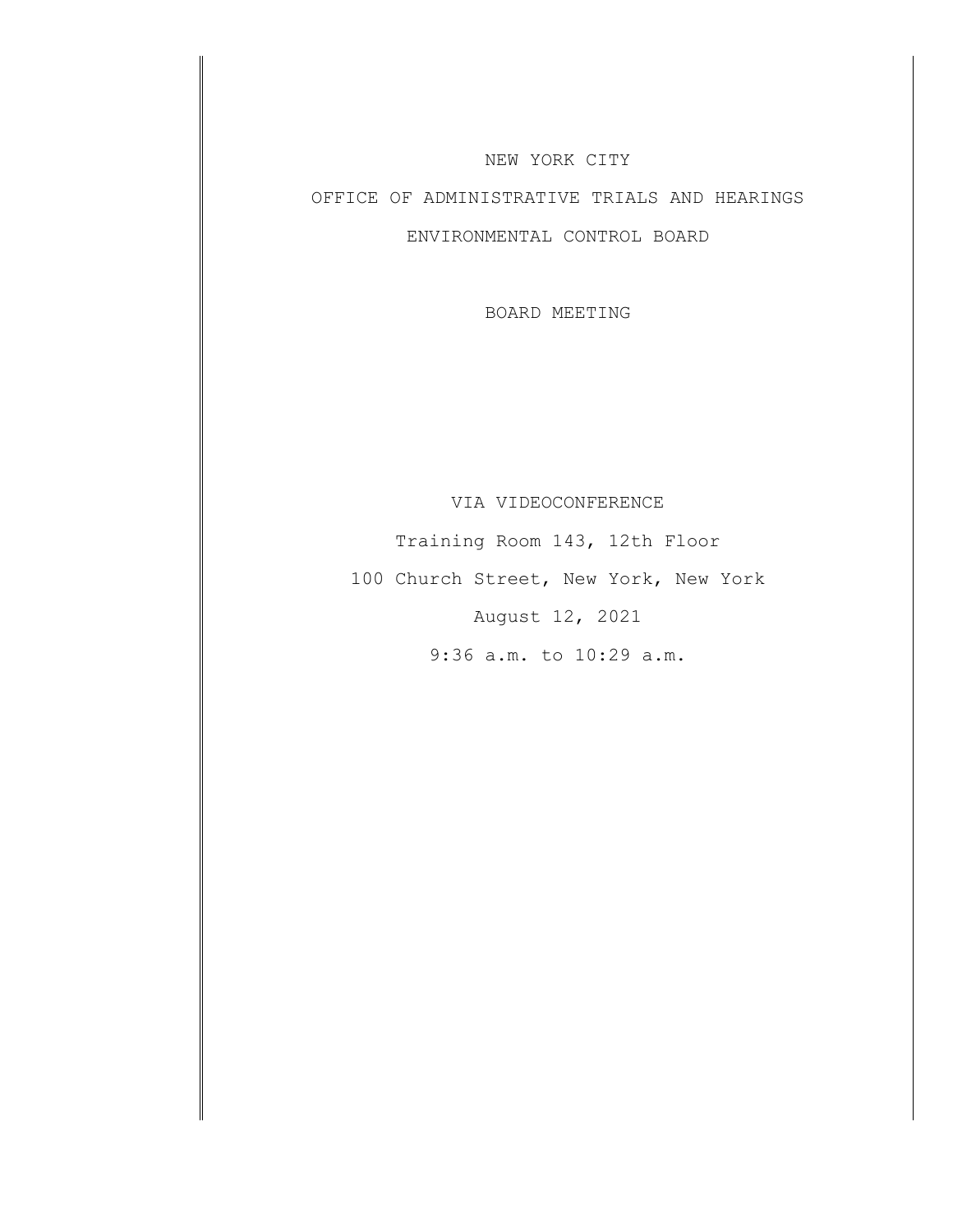```
Page 2
    August 12, 2021
MEMBERS PRESENT:
Joni Kletter, Esq. - Commissioner/Chief Administrative Law
     Judge, OATH, Chair/Executive Director, OATH ECB
Shamonda Graham - Department of Buildings (DOB)
Jose Marquez – New York City Fire Department (FDNY)
Madelynn Liguori, Esq. – Department of Sanitation (DSNY)
Jorge Martinez, Esq. – Department of Health & Mental
     Hygiene (DOHMH)
Russell Pecunies, Esq. – Department of Environmental 
     Protection (DEP)
Matthew Schneid, Esq. – Appointed Member (Real Estate)
Tom Shpetner, Esq. – Appointed Member (Business) 
Matthew Smith, Esq. - New York City Police Department 
     (NYPD)
Jarrod Whittington - Appointed Member (Noise)
ALSO PRESENT:
Rachel Amar - Special Assistant to Commissioner, OATH
John Castelli - Deputy Commissioner for Legislative 
     Affairs, OATH
Kelly Corso, Esq. - Assistant Commissioner for Hearings
     Division Adjudications, OATH
Svetlana Iosilevich, Esq. - Executive Agency Counsel,
     Business Integrity Commission (BIC)
Richard J. LaPlant – Office of Management and Budget (OMB)
Nancy Lin - Office of Management and Budget (OMB)
Peter Schulman, Esq. – Assistant Commissioner for Appeals, 
     OATH
Frances Shine - Secretary to the Board, OATH
Amy Slifka, Esq. – Deputy Commissioner/Hearings Division, 
     OATH
Samuel Solomon, Esq. – Chief of Staff/Special Counsel,
     OATH
Olga Statz, Esq. – General Counsel, OATH
Joy A. Thompson, Esq. - Assistant General Counsel, OATH
```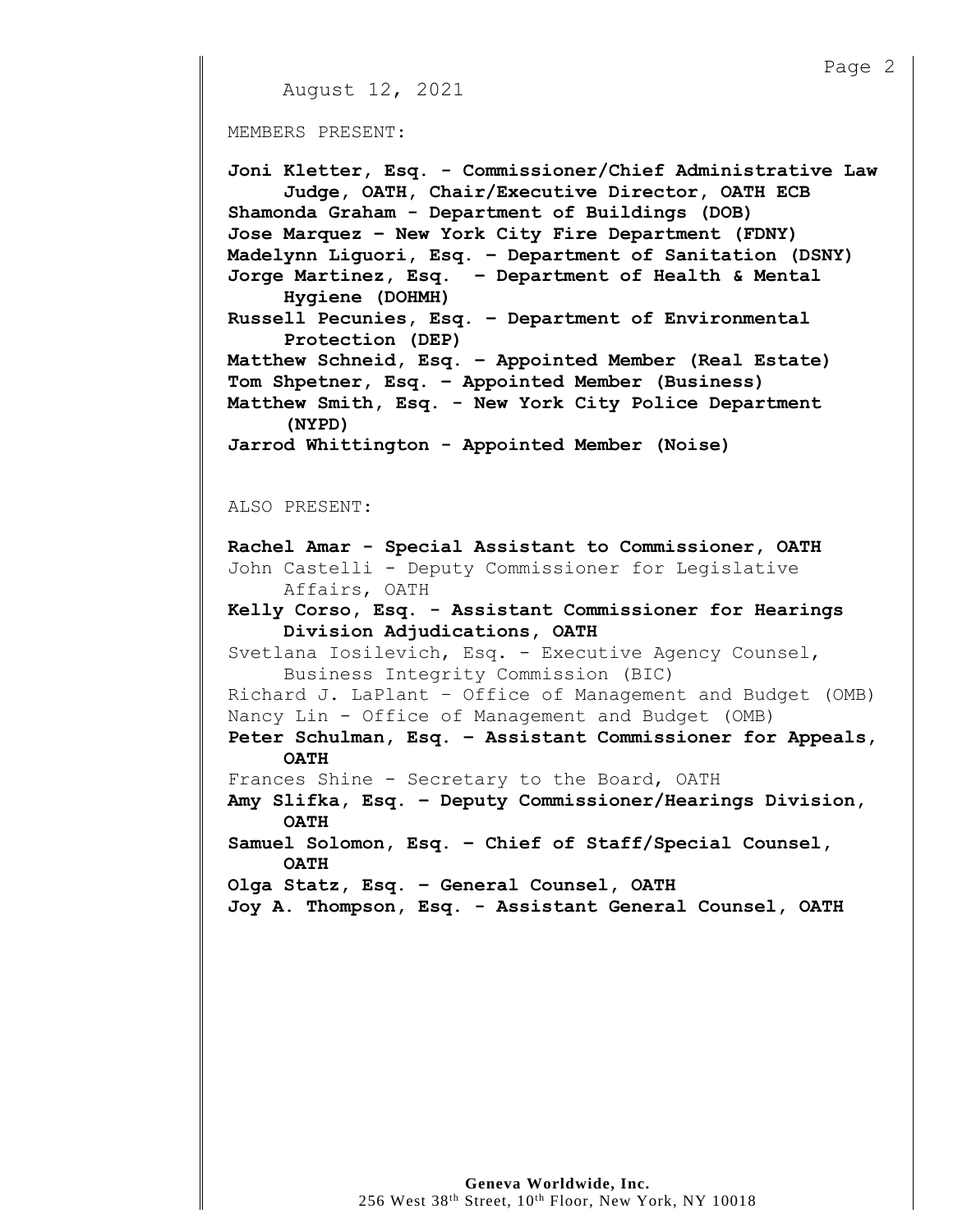## August 12, 2021

INDEX

|                        | Page           |
|------------------------|----------------|
| Joy Thompson, Esq.     | 4              |
| Joni Kletter, Esq.     | $\overline{4}$ |
| Jose Marquez           | $\overline{4}$ |
| Shamonda Graham        | $\overline{4}$ |
| Madelynn Liguori, Esq. | 5              |
| Jorge Martinez, Esq.   | 5              |
| Matthew Schneid, Esq.  | 5              |
| Thomas Shpetner, Esq.  | 5              |
| Matthew Smith, Esq.    | 5              |
| Jarrod Whittington     | 6              |
| Olga Statz, Esq.       | 7              |
| Rachel Amar            | 9              |
| Peter Schulman, Esq.   | $\mathcal{G}$  |
| Amy Slifka, Esq.       | 17             |
| Samuel Solomon, Esq.   | 36             |
| Kelly Corso, Esq.      | 42             |
| Russell Pecunies, Esq. | 46             |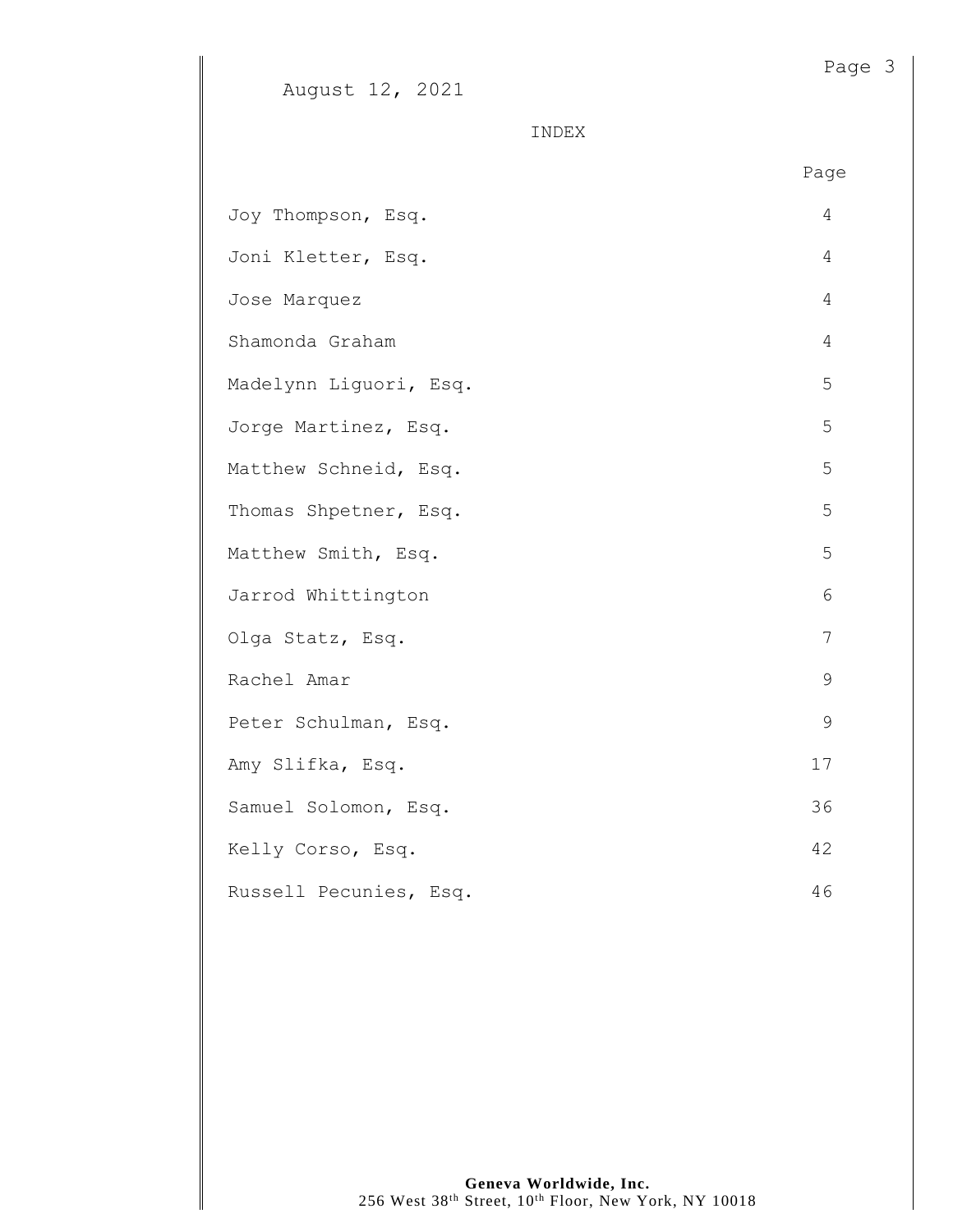|               | Page 4                                           |
|---------------|--------------------------------------------------|
| $\mathbf{1}$  | August 12, 2021                                  |
| $\mathbf{2}$  | (The board meeting commenced at 9:36             |
| 3             | $A.M.$ )                                         |
| 4             | JOY A. THOMPSON, ESQ., ASSISTANT GENERAL         |
| 5             | COUNSEL, OATH: Good morning, everyone. I would   |
| 6             | like to start the roll call. I will start with   |
| 7             | the Commissioner.                                |
| $8\,$         | JONI KLETTER, ESQ., CHAIR, EXECUTIVE             |
| $\mathcal{G}$ | DIRECTOR, OATH ECB, COMMISSIONER/CHIEF           |
| 10            | ADMINISTRATIVE LAW JUDGE, OATH: Yes.             |
| 11            | MS. THOMPSON: Shamonda Graham. Joseph            |
| 12            | Gregory?                                         |
| 13            | JOSE MARQUEZ, NEW YORK CITY FIRE                 |
| 14            | DEPARTMENT (FDNY): Jose Marquez [unintelligible] |
| 15            | $[09:36:21]$ $[00:00:21]$ .                      |
| 16            | MS. THOMPSON: Thank you.                         |
| 17            | [Unintelligible] [09:36:26] [00:00:26].          |
| 18            | SHAMONDA GRAHAM, DEPARTMENT OF BUILDINGS         |
| 19            | (DOB): Guys, I'm sorry to interrupt, but can --  |
| 20            | somebody's background is very loud. Can it be    |
| 21            | muted?                                           |
| 22            | MS. KLETTER: Thank you.                          |
| 23            | MS. THOMPSON: Okay. So Shamonda                  |
| 24            | Graham, are you present?                         |
|               |                                                  |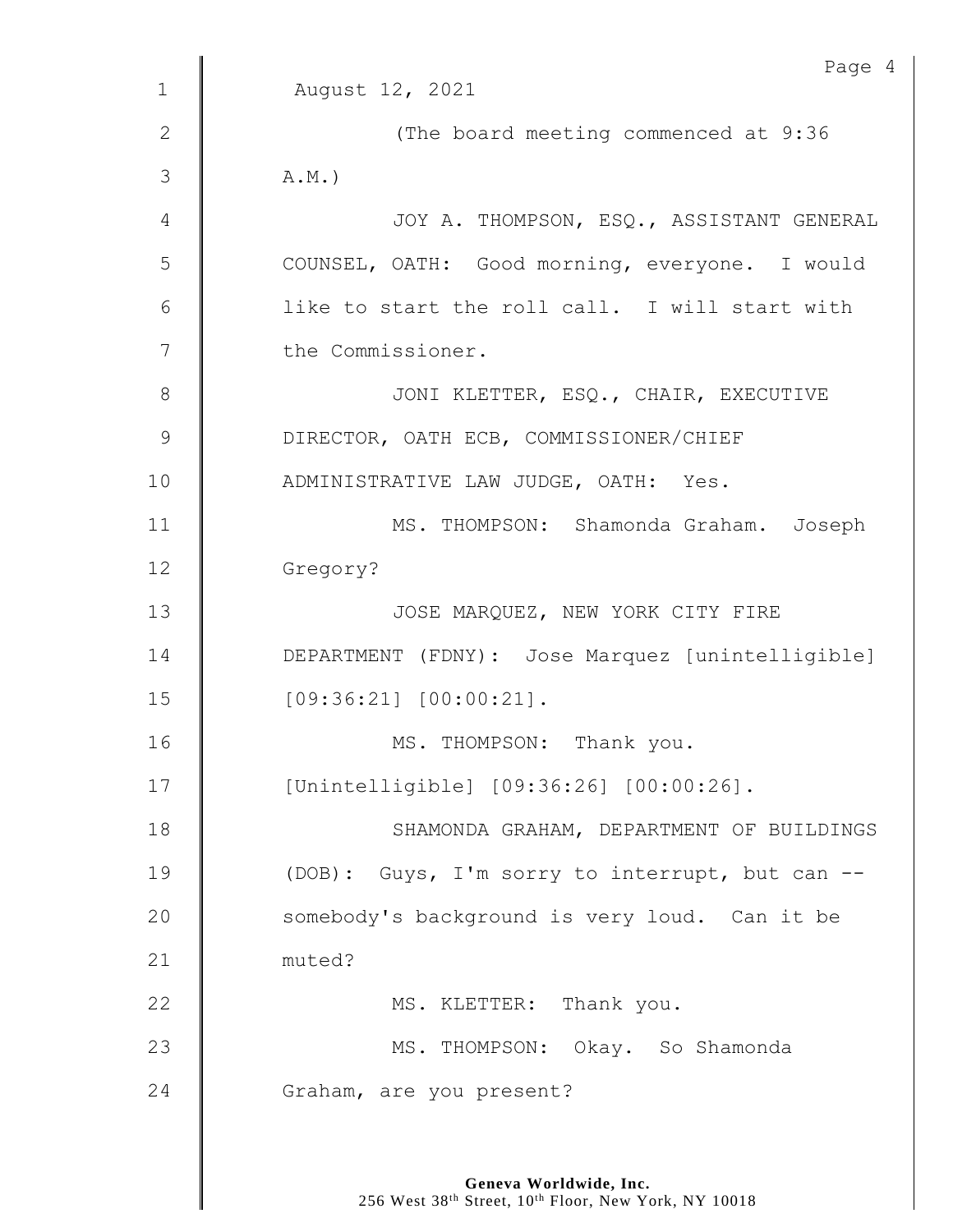|                | Page 5                                          |
|----------------|-------------------------------------------------|
| $\mathbf 1$    | August 12, 2021                                 |
| $\mathbf{2}$   | MS. GRAHAM: Yes, I am here. Good                |
| 3              | morning.                                        |
| $\overline{4}$ | MS. THOMPSON: Thank you. Madelynn               |
| 5              | Liguori?                                        |
| $6\,$          | MADELYNN LIGUORI, ESQ., DEPARTMENT OF           |
| $\overline{7}$ | SANITATION (DSNY) : Present.                    |
| $8\,$          | MS. THOMPSON: Jorge Martinez?                   |
| 9              | JORGE MARTINEZ, ESQ., DEPARTMENT OF             |
| 10             | HEALTH & MENTAL HYGIENE (DOHMH): Yes, I'm here. |
| 11             | Good morning, as well.                          |
| 12             | MS. THOMPSON: Russell Pecunies?                 |
| 13             | Matthew Schneid?                                |
| 14             | MATTHEW SCHNEID, ESQ., APPOINTED MEMBER         |
| 15             | (REAL ESTATE): Present.                         |
| 16             | MS. THOMPSON: Thomas Shpetner?                  |
| 17             | TOM SHPETNER, ESQ., APPOINTED MEMBER            |
| 18             | (BUSINESS): Present.                            |
| 19             | MS. THOMPSON: Good morning. Matthew             |
| 20             | Smith?                                          |
| 21             | MATTHEW SMITH, ESQ., NEW YORK CITY              |
| 22             | POLICE DEPARTMENT (NYPD): Here.                 |
| 23             | MS. THOMPSON: Douglas Swann? Jarrod             |
| 24             | Whittington?                                    |
|                |                                                 |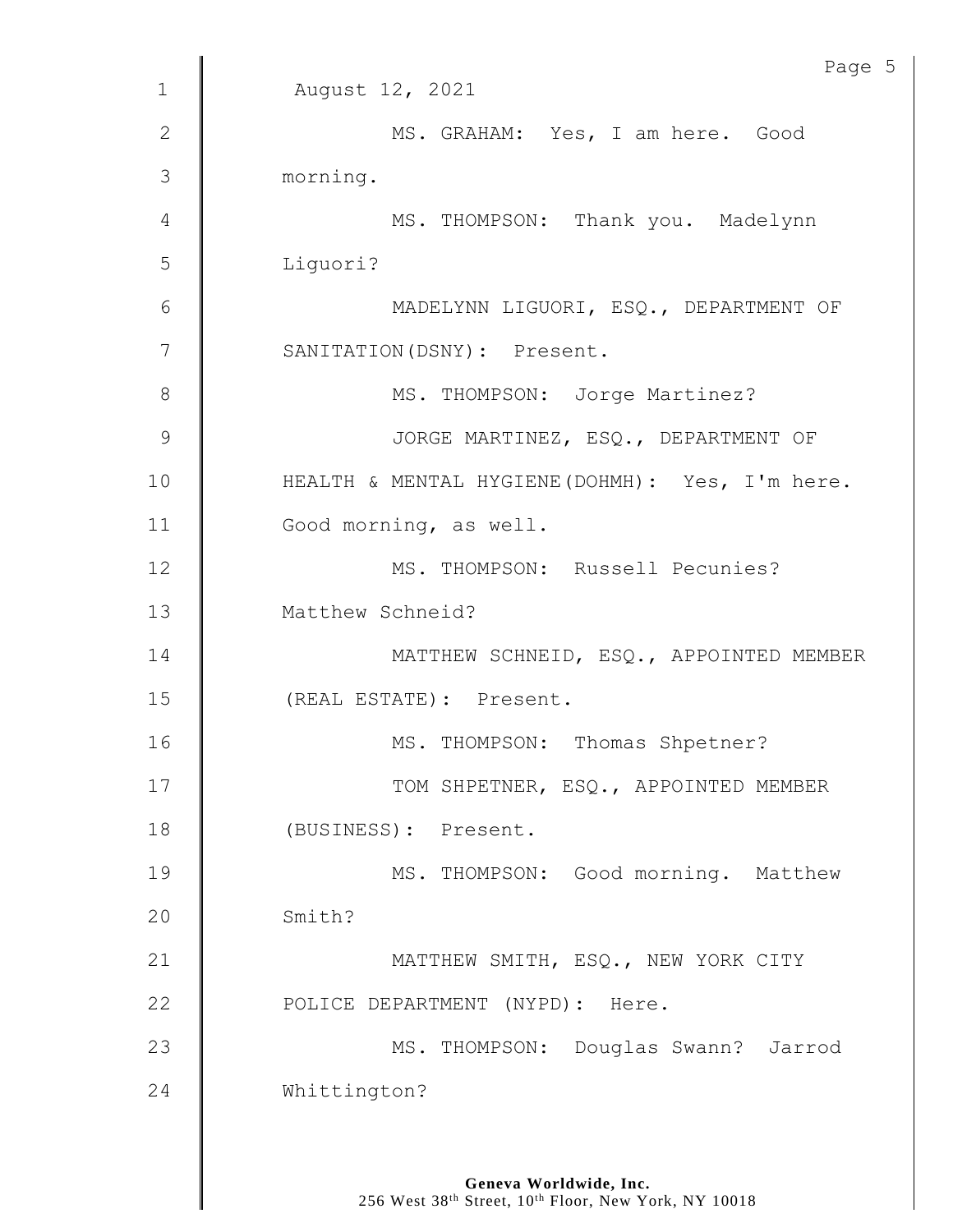|               | Page 6                                           |
|---------------|--------------------------------------------------|
| $\mathbf{1}$  | August 12, 2021                                  |
| $\mathbf{2}$  | JARROD WHITTINGTON, APPOINTED MEMBER             |
| 3             | (NOISE): Present.                                |
| 4             | MS. THOMPSON: We have eight present.             |
| 5             | MS. KLETTER: Alright, thank you. I               |
| 6             | just want to acknowledge that this is our first  |
| 7             | in-person meeting in at least a year and a half, |
| $\,8\,$       | since COVID began. It's my first in-person       |
| $\mathcal{G}$ | meeting as Chair, and I just want to thank you   |
| 10            | all for being here today and for everything that |
| 11            | you've done in the last year and a half. I think |
| 12            | what the ECB has accomplished, it's really       |
| 13            | extraordinary considering the conditions we were |
| 14            | all working under and what the City was going    |
| 15            | through. So I really appreciate all of your      |
| 16            | efforts and the work that you've put in. It      |
| 17            | really is incredible that we've been able to,    |
| 18            | that as an, as an Agency, OATH, in general, that |
| 19            | we've been able to stay fully operational during |
| 20            | this time and continue remotely and continuing   |
| 21            | serving the people of New York. So, I'm          |
| 22            | incredibly impressed with the team that we have  |
| 23            | and the work that you've all done. So thank you  |
| 24            | and it's, it's great to finally meet you in-     |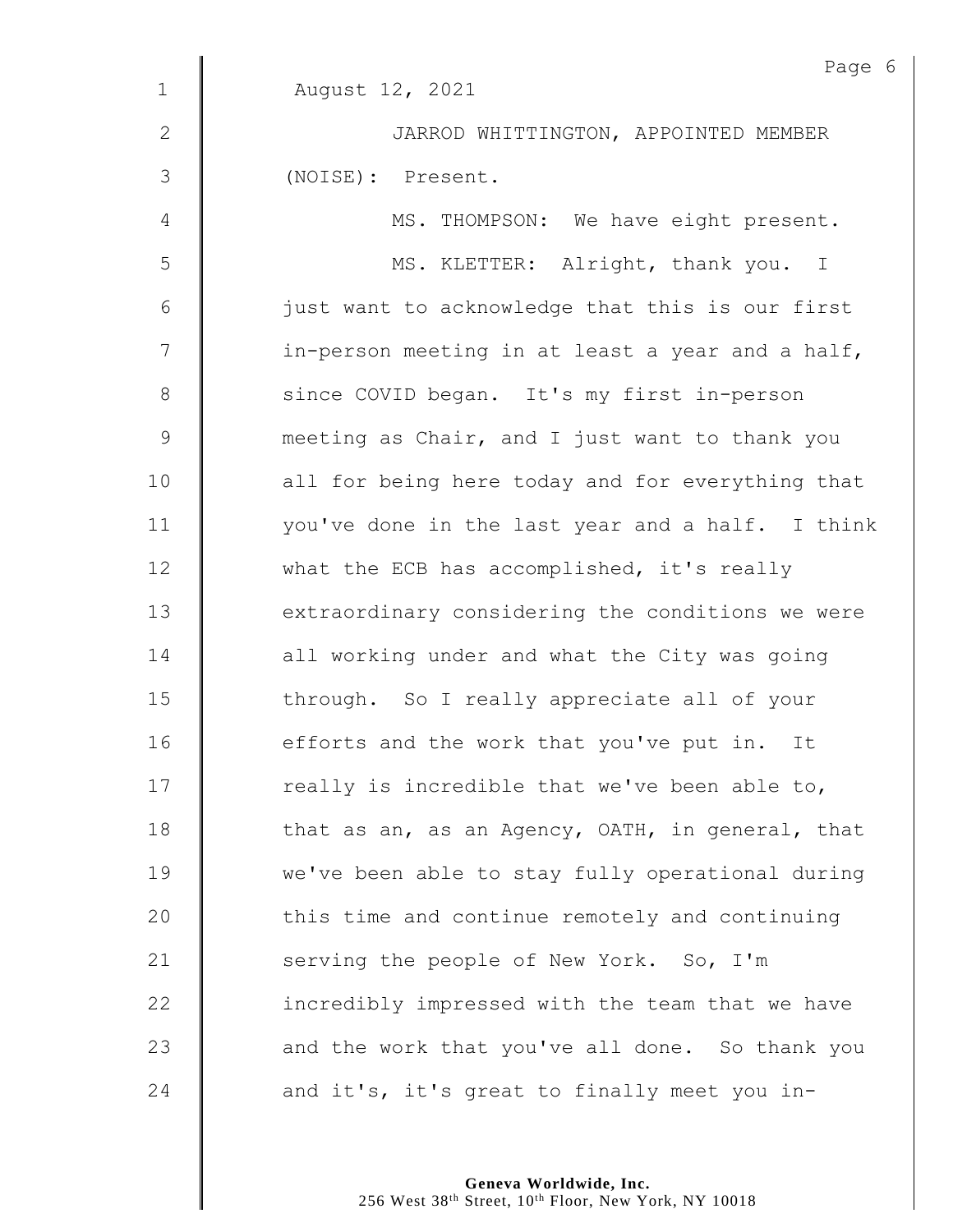1 August 12, 2021 2 person. 3 I'm first going to ask for a motion to 4 **d** adopt the minutes for the June 10, 2021 meeting. 5 Thank you, Madelynn. Does anyone have any 6 | corrections? Okay. I'm going to ask Joy for a 7 | call for a vote to approve the minutes as 8 **presented.** 9 | MS. THOMPSON: Commissioner, just one 10 **correction, which is nine present.** So I'm 11 including [unintelligible] [09:38:58] [00:02:58] 12 | attendees. I will start by asking if anyone has 13 **any objections to the approval of the minutes for** 14 The June 10, 2021 ECB Board Meeting. Hearing no 15 **| |** object- objections, the minutes are approved. 16 **MS. KLETTER:** Great. Great, thank you. 17 | So we do have a few rules we're going to be 18 discussing today. I'm first going to ask Olga 19 | Statz to introduce, to introduce OATH's proposed  $20$  | final rule, correcting and adjusting the language 21 | in OATH's rules. 22 | OLGA STATZ, ESQ., GENERAL COUNSEL, OATH: 23 | Hi. Good morning, everybody. Good morning, 24  $\parallel$  everybody. This is Olga Statz. And I'm, I'm

> **Geneva Worldwide, Inc.** 256 West 38<sup>th</sup> Street, 10<sup>th</sup> Floor, New York, NY 10018

Page 7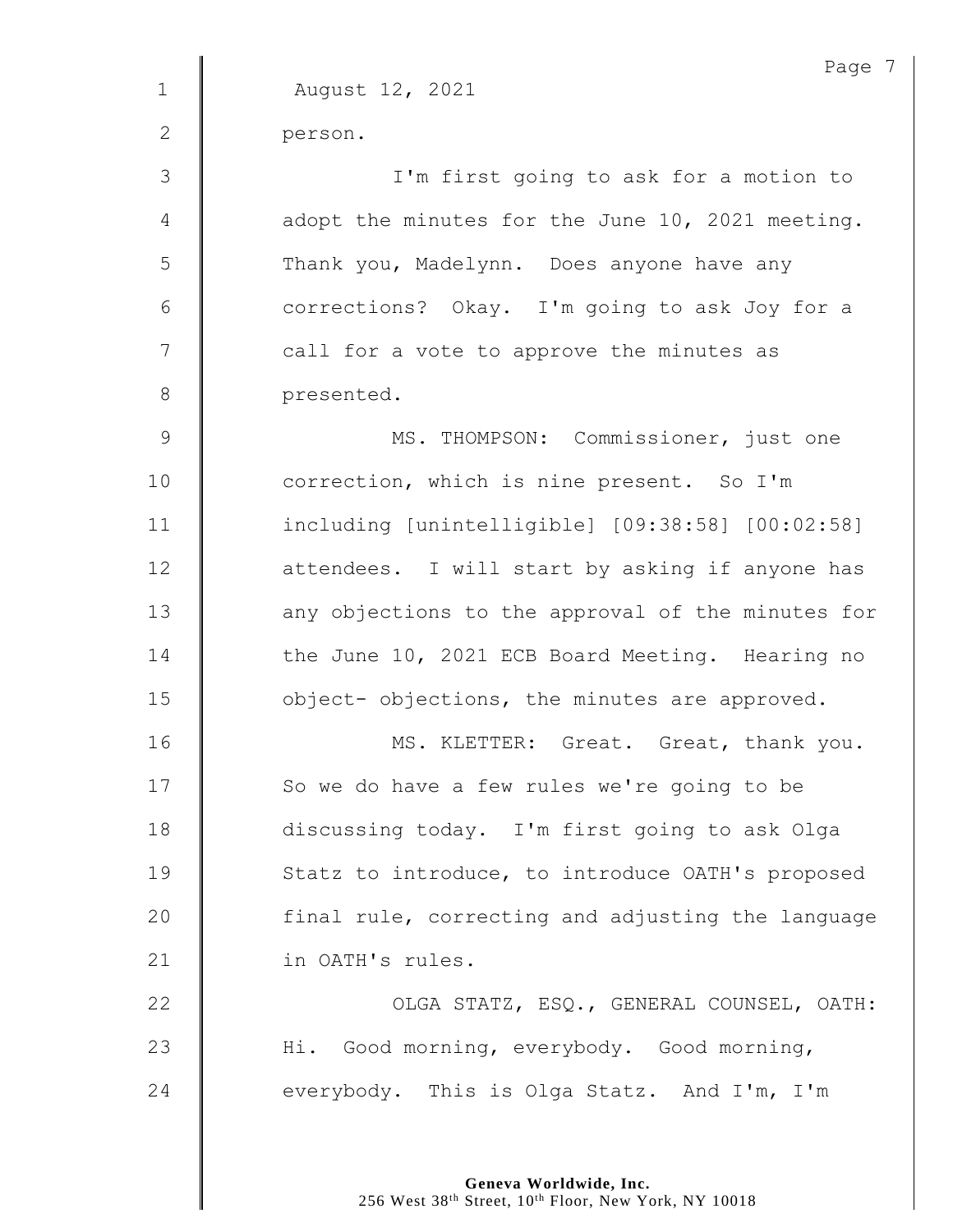Page 8 1 August 12, 2021 2 | here with the final round for the adjustments and 3 | corrections to the rule that you all have seen on 4 | numerous occasions by now. 5 And so, as you know, the, the rule  $6$  | adoption process is a long one. We go through 7 | the proposed rules and final rules. So what you 8 | have before you, there's no change to what you 9 And approved previously. This is just the final, 10 | and it will be final. So we're asking you to 11 approve that. 12 | Any questions? No? 13 | MS. KLETTER: Thank you, Olga. Hello, 14 **Nuss.** Alright. So I'm going to ask for a motion 15 | to approve. 16 | MS. LIGUORI: Motion. 17 | MS. KLETTER: Thank you, Madelynn. Joy, 18 **please call a vote.** 19 **MS. THOMPSON:** I'm going to ask, at this 20 **moment,** if anyone objects [unintelligible] 21 | [09:40:43] [00:04:43] whether there are any 22 **J** objections to approving the final rule that 23 corrects the language [unintelligible] [09:40:54]  $24$  |  $[00:04:54]$ .

> **Geneva Worldwide, Inc.** 256 West 38<sup>th</sup> Street, 10<sup>th</sup> Floor, New York, NY 10018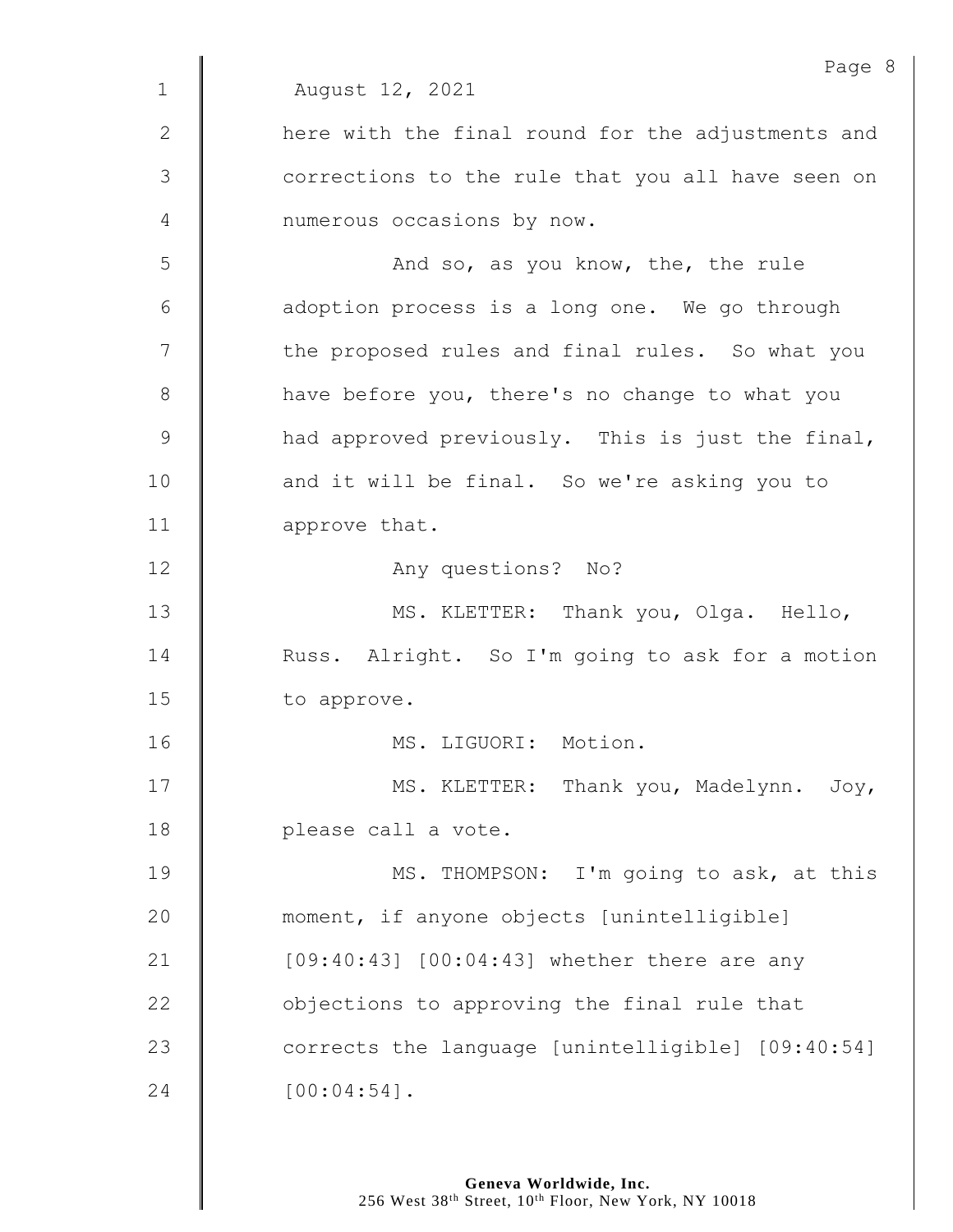|                 | Page                                            |
|-----------------|-------------------------------------------------|
| $\mathbf 1$     | August 12, 2021                                 |
| $\mathbf{2}$    | PETER SCHULMAN, ESQ., ASSISTANT                 |
| 3               | COMMISSIONER FOR APPEALS, OATH: I'm sorry. I'm  |
| 4               | sorry. Some- something in, in that room is      |
| 5               | creating some, some, like staticky feedback in  |
| $6\phantom{1}6$ | the, in the Board Meeting room. Is something    |
| 7               | like rustling by a microphone?                  |
| 8               | [OFF MIC CONVERSATION]                          |
| $\mathcal{G}$   | MS. KLETTER: Yeah, it could be that             |
| 10              | there's [unintelligible] [09:41:22] [00:05:22]. |
| 11              | How is it now? How is it now?                   |
| 12              | MR. SCHULMAN: It's better. It's                 |
| 13              | better.                                         |
| 14              | RACHEL AMAR, SPECIAL ASSISTANT TO               |
| 15              | COMMISSIONER, OATH: It's better, but we can't   |
| 16              | actually hear you so well. If, if you guys can  |
| 17              | talk a little louder.                           |
| 18              | MS. THOMPSON: Okay. At this time, I             |
| 19              | $with -1$                                       |
| 20              | MS. GRAHAM: Thank you. I agree.                 |
| 21              | MS. THOMPSON: Okay. At this time, I             |
| 22              | will ask if there are any objections to the     |
| 23              | motion on the table to approve the final rule   |
| 24              | correcting language in OATH's rules. Okay.      |

Page 9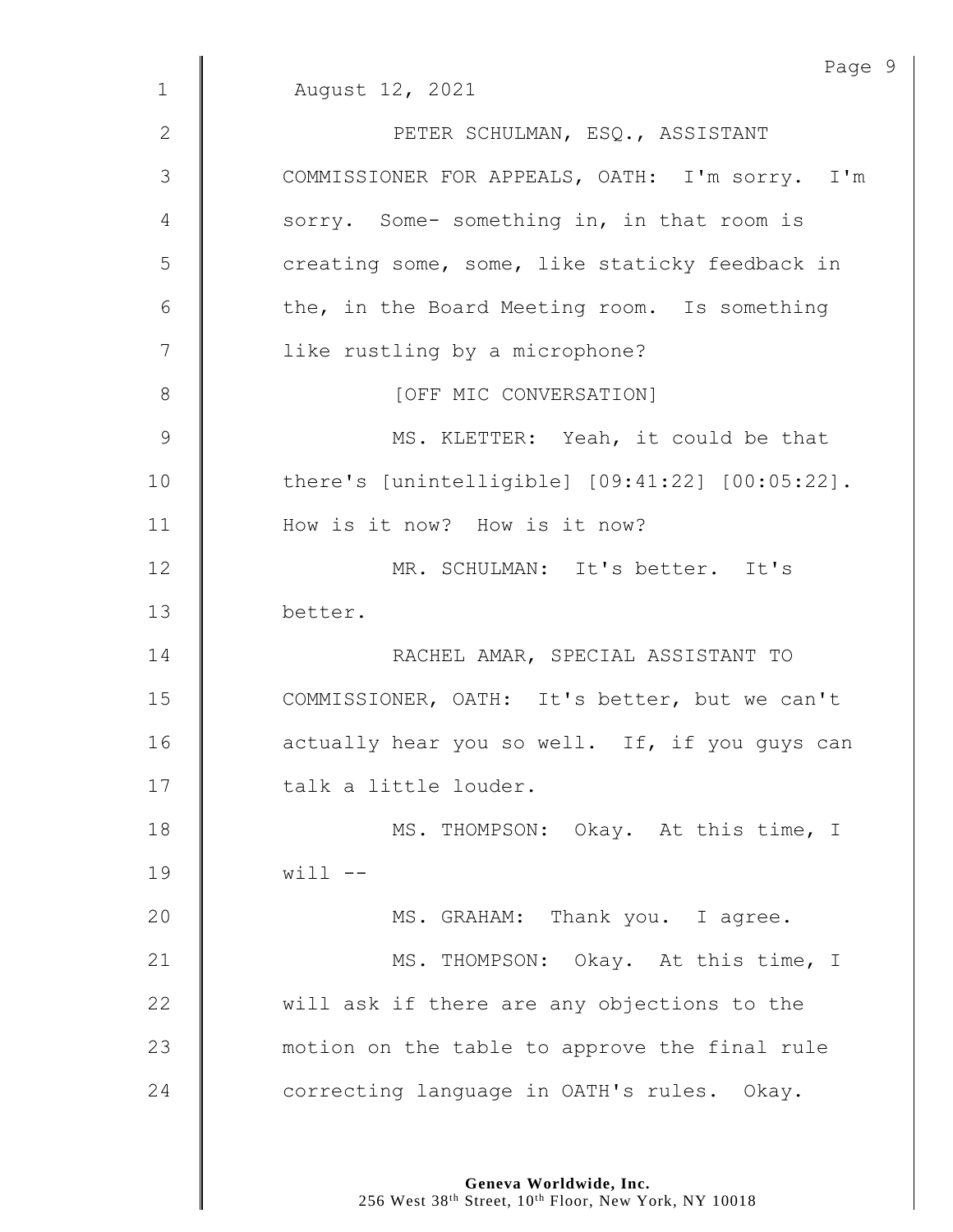|                | Page 10                                           |
|----------------|---------------------------------------------------|
| $\mathbf 1$    | August 12, 2021                                   |
| $\mathbf{2}$   | Seeing and hearing no objections, this motion     |
| $\mathfrak{Z}$ | passes unanimously.                               |
| $\overline{4}$ | MS. KLETTER: Thank you. Thank you,                |
| 5              | Joy. I'm now going to ask Olga Statz to           |
| 6              | introduce an important rule that some of our      |
| 7              | staff have been working very hard on. It's        |
| $8\,$          | clarifying the procedures for remote proceedings  |
| $\mathsf 9$    | and appearances. Olga, please [unintelligible]    |
| 10             | $[09:42:19]$ $[00:06:19]$ .                       |
| 11             | MS. STATZ: Thank you, Commissioner.               |
| 12             | Yes. What you have before you is a rule that      |
| 13             | we're proposing to have adopted. And it, and as,  |
| 14             | as you saw by reading it, it involves allowing,   |
| 15             | or making clear that OATH proceedings can take    |
| 16             | place remotely. And so, so, for both the Trials   |
| 17             | Division and the Hearings Division, what had been |
| 18             | usually exclusively in-person hearings, we        |
| 19             | propose to have them also be remote. And, as you  |
| 20             | all know, the reason for, we all know the reason  |
| 21             | for this is because of the pandemic.              |
| 22             | At the pandemic, the Commissioner turned          |
| 23             | on a dime, basically, and was able to start       |
| 24             | remote hearings almost immediately, based on her  |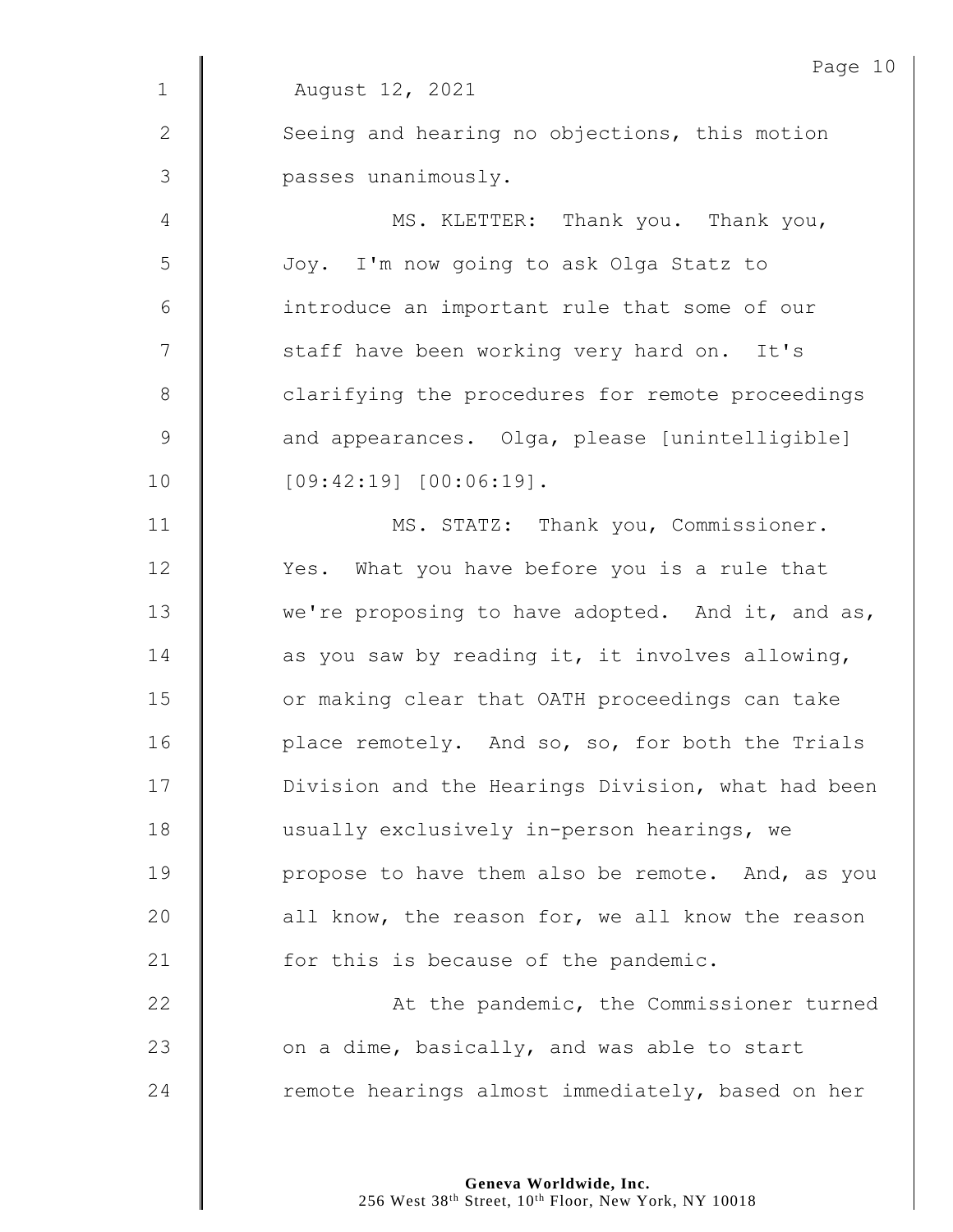1 August 12, 2021

2 | Own authority as Commissioner. That's authority 3 that she has in the Charter. However, in 4 **6** Consultation with the Law Department, they said 5 | that if we propose to continue this and extend  $6 \parallel$  the practice, they recommend that we engage in 7 | rulemaking.

8 || And in, as a result of that advice, we 9 Came up with these rules, which basically are, 10 **most of them are just taking the rules that, that** 11 | already exist and making sure that it's clear 12 | that one can also proceed remotely.

13 || So there, there are a few other ones **that I'd like to point out to you, but the**  majority of the rules are simply saying "or 16 | remote," "or videoconferencing," "or telephone,"  $\parallel$  etcetera, etcetera. Now, in doing that, we also, 18 we also decided, based on the experience we had **J** over the last year and a half of doing remote  $\parallel$  rules -- the remote hearings, I mean -- we  $\parallel$  realized how things should function. And, as a **Fig.** result of that experience that we had, both at  $\parallel$  the Clerk's Office and in the Hearings Division, 24 we're proposing one new rule, which shows up at

> **Geneva Worldwide, Inc.** 256 West 38<sup>th</sup> Street, 10<sup>th</sup> Floor, New York, NY 10018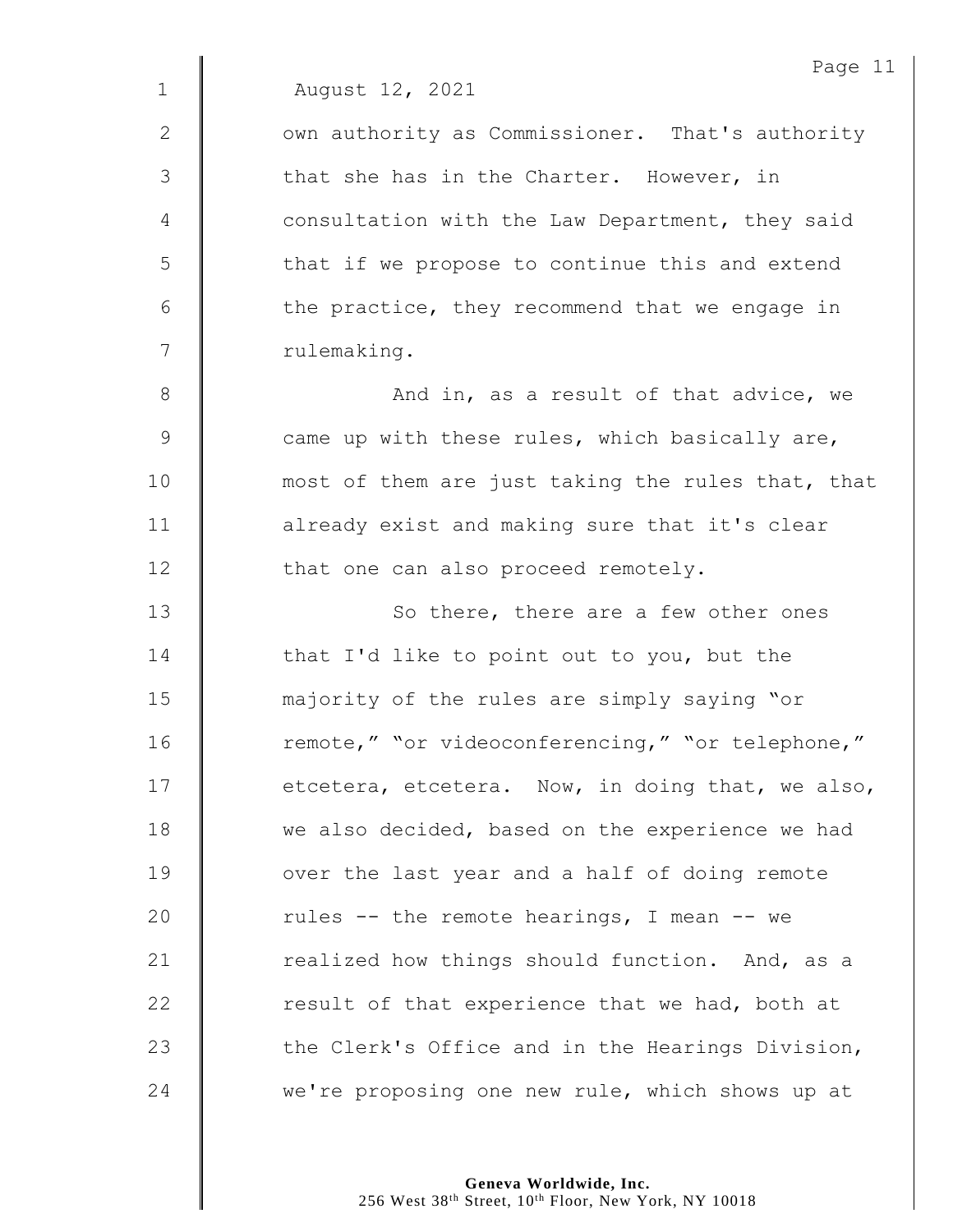Page 12 1 August 12, 2021 2  $\parallel$  the, at the end, which is Section 17 of Proposed 3 | Rules, it starts at page 10. You're all on page 4  $\parallel$  10? It's Section 6-24(a), and it gives all of 5 | the specific processes of phone calls that have  $6$  | to be used if an attorney or a representative 7 | wants to proceed remotely. 8 || So that's the only, that's the only new 9 Tule that you're seeing here. Everything else is 10 | basically an adjustment of the rule to allow us 11 **d** also to have remote hearings. So I'm, and I'm 12 | happy to answer any questions you might have 13 **d** about the new one. 14 | MS. KLETTER: And I'm just going to add 15  $\parallel$  to that a little bit, just so you all know. 16 Well, first of all, since March of 2020, we've 17 **done almost 200,000 cases remotely.** And it's 18 **been** incredibly successful. I've, I don't think 19 | I've received one complaint from an agency or an 20 **deg** attorney or a respondent regarding the procedures 21  $\parallel$  that we've put in place. So it's really been 22 | remarkable how well we've been able to transition 23 | to primarily telephonic hearings. 24 **And come September, which is now only** 

> **Geneva Worldwide, Inc.** 256 West 38<sup>th</sup> Street, 10<sup>th</sup> Floor, New York, NY 10018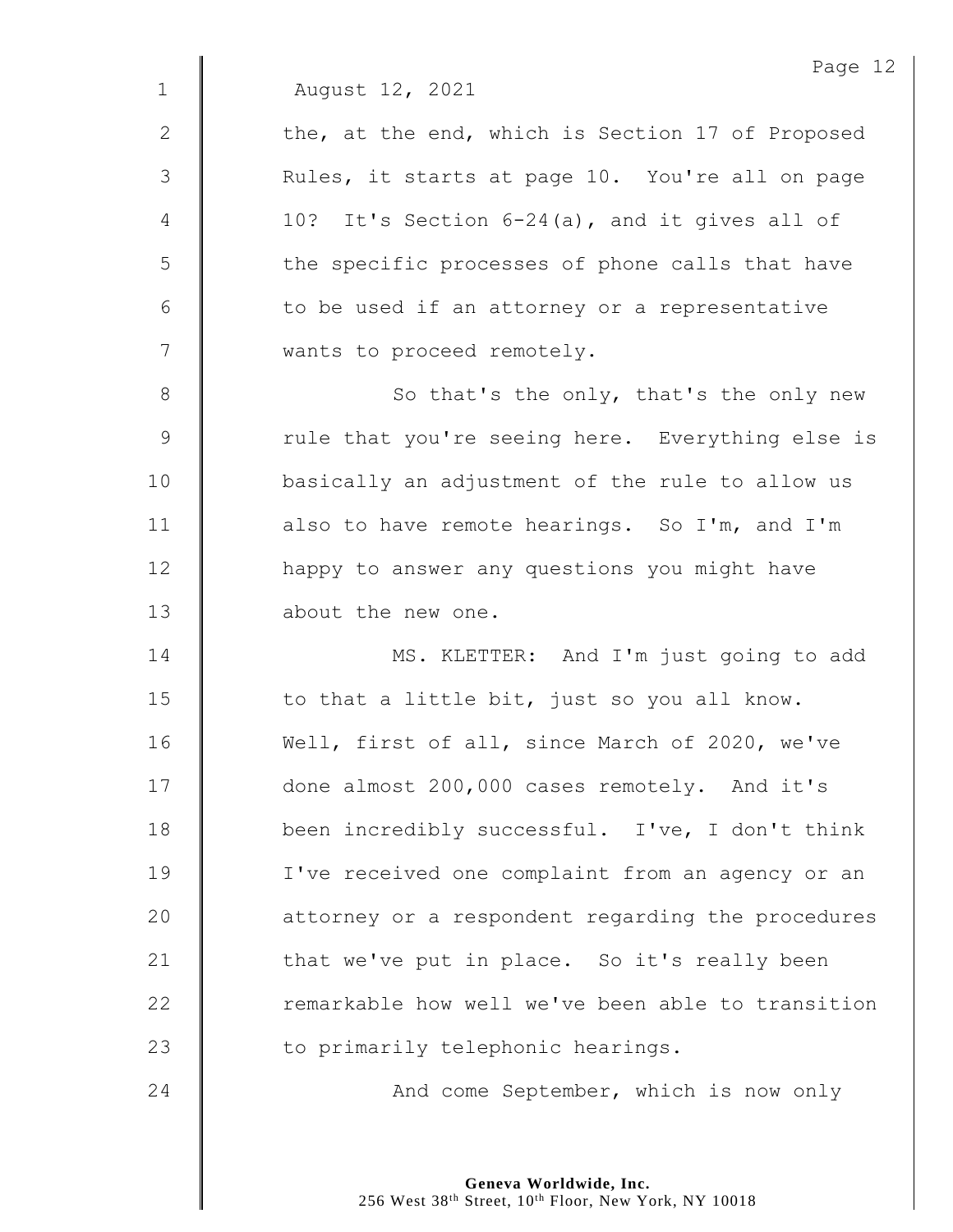Page 13 1 August 12, 2021 2  $\parallel$  two and a half weeks away, we intend to start 3 | offering in-person hearings, assuming somebody is 4 | pre-approved for an in-person hearing. And that 5 | pre-approval won't require any sort of special 6 **d** argument or rationale. They just need to request 7 | the in-person hearing three days in advance. But 8 | if they go up and they haven't made the request, 9 Then we'll assist them in rescheduling an in-10 | person hearing or setting up a telephonic one. 11 | But, come September, we will be offering 12 | in-person hearings for those that would like it. 13 | At least in some of our locations, not in all of  $14$   $\parallel$  our boroughs, but in, at least in Manhattan and, 15 **and Long Island City.** But come October, 16 | November, we'll be offering it, like in the fall, 17 [unintelligible] [09:46:14] [00:10:14]. So we 18 **are moving towards offering in-person for** 19 **everyone shortly.** Okay. 20 MS. GRAHAM: Hello? 21 | MS. GRAHAM: Hello. 22 MS. GRAHAM: Hi. This is Shamonda 23 Graham. I'm sorry to interrupt. Commissioner, 24  $\parallel$  it is a little bit low, so I'd just like to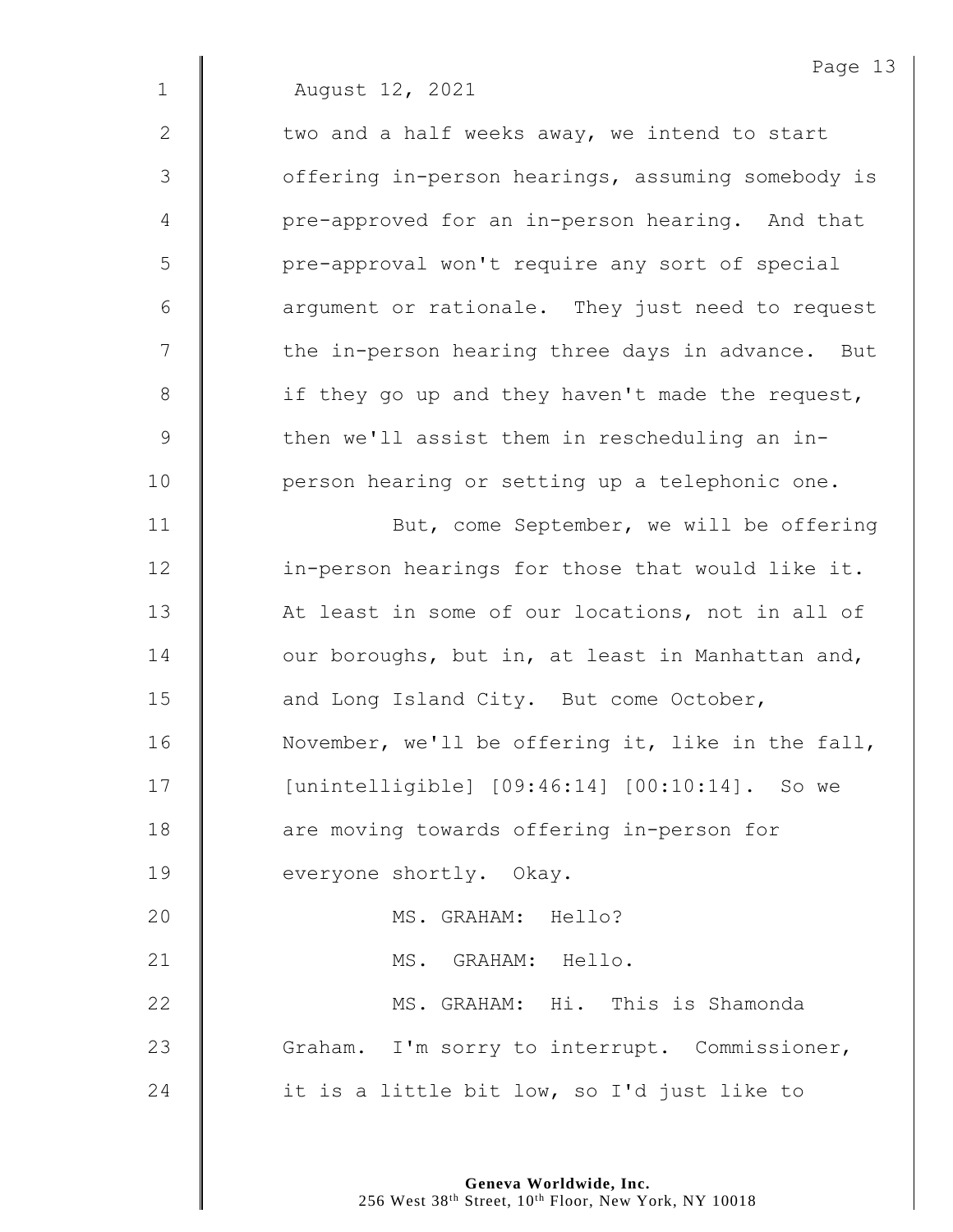|              | Page 14                                           |
|--------------|---------------------------------------------------|
| $\mathbf 1$  | August 12, 2021                                   |
| $\mathbf{2}$ | repeat what I heard to ensure that I heard it     |
| 3            | correctly.                                        |
| 4            | Again, Shamonda Graham from Department            |
| 5            | of Buildings. Did I hear you just say that in     |
| 6            | September, come September, in-person hearings     |
| 7            | will be offered to, basically, the public, the    |
| $8\,$        | named respondent, if they request an in-person    |
| $\mathsf 9$  | hearing? But I, I did hear you say something      |
| 10           | about October or November. Would that be          |
| 11           | expanding to the five boroughs? I, I just want    |
| 12           | to make sure I understood.                        |
| 13           | MS. KLETTER: Correct, yes. Alright.               |
| 14           | And I'm going to speak a little bit louder and    |
| 15           | into the microphone. So --                        |
| 16           | MS. GRAHAM: Thank you.                            |
| 17           | MS. KLETTER: And which boroughs are we            |
| 18           | doing September?                                  |
| 19           | [OFF MIC CONVERSATION]                            |
| 20           | MS. KLETTER: Right. So, come                      |
| 21           | September, we will be offering in-person hearings |
| 22           | for those that request it in advance in Manhattan |
| 23           | and Long Island City.                             |
| 24           | MS. GRAHAM: Got it.                               |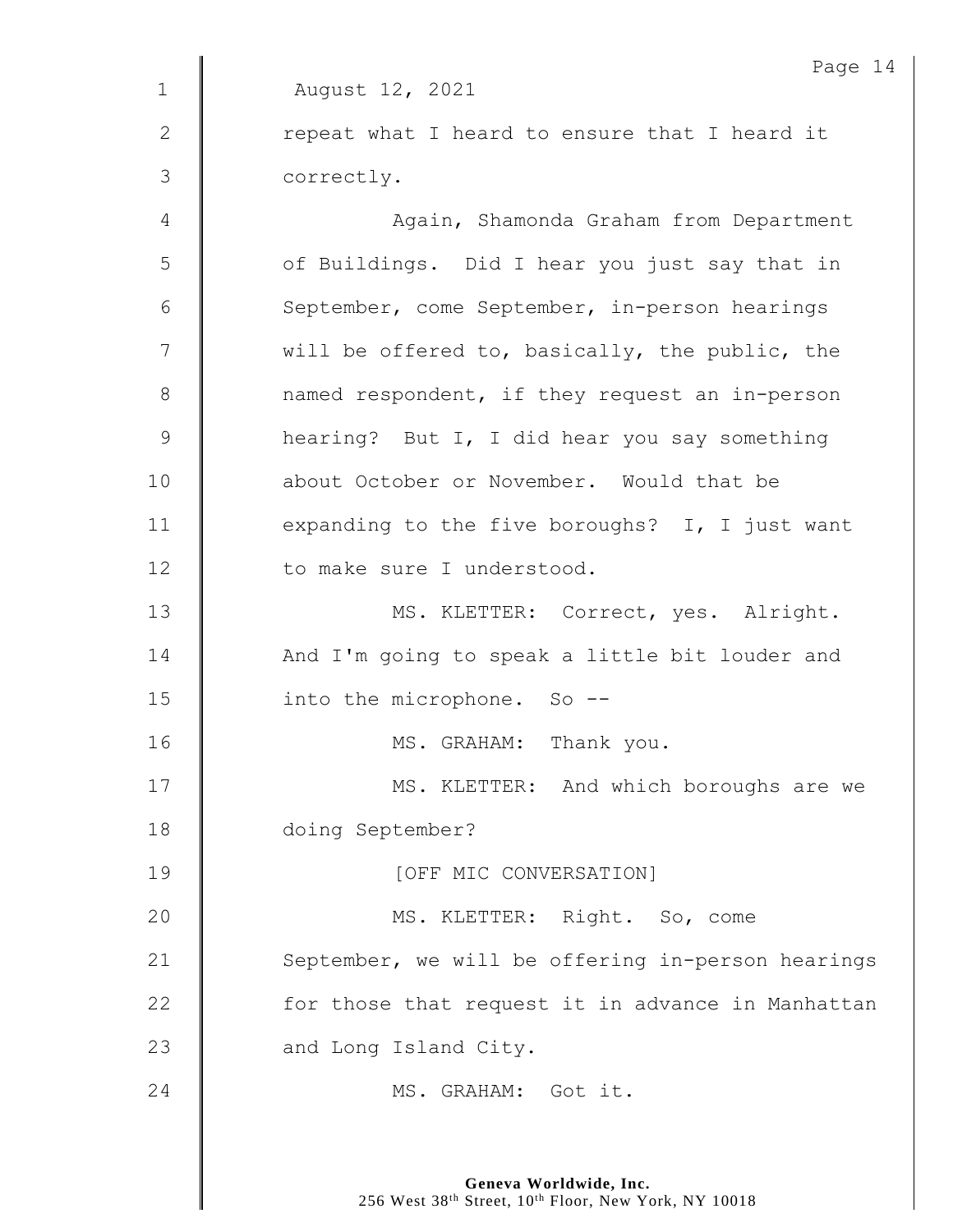|               | Page 15                                           |
|---------------|---------------------------------------------------|
| $\mathbf 1$   | August 12, 2021                                   |
| $\mathbf{2}$  | MS. KLETTER: And we'll be expanding to            |
| 3             | other boroughs later in the fall.                 |
| 4             | MS. GRAHAM: Understood. I heard you               |
| 5             | correctly, then.                                  |
| 6             | MS. KLETTER: Questions?                           |
| 7             | MR. SCHNEID: There was a note in the              |
| $8\,$         | last section you just pointed out, about 25 cases |
| $\mathcal{G}$ | per counsel?                                      |
| 10            | MS. STATZ: Yes.                                   |
| 11            | MR. SCHNEID: Can you explain that,                |
| 12            | just, just as a scheduling issue?                 |
| 13            | MS. STATZ: Yes.                                   |
| 14            | MR. SCHNEID: You felt that was the                |
| 15            | appropriate number?                               |
| 16            | MS. STATZ: Yes. That's the number we              |
| 17            | found that can be heard in one day. So when       |
| 18            | people have tried -- because this, a lot of this  |
| 19            | was trial and error. And the numbers that you     |
| 20            | see here are numbers that really, from            |
| 21            | experience, we found that they work properly.     |
| 22            | So, at the beginning of the process, we           |
| 23            | were not sure exactly how many cases they, how    |
| 24            | many cases individual attorneys could handle.     |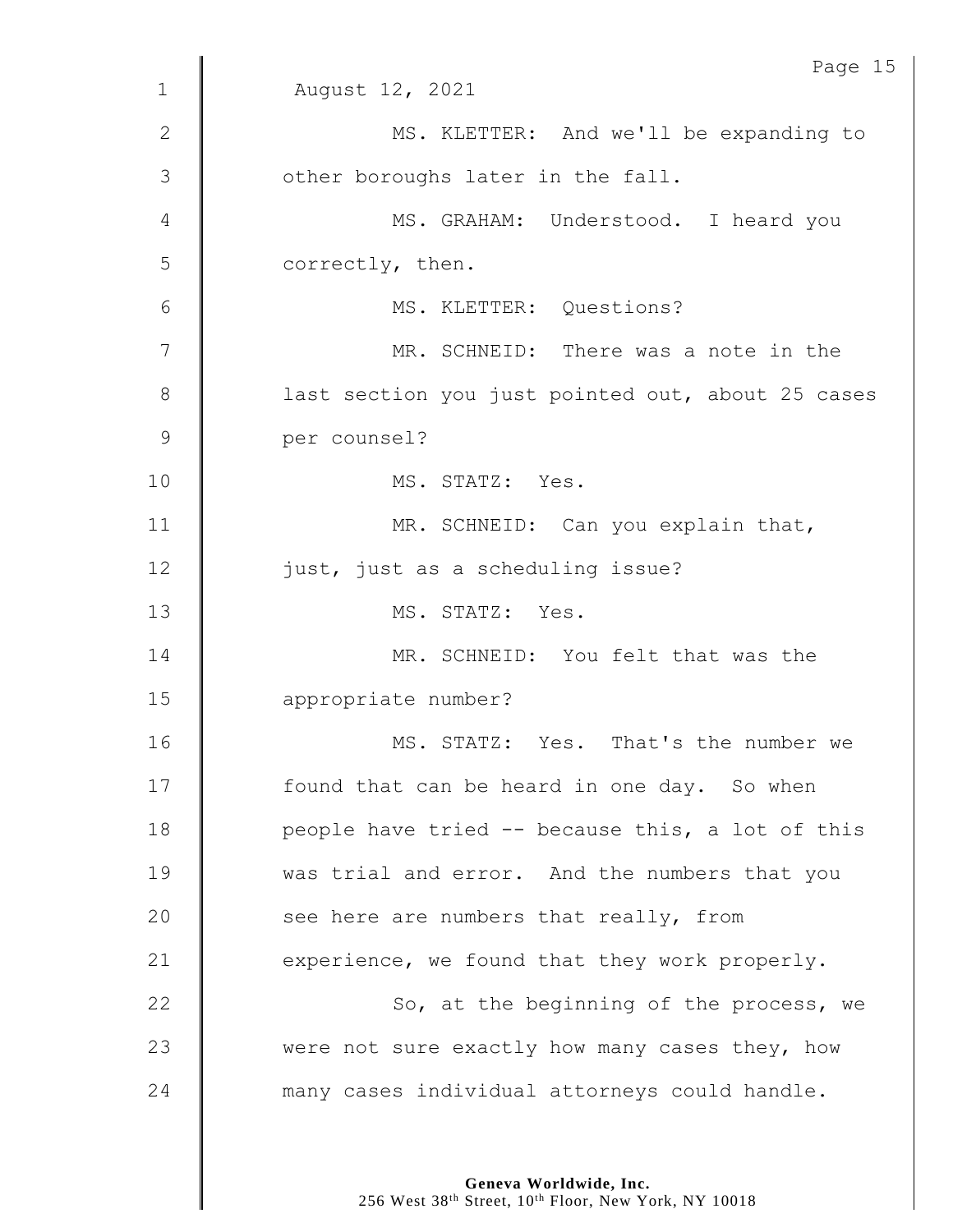1 August 12, 2021

 $2 \parallel$  And so we would allow people to do a lot of them. 3 || And what would happen is that they wouldn't get  $4 \parallel$  through the cases in one day, which would force  $5 \parallel$  us then to push, to, to create an adjourn date  $6$   $\parallel$  and to push matters forward. So this number was 7 | basically the average number that we found that 8 most attorneys could get through in, in, in a 9 day, so that those hearings could be completed.

10 | One of the things that, that we have to 11 | always keep in mind is that we try not to 12 **multiply the times a matter comes before a** 13 | hearing. It's not efficient. We try to have one 14 Summons heard by unintelligible[09:48:58] 15 | [00:12:58] the hearing officer one time and have 16 **that determination.** But when we allow things to 17 | be pushed over or have to be redone, that's a 18 **multiplication of effort and it's a duplication**, 19 **and it's, and it's too, using too much time and** 20  $\parallel$  resources to do the one thing. So this number, 21  $\parallel$  basically, is the number that gen-, that's self-22  $\parallel$  generated, based on the experience we've had over 23 I the last 15 months. Yes?

24 MS. GRAHAM: Olga, what was that number?

**Geneva Worldwide, Inc.** 256 West 38<sup>th</sup> Street, 10<sup>th</sup> Floor, New York, NY 10018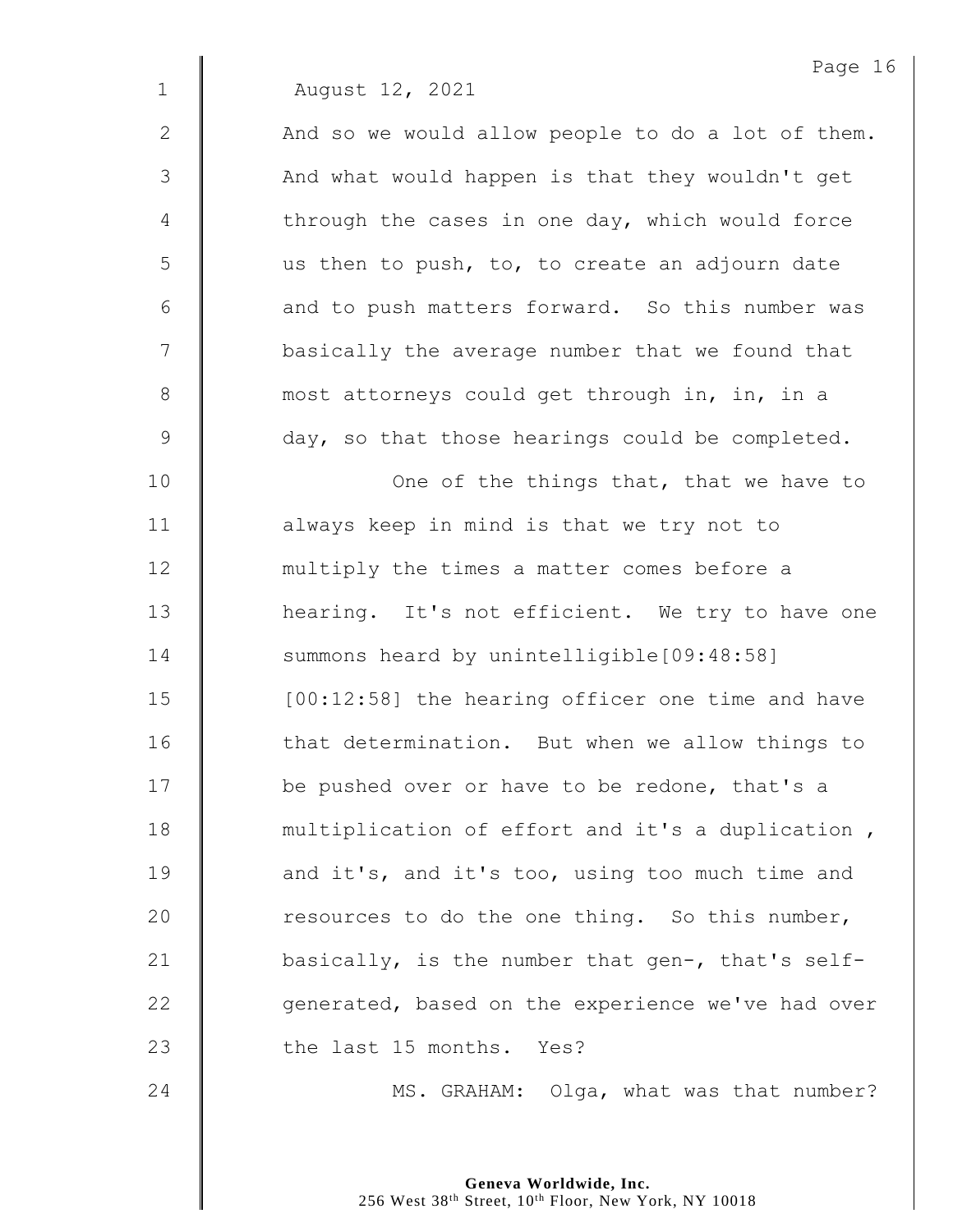|                | Page 17                                           |
|----------------|---------------------------------------------------|
| $\mathbf 1$    | August 12, 2021                                   |
| $\mathbf{2}$   | MS. STATZ: It's 2-, so --                         |
| 3              | AMY SLIFKA, ESQ., DEPUTY                          |
| $\overline{4}$ | COMMISSIONER/HEARINGS DIVISION, OATH: Not to      |
| 5              | exceed 25.                                        |
| 6              | MS. STATZ: Twenty-five.                           |
| $\overline{7}$ | MS. GRAHAM: Okay, thank you.                      |
| 8              | MS. STATZ: You're welcome.                        |
| 9              | MS. GRAHAM: That's my number, too.                |
| 10             | That's why I was asking?                          |
| 11             | MS. STATZ: Yeah. I'm sorry?                       |
| 12             | MS. KLETTER: She said that's her                  |
| 13             | number, too.                                      |
| 14             | MS. GRAHAM: Shamonda Graham, Department           |
| 15             | of Buildings. We looked at this a long time ago.  |
| 16             | [CROSSTALK] [09:49:42] [00:13:42]                 |
| 17             | MS. STATZ: Yeah, so you probably --               |
| 18             | MS. GRAHAM: We looked at this a long              |
| 19             | time ago and we have the same, a similar number.  |
| 20             | We don't think any person can handle more than 25 |
| 21             | cases in a day.                                   |
| 22             | MS. STATZ: Correct. Exactly. So I'm               |
| 23             | glad to know that it's confirmed. We, that's,     |
| 24             | that's what we came up with, as well.             |
|                |                                                   |

**Geneva Worldwide, Inc.**

256 West 38th Street, 10th Floor, New York, NY 10018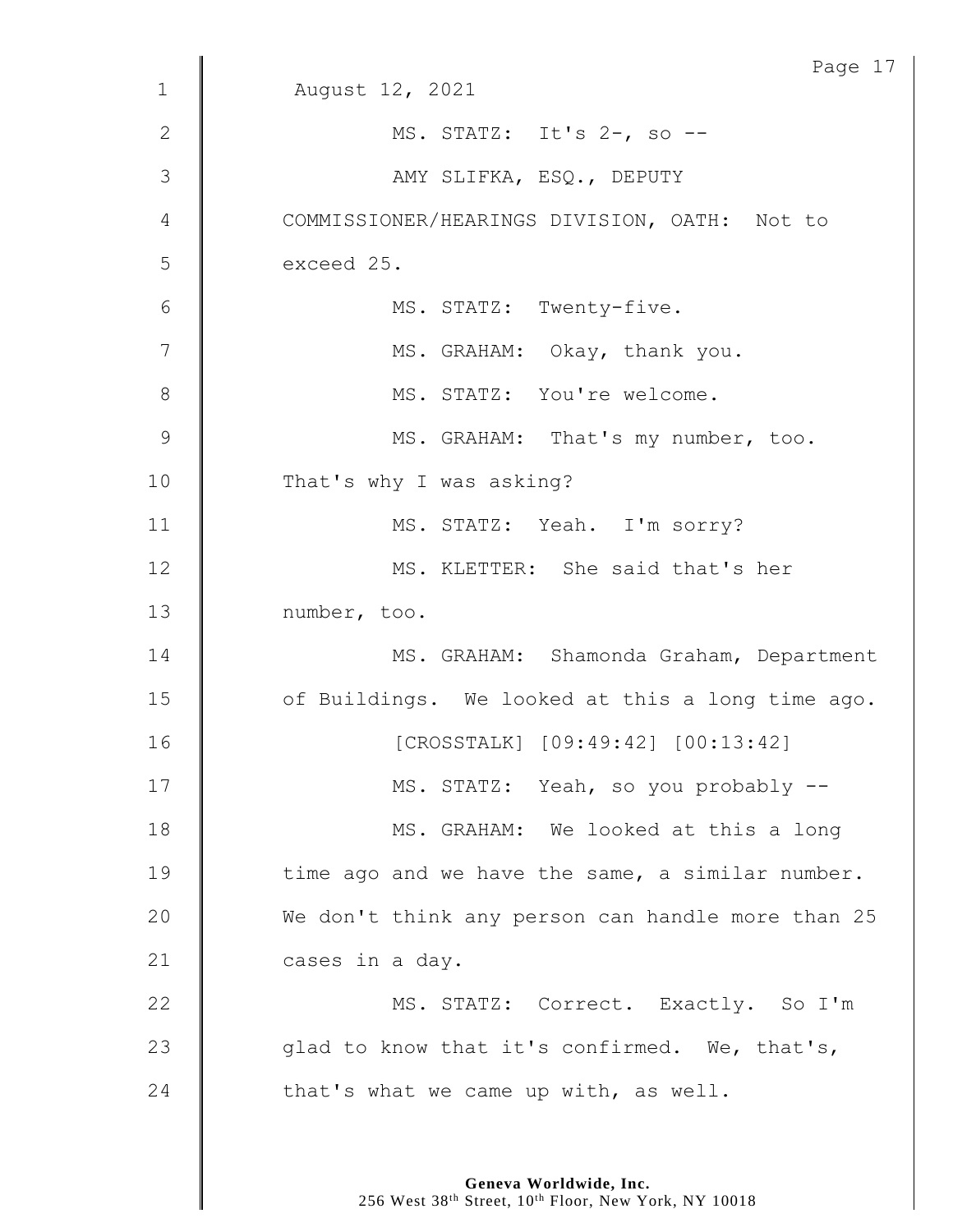| $\mathbf 1$    | Page 18<br>August 12, 2021                          |
|----------------|-----------------------------------------------------|
| 2              | Yes, Madelynn?                                      |
|                |                                                     |
| $\mathcal{S}$  | MS. LIGUORI: Madelynn Liguori,                      |
| $\overline{4}$ | Sanitation. I just have a question to clarify,      |
| 5              | because of the 25-summons limit. What we've seen    |
| 6              | in these cases, typically, are many more            |
| 7              | summonses than that. Usually, one representative    |
| 8              | comes in for, let's say a group of 200 summonses.   |
| $\mathsf 9$    | Would they be impacted, like $-$ -                  |
| 10             | MS. STATZ: Yes. What happens is that                |
| 11             | this is for individual attorneys. And what          |
| 12             | happens, most of the time, the, the reps and the    |
| 13             | attorneys work in firms. So, for example, you       |
| 14             | have Firm A. They have 10 attorneys. Each one       |
| 15             | of the 10 attorneys can have 25 cases. So the,      |
| 16             | the thing is it's 25 per individual attorney.       |
| 17             | But if a law firm has 10 attorneys, they can do     |
| 18             | $2-$ , so the volume of, the normal volume is being |
| 19             | handled, but it's being handled in, person by       |
| 20             | person, in a way that we can control the flow.      |
| 21             | MS. LIGUORI: Right, no, I understand                |
| 22             | that, but $--$                                      |
| 23             | [CROSSTALK] [09:50:52] [00:14:52]                   |
| 24             | MS. SLIFKA: Madelynn? Madelynn? Mad-                |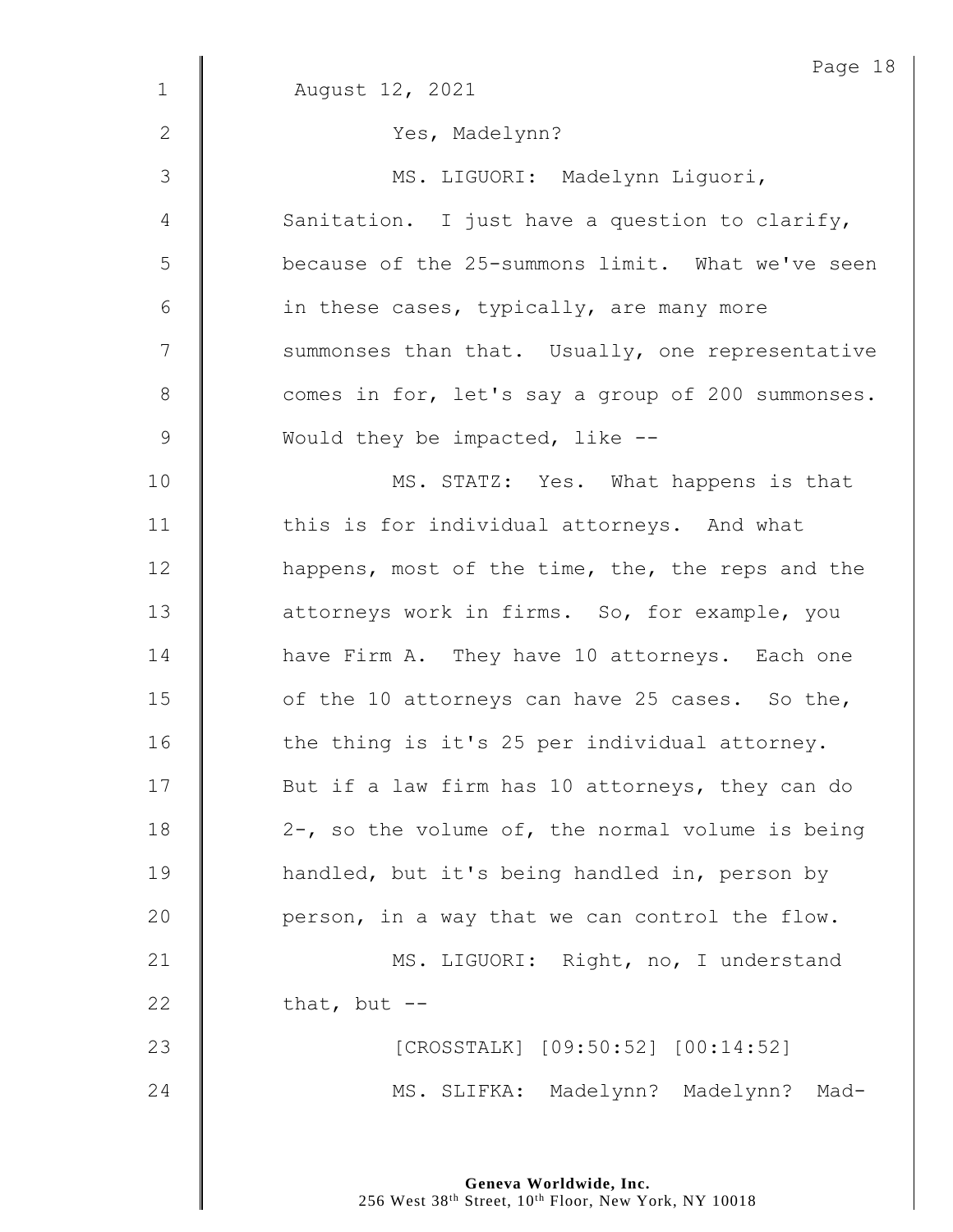|                | Page 19                                           |
|----------------|---------------------------------------------------|
| $\mathbf 1$    | August 12, 2021                                   |
| $\mathbf{2}$   | Madelynn, this is Amy Slifka from -- Amy Slifka.  |
| 3              | If, if you issue a posting case, for example, and |
| $\overline{4}$ | it's all to the same respondent and it's 200      |
| 5              | summonses or such, we would allow the respondent  |
| $6\,$          | to sign in for those cases, because it's one      |
| 7              | charge and, and we can handle that type of        |
| 8              | situation.                                        |
| $\overline{9}$ | This is really where it's 25 separate             |
| 10             | cases, 25 different issues. So, but there are     |
| 11             | exceptions to even that. So, for example, for     |
| 12             | Shamonda Graham, if it's a failure to comply, and |
| 13             | the person received 20 summonses with the same    |
| 14             | issue, we'll let them come in, plus a few more.   |
| 15             | So it, it, it varies. The sense is one attorney   |
| 16             | cannot handle 25 individual cases, more than that |
| 17             | in a day.                                         |
| 18             | MS. LIGUORI: Okay, understood --                  |
| 19             | MS. GRAHAM: Amy?                                  |
| 20             | MS. LIGUORI: Do we need to clarify --             |
| 21             | MS. GRAHAM: Amy? This is Shamonda.                |
| 22             | That is great. That sounds good and I understand  |
| 23             | the concept of the issue. I do have one           |
| 24             | question, and it may be directed to the           |
|                |                                                   |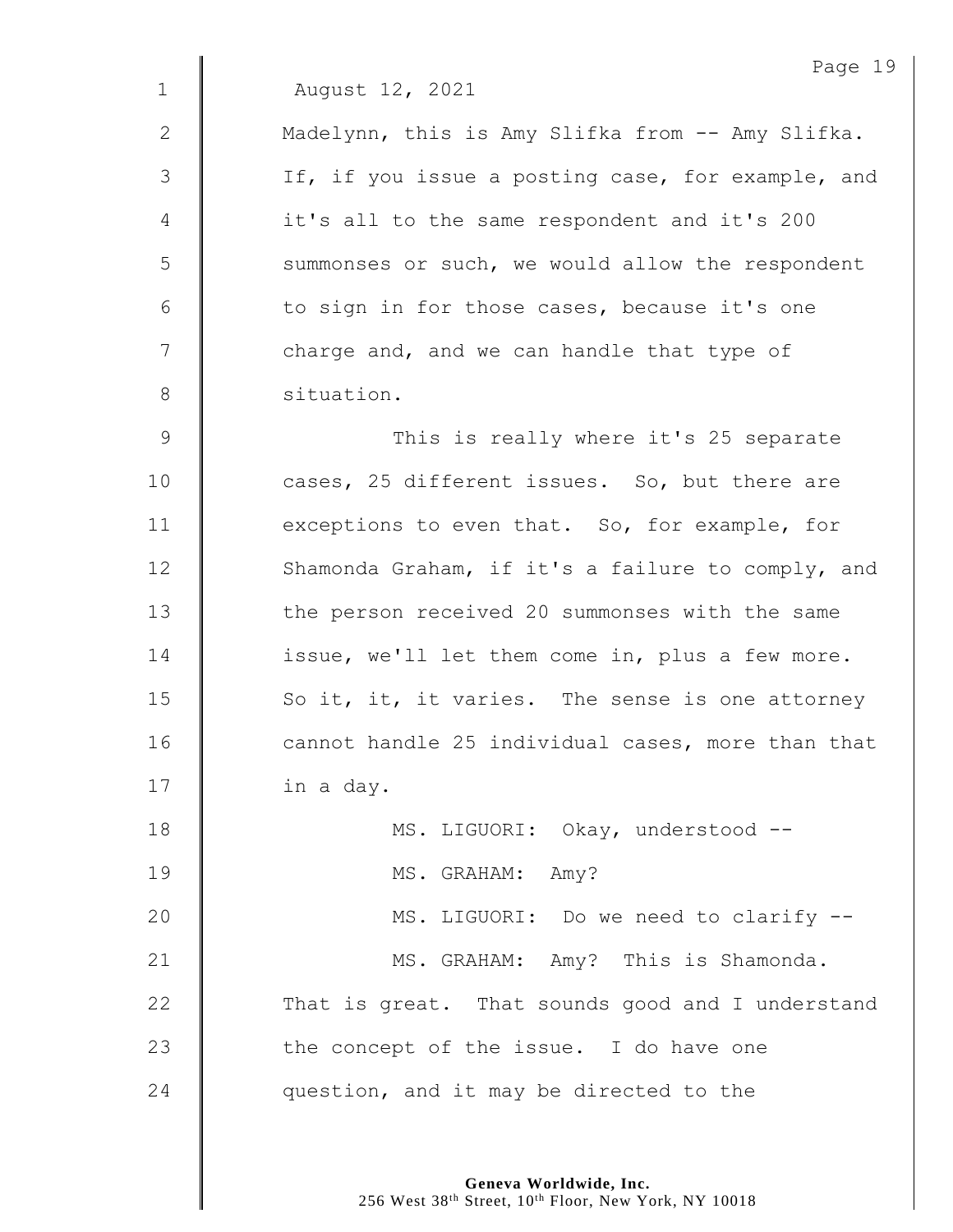|              | Page 20                                           |
|--------------|---------------------------------------------------|
| $\mathbf{1}$ | August 12, 2021                                   |
| 2            | Commissioner. I'm not sure. I know that the       |
| 3            | respondents will be, be able to elect to come in  |
| 4            | person. Does that have any bearing on the         |
| 5            | enforcement agencies? Or are we able to continue  |
| 6            | to appear remotely?                               |
| 7            | MS. KLETTER: Right. Yeah, it's up to              |
| 8            | the discretion of the agency.                     |
| 9            | MS. GRAHAM: Got it. Thank you.                    |
| 10           | MS. KLETTER: And that would be, since             |
| 11           | we know in advance which cases are going to be    |
| 12           | heard in person, the agency will be informed, you |
| 13           | know, if they're interested in knowing whether    |
| 14           | the person is coming in person or by phone. They  |
| 15           | can make that determination as to whether they    |
| 16           | want to appear in person or not.                  |
| 17           | MS. SLIFKA: Right. I just, yeah,                  |
| 18           | Shamonda, just included, eventually, included     |
| 19           | with the list that Lou sends daily, we will start |
| 20           | to include those cases that are scheduled for in- |
| 21           | person hearings for the respondent. I mean,       |
| 22           | again, it's your discretion whether to come or    |
| 23           | not.                                              |
| 24           | MS. GRAHAM: Got it. So we'll have a               |
|              |                                                   |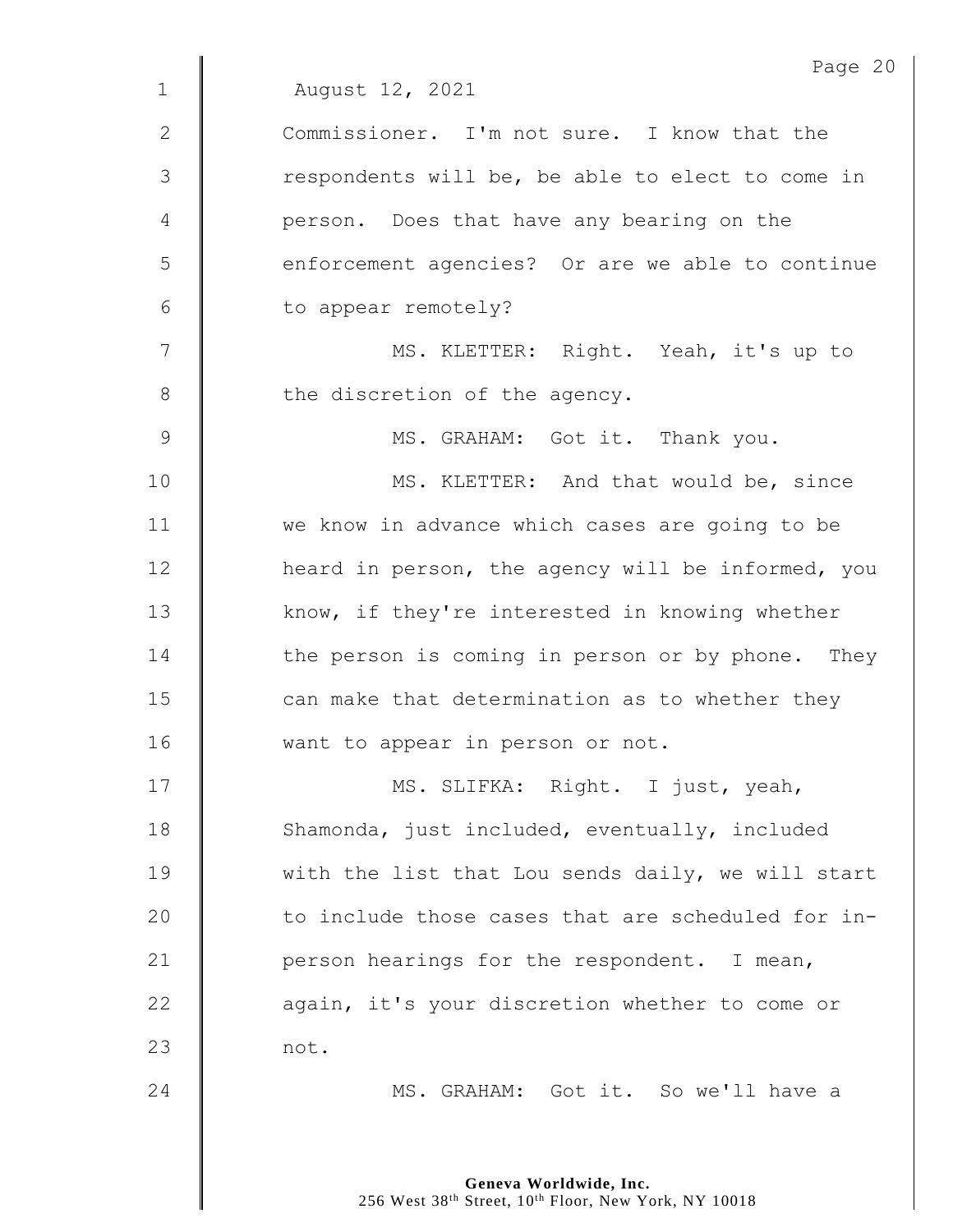|                | Page 21                                           |
|----------------|---------------------------------------------------|
| $\mathbf{1}$   | August 12, 2021                                   |
| $\mathbf{2}$   | flag. But as far as, we get the cases from Lou,   |
| $\mathfrak{Z}$ | and that all makes sense, but we get those cases  |
| 4              | one day before the hearing. So, for us, even      |
| 5              | though I know we have the discretion to come in   |
| 6              | in-person, really, the one-day notice, can you    |
| 7              | imagine? You deal with the hearing officer --     |
| 8              | MS. SLIFKA: Shamonda, Shamonda,                   |
| $\mathsf 9$    | Shamonda, you will get this list as we have it.   |
| 10             | It'll be updated daily.                           |
| 11             | MS. GRAHAM: Got it. Okay.                         |
| 12             | MS. SLIFKA: You'll get the list as we             |
| 13             | have it.                                          |
| 14             | MS. GRAHAM: Okay. I appreciate that.              |
| 15             | MS. SLIFKA: So you should be getting              |
| 16             | it, probably starting around next week.           |
| 17             | MS. GRAHAM: Yeah, I'm not, I'm not even           |
| 18             | questioning that. I just wanted to note that you  |
| 19             | and I both know we can't get any of the attorneys |
| 20             | to come in af-, with only one day. But, okay,     |
| 21             | thank you.                                        |
| 22             | MS. KLETTER: So Madelynn just raised a            |
| 23             | good point, which is that the wording in this     |
| 24             | rule sort of states summons, and then, later on,  |
|                |                                                   |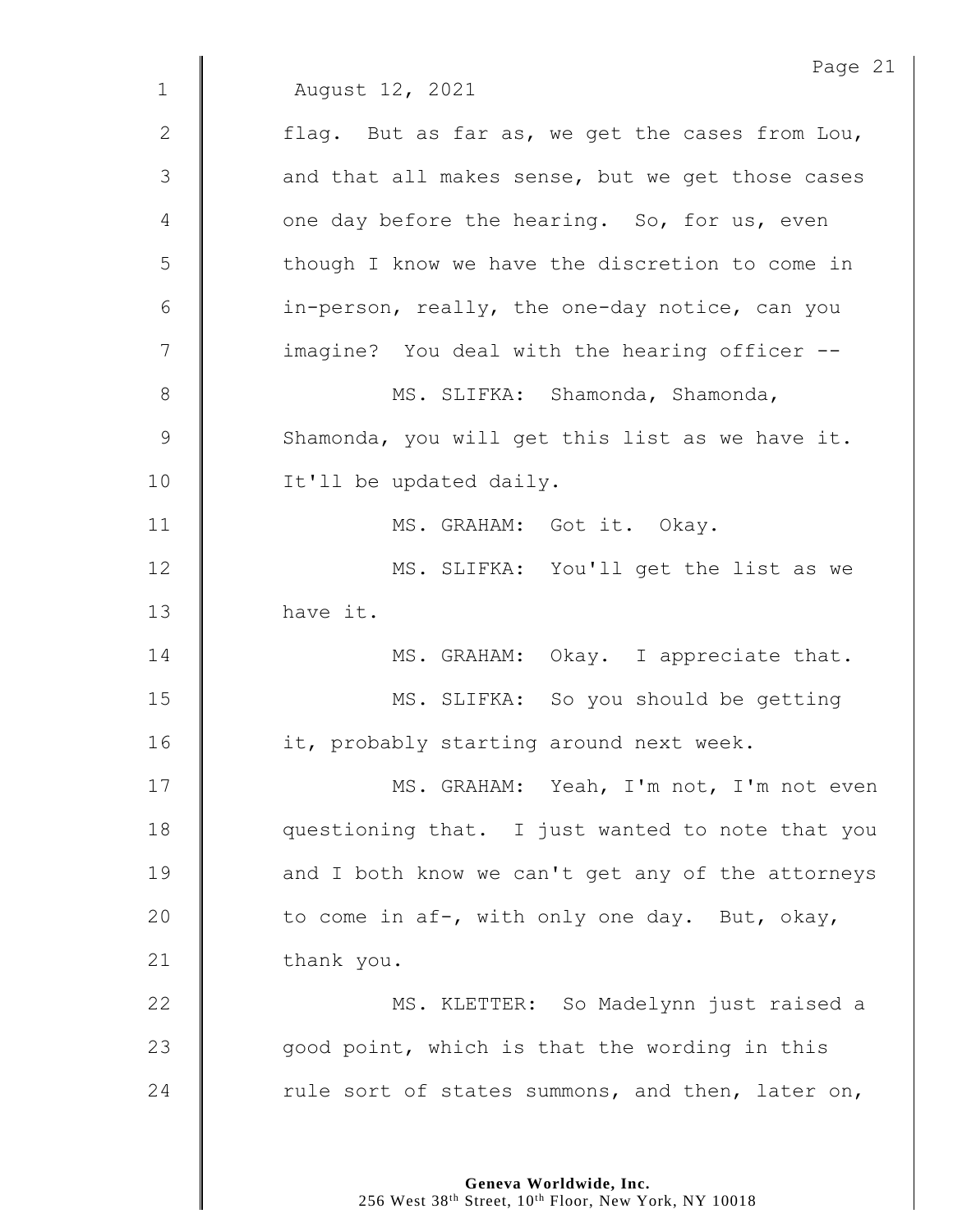|             | Page 22                                             |
|-------------|-----------------------------------------------------|
| $\mathbf 1$ | August 12, 2021                                     |
| 2           | it states cases. And does it make sense to make     |
| 3           | it more consistent across the paragraphs?           |
| 4           | MS. STATZ: So, Madelynn, if I'm                     |
| 5           | understanding you correctly, are you looking at     |
| 6           | page 11? I'm looking at subsection (b) and          |
| 7           | subsection (c). It says no one registered           |
| 8           | representative or attorney shall appear by remote   |
| $\mathsf 9$ | means on a single hearing date for no more than     |
| 10          | 25 [unintelligible] [09:54:03] [00:18:03] cases.    |
| 11          | Instead of "summonses," you prefer the word         |
| 12          | "cases," right?                                     |
| 13          | MS. LIGUORI: Yeah.                                  |
| 14          | MS. STATZ: And also for (c). For each               |
| 15          | group of up to 25 cases to be heard on that date.   |
| 16          | Okay. But the rest of --                            |
| 17          | MS. KLETTER: No, because later, it says             |
| 18          | 25 cases.                                           |
| 19          | MS. STATZ: Yeah, well, I'm just noting              |
| 20          | on $(c)$ .                                          |
| 21          | MS. KLETTER: Two areas.                             |
| 22          | MS. STATZ: I'm sorry, just (b), (2)(b)              |
| 23          | and (c). And, and then, however, for, for           |
| 24          | example, for $(4)$ , going up to $(4)$ , the use of |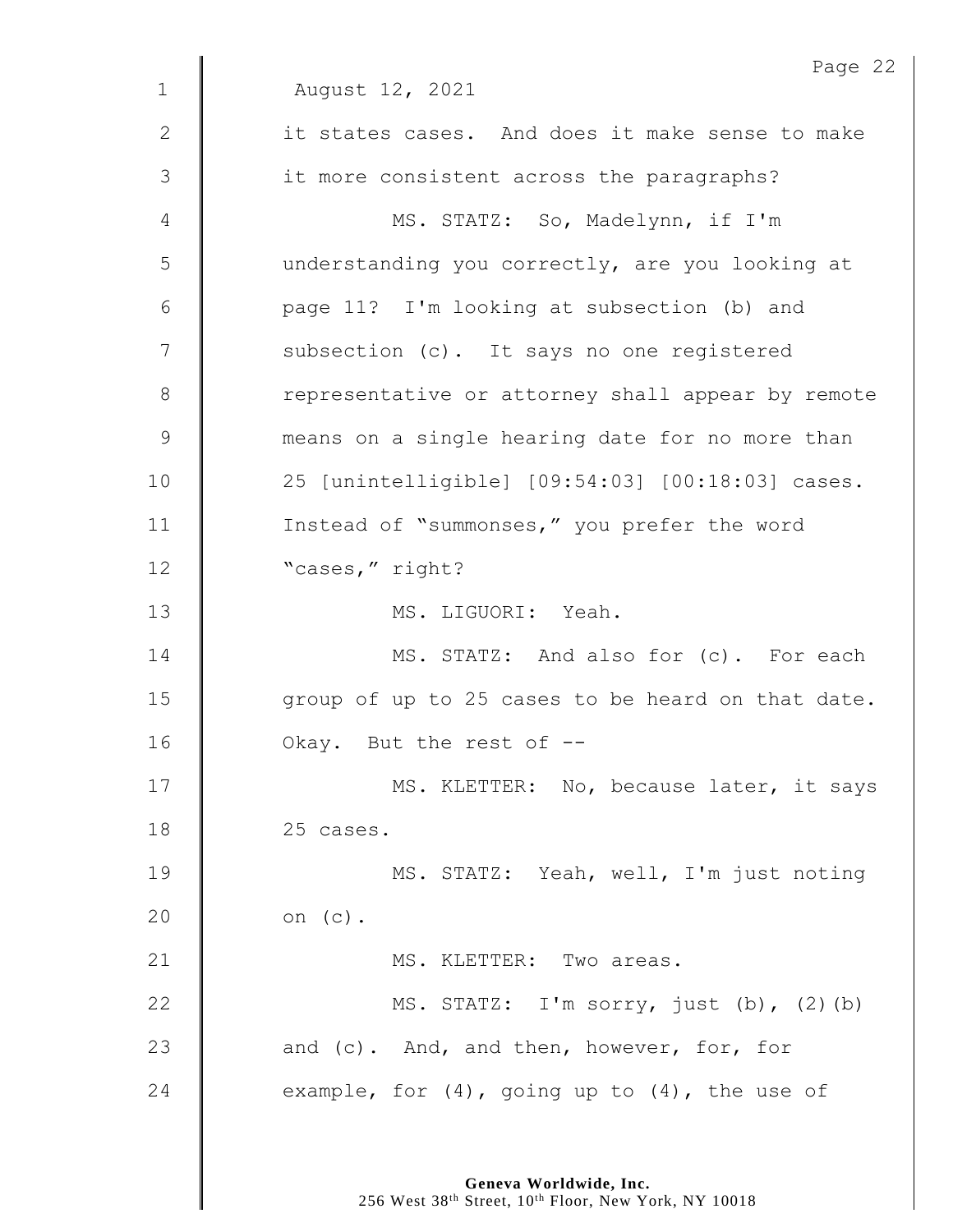|                | Page 23                                           |
|----------------|---------------------------------------------------|
| $\mathbf 1$    | August 12, 2021                                   |
| $\mathbf{2}$   | sum-, the use of the word "summonses" is correct, |
| $\mathfrak{Z}$ | right? Because it says:                           |
| 4              | The attorney or registered                        |
| 5              | representative calls in for their first           |
| $6\,$          | scheduled hearing no later than the earliest      |
| 7              | scheduled hearing time as set forth on the        |
| $8\,$          | summonses or rescheduled notices.                 |
| $\mathsf 9$    | So that use of "summonses" is correct.            |
| 10             | So what I need to look for when we go through     |
| 11             | this rule is just when we're talking about the    |
| 12             | abs-, the representation. So that's when I use,   |
| 13             | that's when you recommend that I use the word     |
| 14             | "cases" rather than the word "summonses." Is      |
| 15             | that correct?                                     |
| 16             | MS. LIGUORI: Correct.                             |
| 17             | MS. STATZ: Okay, thank you. Okay. So              |
| 18             | the last line in (d), as well, that would be      |
| 19             | "cases," right?                                   |
| 20             | Once a registered representative or               |
| 21             | attorney is assigned to appear on a group of      |
| 22             | cases, a different registered representative      |
| 23             | or attorney may not appear in that case.          |
| 24             | Is that, is that--? Okay. So, so far,             |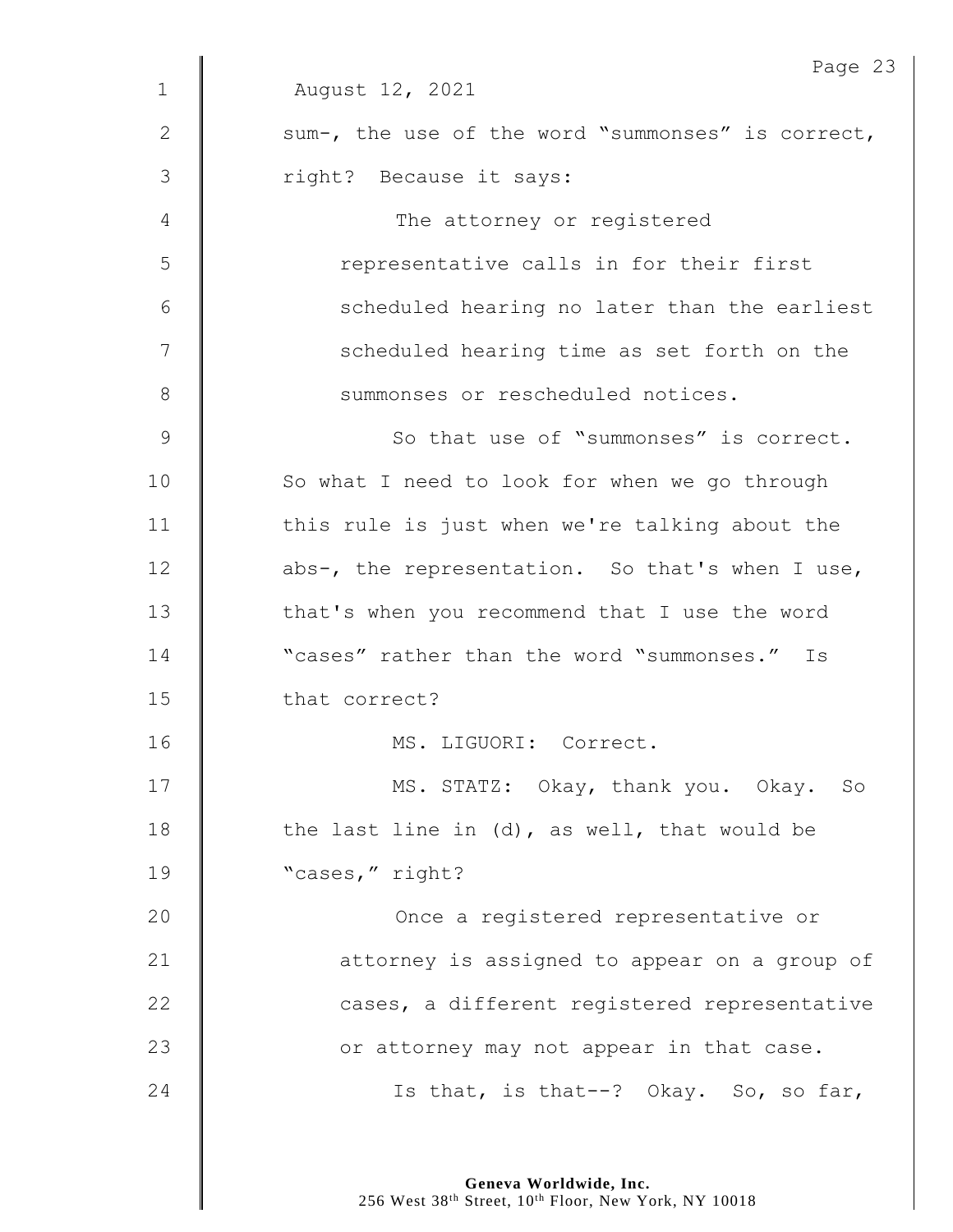|                 | Page 24                                          |
|-----------------|--------------------------------------------------|
| $\mathbf{1}$    | August 12, 2021                                  |
| $\mathbf{2}$    | I see, it's sugges- suggested that it's in (b),  |
| 3               | (c) and (d) for "summonses." Right, Madelynn?    |
| 4               | MS. LIGUORI: Correct.                            |
| 5               | MS. STATZ: Thank you so much. And does           |
| $6\phantom{1}6$ | anyone else have any questions? Thank you, then. |
| 7               | MS. KLETTER: Tom, did you have a                 |
| $8\,$           | question?                                        |
| $\mathcal{G}$   | MR. SHPETNER: No, I'm just parsing the           |
| 10              | language, the basis of the suspension. I think   |
| 11              | you could actually leave it. I think we just     |
| 12              | need to kind of take a minute, you know.         |
| 13              | MS. KLETTER: Yeah, yeah, let's all --            |
| 14              | MS. STATZ: I'm going to -- yeah.                 |
| 15              | MS. KLETTER: I think Olga wants a                |
| 16              | little bit of time right now to review it.       |
| 17              | MR. SHPETNER: Alright. Let me know               |
| 18              | when you're finished. Yeah.                      |
| 19              | MS. KLETTER: Okay. So we'll just                 |
| 20              | pause. We're going to pause for two minutes so   |
| 21              | people can review the rule more thoroughly.      |
| 22              | [OFF MIC CONVERSATION]                           |
| 23              | MS. STATZ: Look, what do you think,              |
| 24              | Madelynn?                                        |
|                 |                                                  |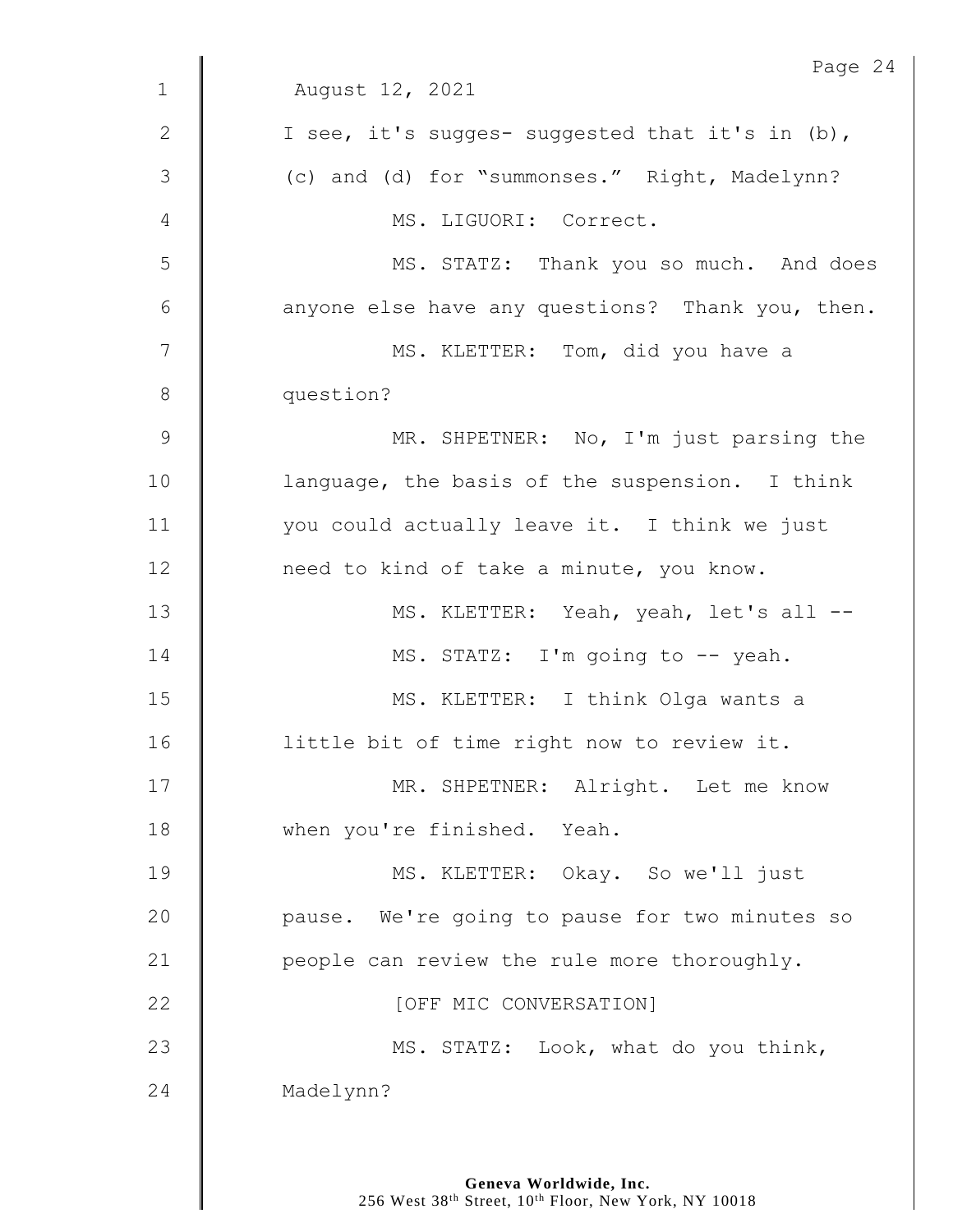|                | Page 25                                            |
|----------------|----------------------------------------------------|
| $\mathbf{1}$   | August 12, 2021                                    |
| $\mathbf{2}$   | The attorney or registered                         |
| 3              | representative sub- submits only one list for      |
| 4              | a hearing date and submits that list               |
| 5              | electronically pursuant to the Tribunal's          |
| 6              | direction to a recipient designated by the         |
| 7              | Tribunal, regardless of the county in which        |
| 8              | the cases were scheduled.                          |
| $\overline{9}$ | Are we good?                                       |
| 10             | MS. LIGUORI: Yeah.                                 |
| 11             | MS. STATZ: Okay, yes.                              |
| 12             | [OFF MIC CONVERSATION]                             |
| 13             | MS. STATZ: Okay. Okay, terrific.                   |
| 14             | Thank you very much. Does anyone have, else have   |
| 15             | any questions, additional questions? Yes?          |
| 16             | MR. SCHNEID: Yeah. My only question is             |
| 17             | about the timeframe. It sounded like when the      |
| 18             | agency says that they can only get one-day         |
| 19             | notice, here, where we're talking about three-day  |
| 20             | -day notice, is that for the respondents?          |
| 21             | MS. STATZ: That's for the respondents.             |
| 22             | The respondents have to notify the agency of $-$ - |
| 23             | when, when they're coming in with a volume of      |
| 24             | cases, they need to notify the agency at least     |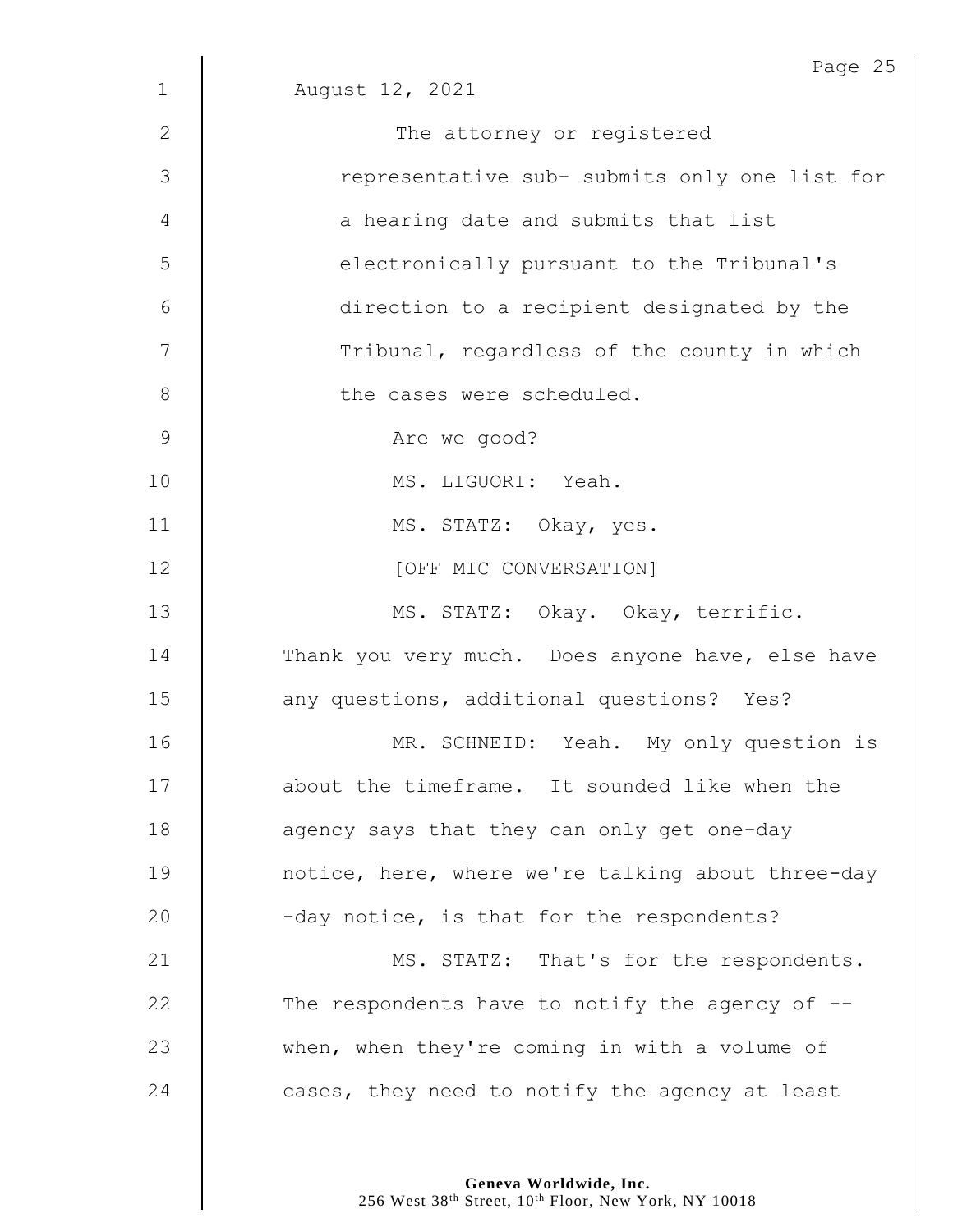|                | Page 26                                           |
|----------------|---------------------------------------------------|
| $\mathbf 1$    | August 12, 2021                                   |
| 2              | three days in advance in a form that, where the   |
| 3              | agency can actually process the, the sum-,        |
| $\overline{4}$ | process the summonses, process the cases, and     |
| 5              | ensure [unintelligible] [09:58:17] [00:22:17]     |
| 6              | ensure that the representative is actually        |
| 7              | representing that person, because that causes a   |
| $8\,$          | lot of friction and difficulty. So it takes       |
| $\mathsf 9$    | about three days. That's another trial-and-error  |
| 10             | timeframe. It takes about three days for us to    |
| 11             | do this properly. So that's why we're putting in  |
| 12             | that three days.                                  |
| 13             | MS. KLETTER: Good? Okay. So thank you             |
| 14             | for those suggested edits. We are now going to    |
| 15             | ask for a motion to approve, with those, with the |
| 16             | caveat that those edits will be made to the       |
| 17             | draft. But we, you know, we are trying to do      |
| 18             | this as expeditiously as possible because we,     |
| 19             | obviously, we want to get these rules in place as |
| 20             | soon as possible.                                 |
| 21             | MR. SHPETNER: Tom Shpetner, citizen               |
| 22             | member. Can we maybe just get a blackline         |
| 23             | afterwards?                                       |
| 24             | MS. KLETTER: Yes, [unintelligible]                |
|                |                                                   |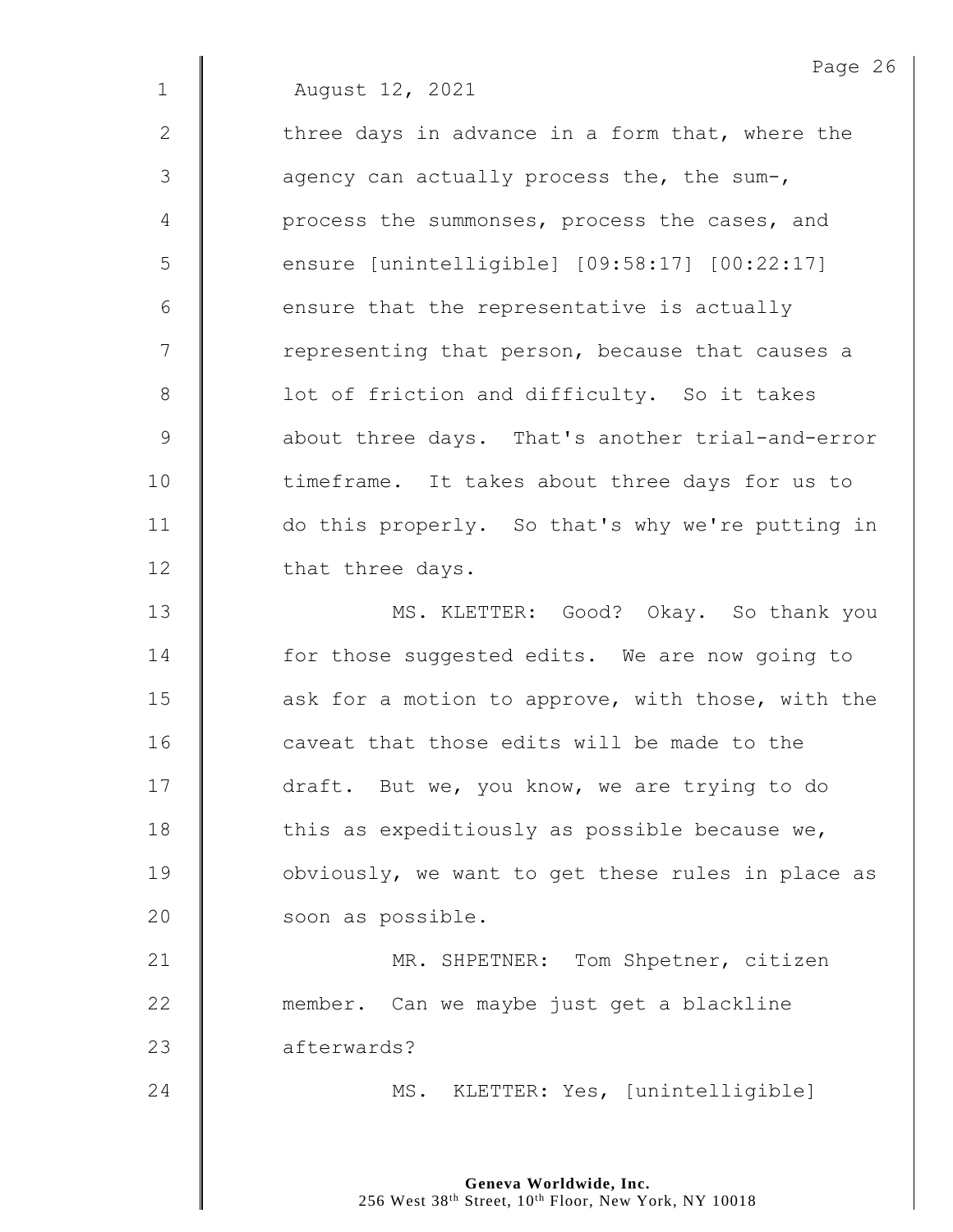|                | Page 27                                           |
|----------------|---------------------------------------------------|
| $\mathbf{1}$   | August 12, 2021                                   |
| $\mathbf{2}$   | $[09:59:18]$ $[00:23:18]$ .                       |
| $\mathfrak{Z}$ | MS. KLETTER: Is there a motion to                 |
| $\overline{4}$ | approve? Thank you, Madelynn. I'm going to ask    |
| 5              | Joy [unintelligible] [09:59:25] [00:23:25].       |
| $\sqrt{6}$     | MS. THOMPSON: Thank you. At this time,            |
| $\overline{7}$ | I'm going to ask, and instead of a roll call, I'm |
| $\,8\,$        | going to ask if there are any objections to the   |
| $\mathsf 9$    | approval of the proposed rule that sets,          |
| 10             | clarifies remote hearings and appearances? Do we  |
| 11             | have any objections? Okay, at this point, this    |
| 12             | motion is approved unanimously. Thank you.        |
| 13             | MS. GRAHAM: Hello, Olga? This is                  |
| 14             | Shamonda Graham. I just want to note that I       |
| 15             | can't vote because I'm on via telephone. So I     |
| 16             | just wanted to make sure that's noted. I'm not    |
| 17             | sure if I should be abstaining.                   |
| 18             | And, then, I'm so sorry for being a bit           |
| 19             | behind. I am on the phone, so I did have one      |
| 20             | question. It doesn't require a change. But when   |
| 21             | the respondents notify the tribunal for the cases |
| 22             | that they are intending on coming in on, is it    |
| 23             | possible to maybe have in the rule that they also |
| 24             | notify the enforcement agency? So that way they   |
|                |                                                   |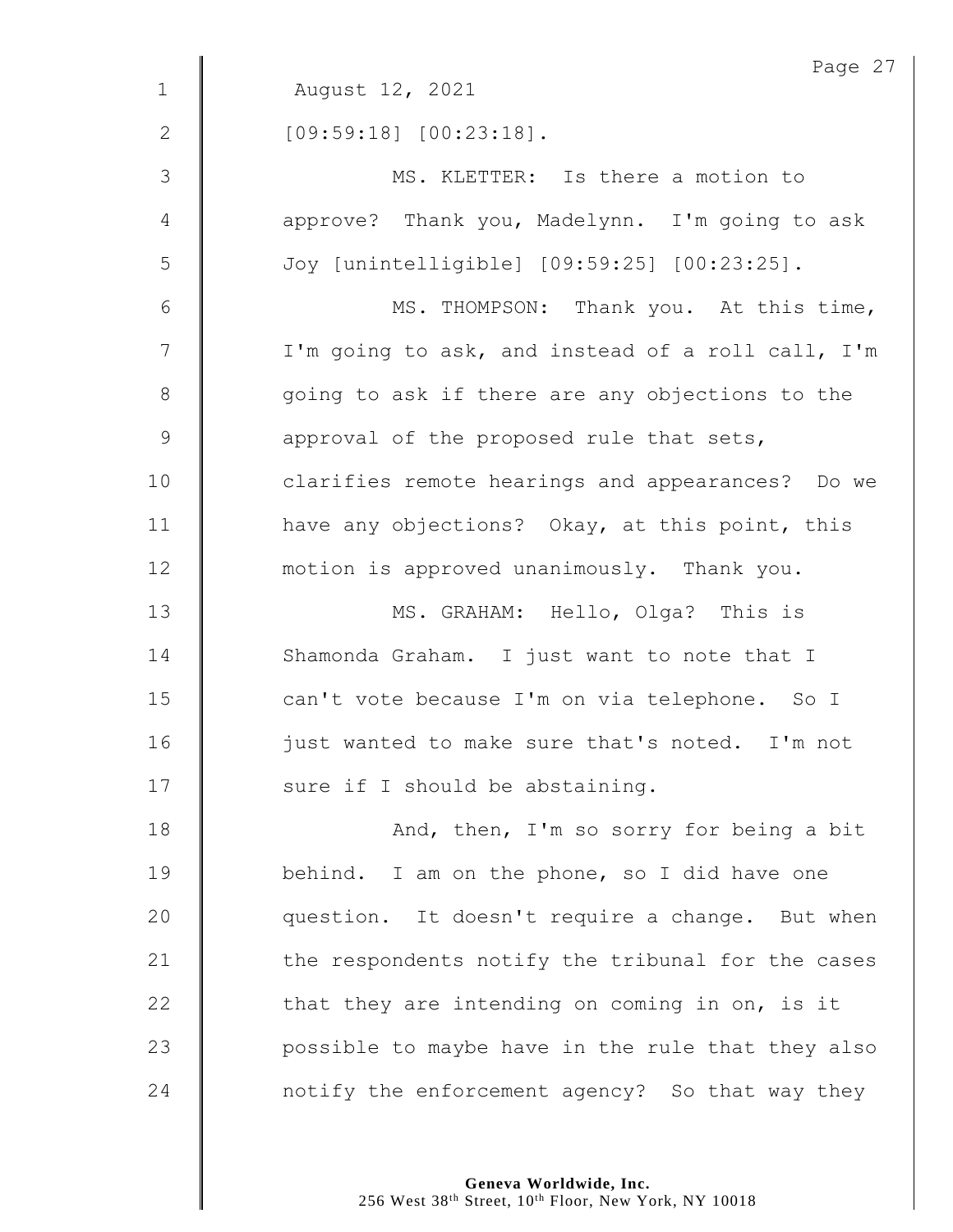Page 28 1 August 12, 2021 2  $\parallel$  take some, some of the burden -- Amy, I am 3 | thinking that some of the burden can maybe shift 4 || from OATH to the respondent so that everybody is 5 | aware that they, they're coming in on so many  $6$   $\parallel$  cases. So that's a thought and a comment. Maybe 7 we can adjust the rule. 8 || MS. SLIFKA: Shamonda, as far as that 9 goes, it's hard for them to send you the list at 10 | the same time they send us the list, because we 11 | actually check the list to make sure that they do 12 **deg** appear on those 25 cases. 13 || MS. GRAHAM: Oh, got it. 14 **MS. SLIFKA:** Yeah. And, and, and they -15 16 | MS. GRAHAM: So what they send you, they 17 **I** may not appear on. I understand. 18 || MS. SLIFKA: And I just want to make 19 **clear,** I just have a question, actually, since 20 | vou raised it. Cases equal summonses. I mean, 21 we're just using the word "cases" as opposed to 22 | "summonses," right? 23 | MS. STATZ: Amy, [unintelligible] 24 | [10:01:29] [00:25:29]. Amy, can you, can you say

> **Geneva Worldwide, Inc.** 256 West 38<sup>th</sup> Street, 10<sup>th</sup> Floor, New York, NY 10018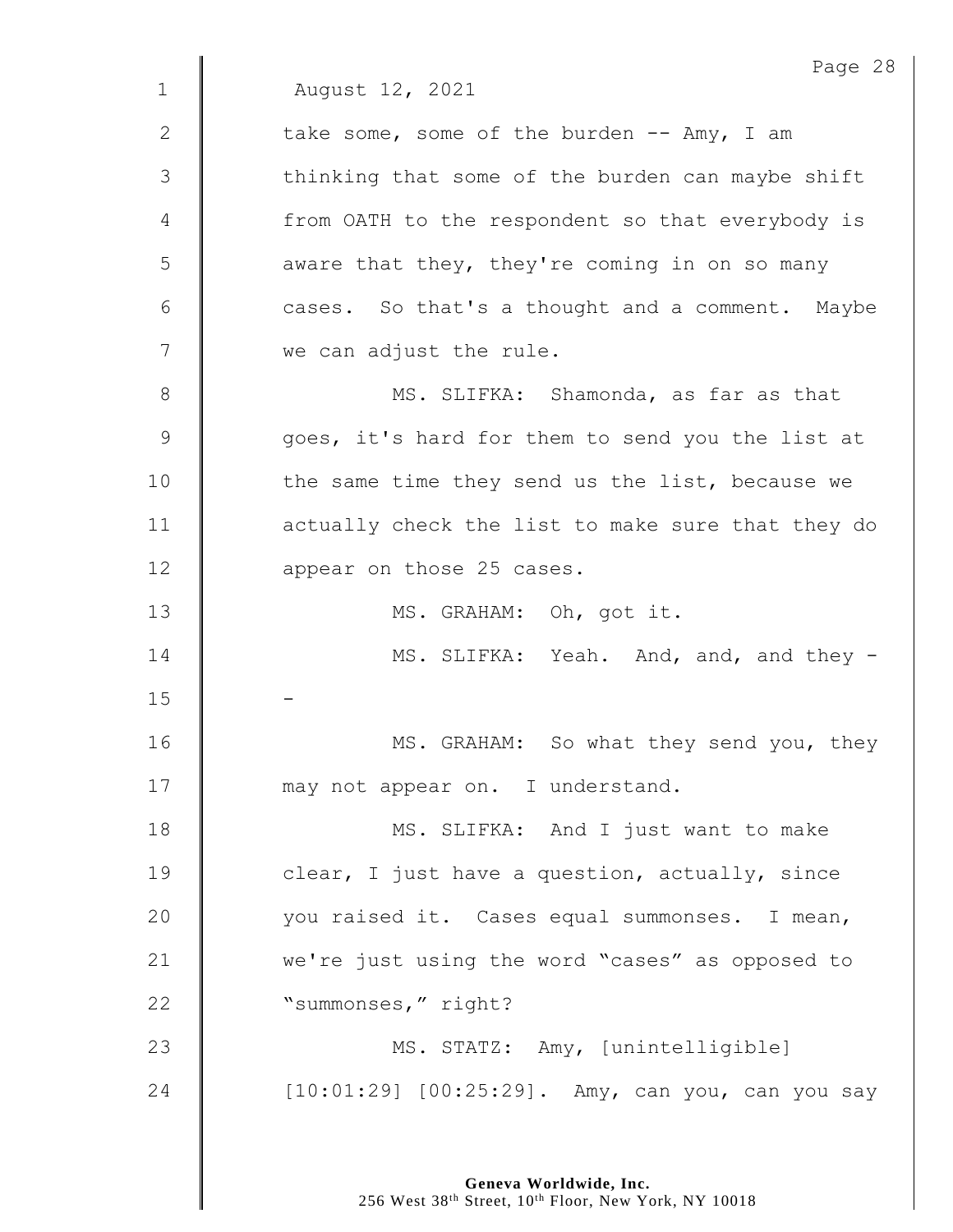|             | Page 29                                           |
|-------------|---------------------------------------------------|
| $\mathbf 1$ | August 12, 2021                                   |
| 2           | that again? I didn't hear you.                    |
| 3           | MS. SLIFKA: Oh, are we talking about              |
| 4           | cases is the same as summonses?                   |
| 5           | MS. STATZ: I think that, that the point           |
| 6           | that Madelynn raised is cases really give the     |
| 7           | con-, the connotation that they're separate       |
| 8           | matters.                                          |
| 9           | MS. SLIFKA: Okay.                                 |
| 10          | MS. STATZ: And I just used, because,              |
| 11          | because I think that the point that Mad- Madelynn |
| 12          | is trying to make is that she might have a, a     |
| 13          | situation where it's the same violation on 200    |
| 14          | summonses. Like I used the, those posting         |
| 15          | things. And she, she doesn't want there to be a   |
| 16          | misinterpretation that you can't do the whole 200 |
| 17          | same violation the same day. It's the same        |
| 18          | respondent, the same vi-, the same charge, the    |
| 19          | same ev- everything. So we're, the only reason    |
| 20          | we're using the word "cases" is just to give the  |
| 21          | connotation that it's separate matters, not just  |
| 22          | the physical summonses. Because you, it, as you   |
| 23          | said, there are situations where you will hear a  |
| 24          | block of 200 summonses at once. So I think that   |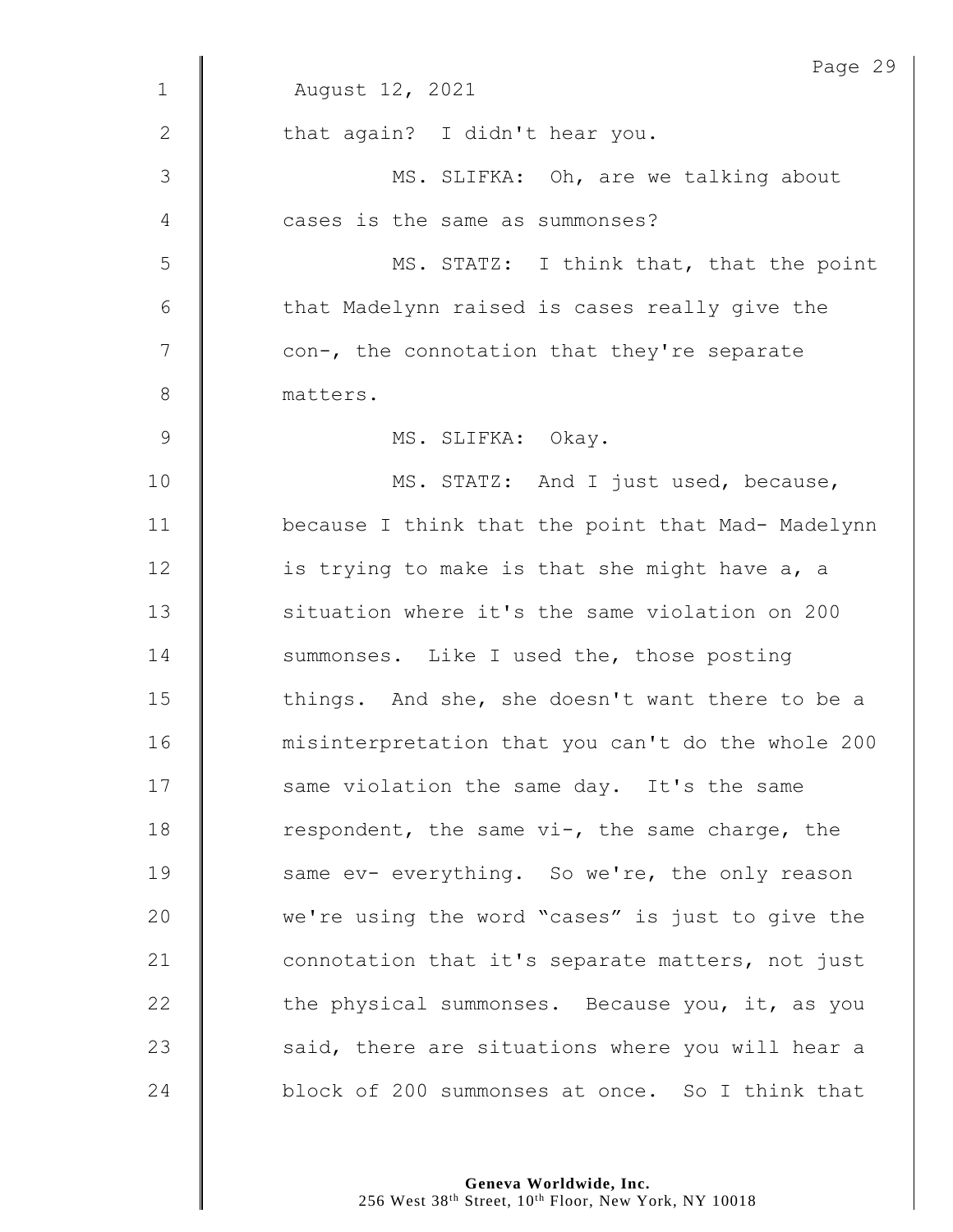|               | Page 30                                             |
|---------------|-----------------------------------------------------|
| $\mathbf{1}$  | August 12, 2021                                     |
| $\mathbf{2}$  | that's just like the compromise language that       |
| 3             | we're coming up with to give the indication that    |
| 4             | we're talking about separate charges and separate   |
| 5             | stuff is going on. So we want to limit the          |
| 6             | people, individual attorneys to separate charges,   |
| 7             | 25 separate charges, 25 separate things,            |
| $8\,$         | basically.                                          |
| $\mathcal{G}$ | MS. SLIFKA: I'm sorry I'm bringing this             |
| 10            | up late, but the problem is, sometimes a summons    |
| 11            | has more than one charge. And I don't know how      |
| 12            | that would impact it. And I, I, sorry I did not,    |
| 13            | this, I didn't get that originally.                 |
| 14            | MS. STATZ: Yeah. You, you know,                     |
| 15            | somehow, somehow, even if it has one charge, if     |
| 16            | we, I suspect $-$ - this is just my opinion at this |
| 17            | point -- we use the word "case," we're still        |
| 18            | covered, because it's, it's broad enough that we    |
| 19            | can have two charges and one summons, because       |
| 20            | it's a case. It's like, it's one respondent with    |
| 21            | three charges and one summons. That's still a       |
| 22            | case, right?                                        |
| 23            | MS. SLIFKA: Okay, okay.                             |
| 24            | MS. STATZ: If we say "summons," we're               |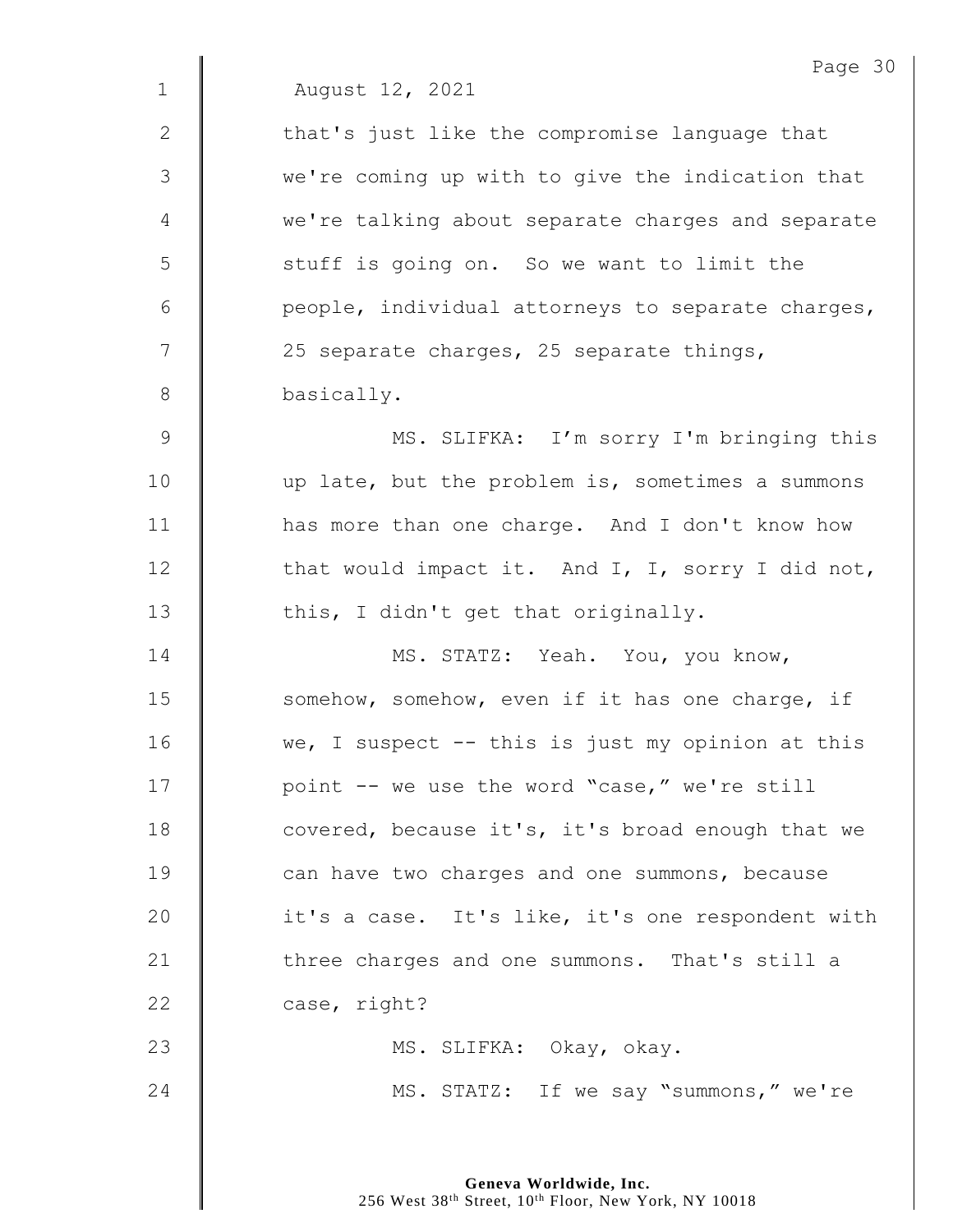|                | Page 31                                           |
|----------------|---------------------------------------------------|
| $\mathbf{1}$   | August 12, 2021                                   |
| 2              | talking about individual things. So I think --    |
| 3              | MS. SLIFKA: Okay.                                 |
| $\overline{4}$ | MS. STATZ: -- that "case" is a safer              |
| 5              | word.                                             |
| 6              | MS. SLIFKA: Okay.                                 |
| 7              | MS. KLETTER: And I just want to note              |
| $8\,$          | for the record that Shamonda has an approved      |
| $\mathcal{G}$  | accommodation, so your vote does count.           |
| 10             | [OFF MIC CONVERSATION]                            |
| 11             | MS. KLETTER: Shamonda --                          |
| 12             | [CROSSTALK] [10:03:48] [00:27:48]                 |
| 13             | MS. GRAHAM: Yes, and I'm sorry, guys,             |
| 14             | for coming in so late. I am here. I'm so sorry    |
| 15             | for coming in so late. Shamonda Graham,           |
| 16             | Department of Buildings. When I say late, I just  |
| 17             | mean with my comments to the rule. I see we got   |
| 18             | this last night and I'm kind of on one leg, so    |
| 19             | that's why I have my reasonable accommodation.    |
| 20             | But I understand your point, Amy, about           |
| 21             | them not being able to notify the issuing         |
| 22             | agencies, but I do take note that the other issue |
| 23             | you're raising, "issue" versus "case," we should  |
| 24             | be really, really, really careful. And we may     |

**Geneva Worldwide, Inc.**

256 West 38th Street, 10th Floor, New York, NY 10018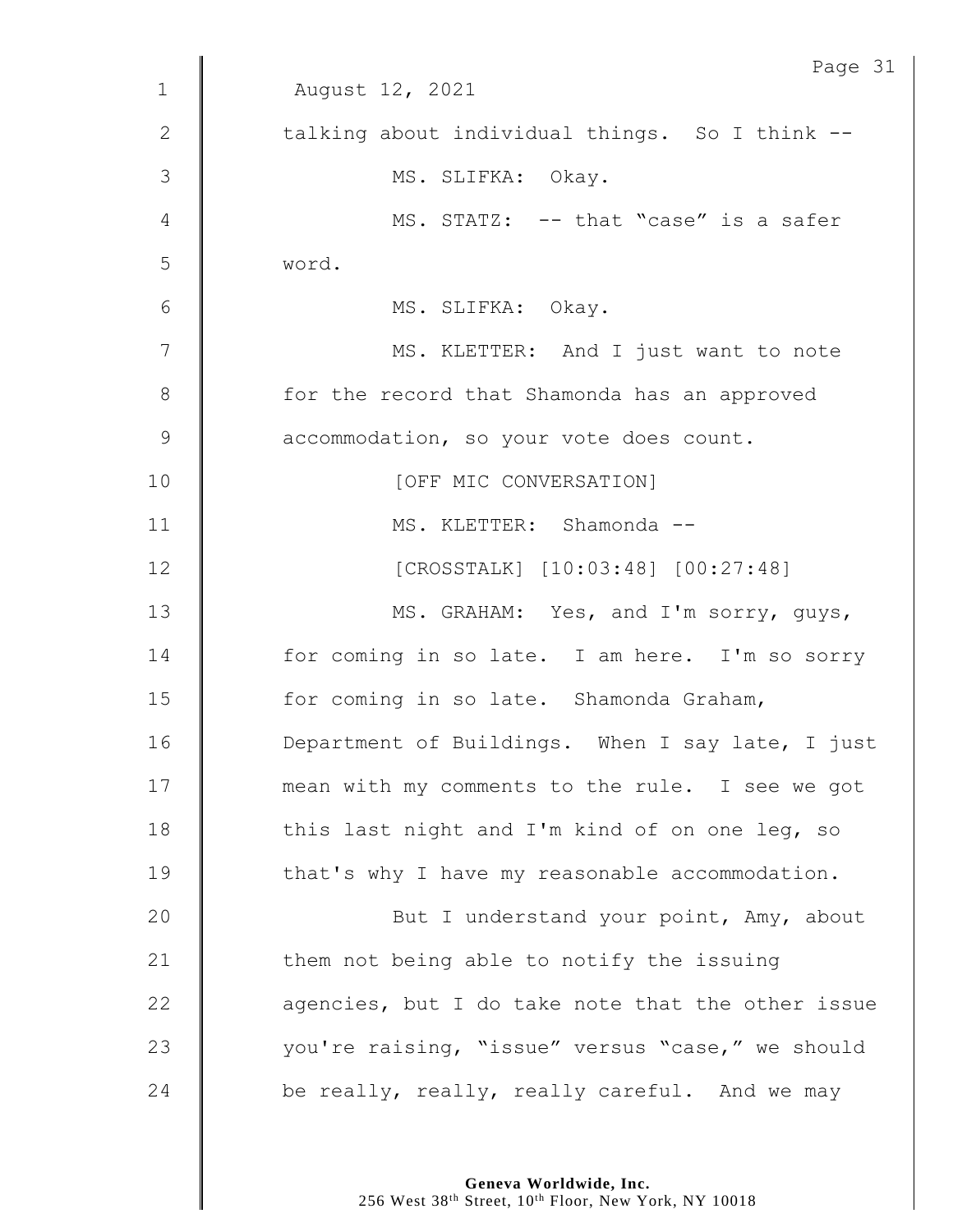1 August 12, 2021

2  $\parallel$  even want to add, to add some language that 3 | clarifies. And it is going to be very hard to 4 word it, unless you guys think "case" suffices,  $5 \parallel$  but to clarify that, hey, if you have 25 or 15 6 | summonses and they're all failure to comply as it  $7 \parallel$  would relate to DOB, then that would be 8 **Considered one issue because there's only one** 9 | problem. And you will need to deal with the fact 10 **follow** that a summons from DOB and other enforcement 11 **degeries 1** agencies may contain more than one violating 12 **condition.** I mean that's the difference between 13 **issuing 10 summonses and one in some cases.** 

14 | MS. STATZ: Well, Shamonda, though,  $\parallel$  though I see, I see your point, but the, I think **that "case" is the safest word for us to use**  $\parallel$  because we can, we can, it's more elastic than, **than the word "summons."** And, also, the word **||** "issue" doesn't appear in this rule. So, and we 20 | kind of specifically avoided words that focus on  $\parallel$  the substance of, of the violations. We're just 22 | focusing on it's a case. It could have, it could  $\parallel$  be one summons with two charges in it, it could  $\parallel$  be one summons with one charge against this guy,

> **Geneva Worldwide, Inc.** 256 West 38<sup>th</sup> Street, 10<sup>th</sup> Floor, New York, NY 10018

Page 32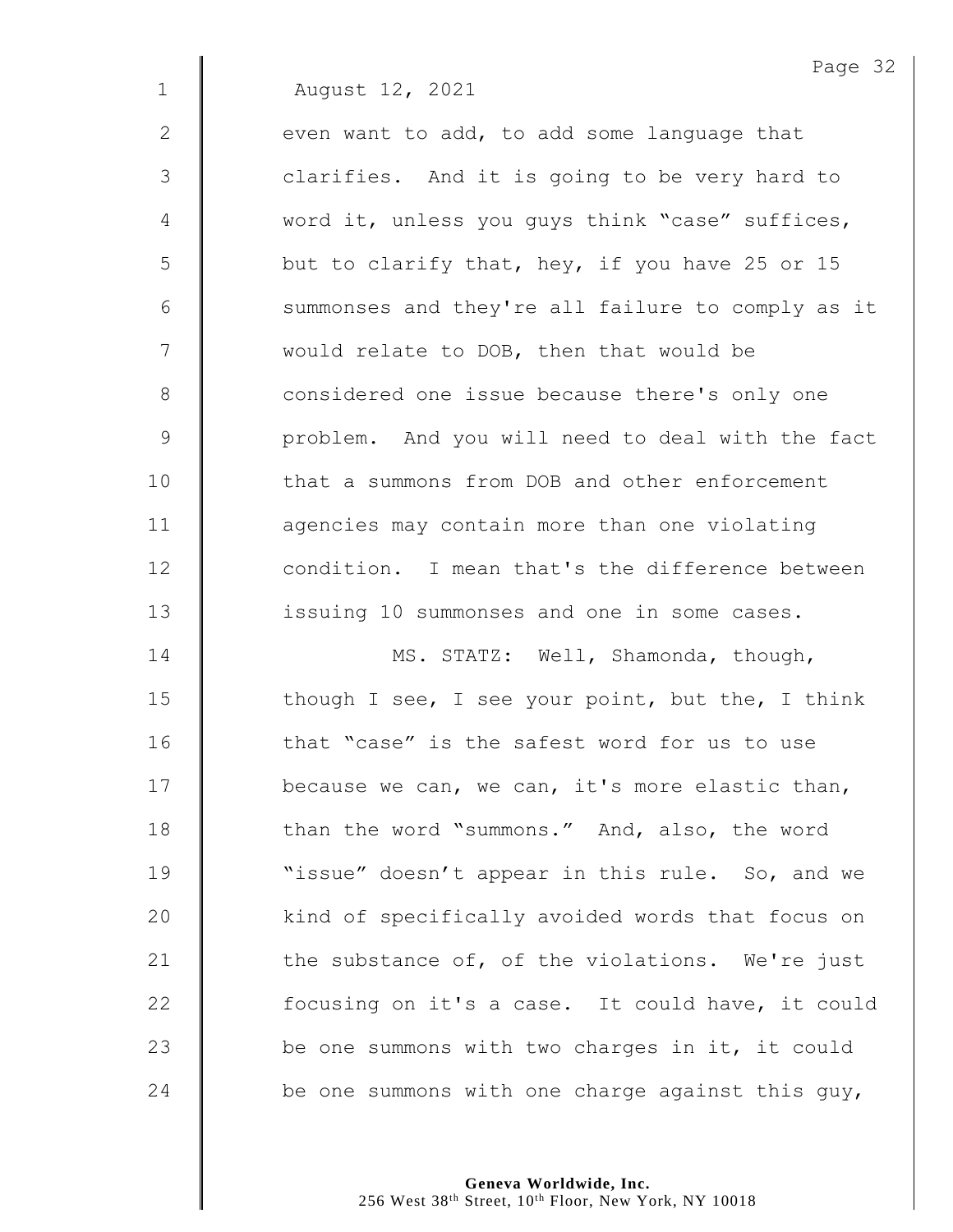|              | Page 33                                           |
|--------------|---------------------------------------------------|
| $\mathbf 1$  | August 12, 2021                                   |
| $\mathbf{2}$ | and then he has [unintelligible] [10:05:38]       |
| 3            | $[00:29:38]$ .                                    |
| 4            | So I think that the word "case" gives             |
| 5            | the agency $-$ because one of the things that we  |
| $\epsilon$   | have to keep in mind when we do rules is that you |
| 7            | can't cover every situation. You always have to   |
| $\,8\,$      | give flexible enough words to allow the agency to |
| $\mathsf 9$  | kind of move around with it based on what's       |
| 10           | actually happening on the ground. And I think     |
| 11           | that, in this, in this situation, the word "case" |
| 12           | is probably the safest one. But I'm happy, if     |
| 13           | you e-mail me something, I'm happy to take a look |
| 14           | at it and see, and then discuss it with the Law   |
| 15           | Department and see what we can do about it. But   |
| 16           | I think, at this point, maybe staying with "case" |
| 17           | would be a good idea. But I'm happy to get        |
| 18           | anything, to take anything, e-mail me and discuss |
| 19           | with you.                                         |
| 20           | MS. GRAHAM: Okay. Well, for my team,              |
| 21           | it's fine. Just to be clear, for Department of    |
| 22           | Buildings, this is fine, the way that it's        |
| 23           | worded. I'm thinking about respondents. They      |
| 24           | may play with the wording here.                   |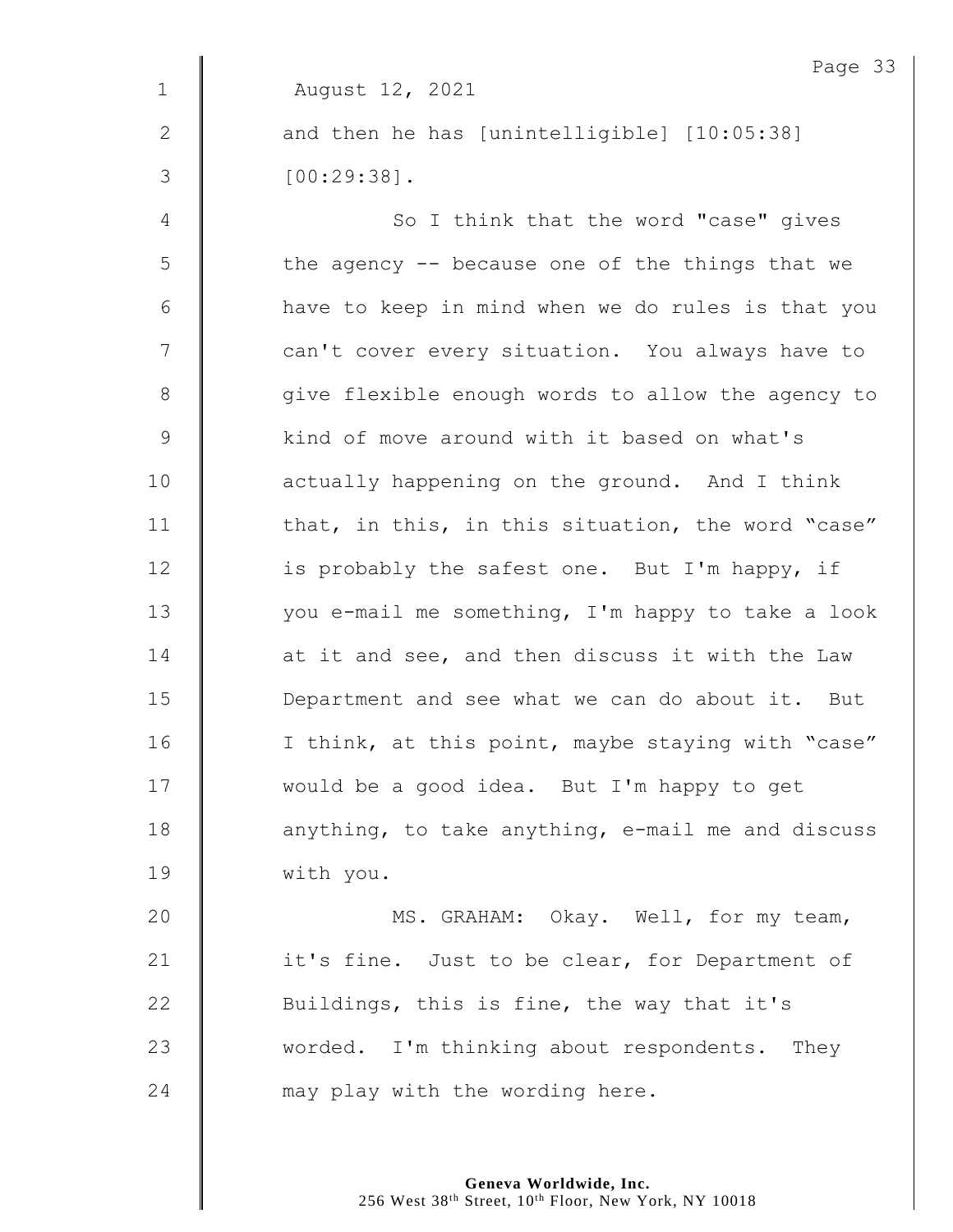|                | Page 34                                          |
|----------------|--------------------------------------------------|
| $\mathbf 1$    | August 12, 2021                                  |
| 2              | MS. STATZ: Okay. Okay, thank you so              |
| 3              | much.                                            |
| 4              | MS. KLETTER: So, Shamonda, just to               |
| 5              | clarify, is your vote a yes on the, the vote we  |
| $6\,$          | $just$ --                                        |
| $\overline{7}$ | MS. GRAHAM: I'm sorry, go -- I can't             |
| 8              | vote. I can't vote, unfortunately.               |
| $\overline{9}$ | MS. KLETTER: I'm saying, I'm saying              |
| 10             | that you can vote.                               |
| 11             | MS. GRAHAM: I can?                               |
| 12             | MS. KLETTER: Yes.                                |
| 13             | MS. STATZ: Because you have a                    |
| 14             | reasonable --                                    |
| 15             | MS. GRAHAM: Oh, well, then --                    |
| 16             | MS. KLETTER: You have an accommodation.          |
| 17             | Yes.                                             |
| 18             | MS. GRAHAM: Okay. Well, then, I'm                |
| 19             | voting yes. Yes, I'm fine with it.               |
| 20             | MS. KLETTER: I'm now going to introduce          |
| 21             | the proposed rule repealing OATH's Sanitation    |
| 22             | penalty schedule, by Olga Statz.                 |
| 23             | MS. STATZ: Thank you, Commissioner.              |
| 24             | Yes. As you know, since approximately 2016, OATH |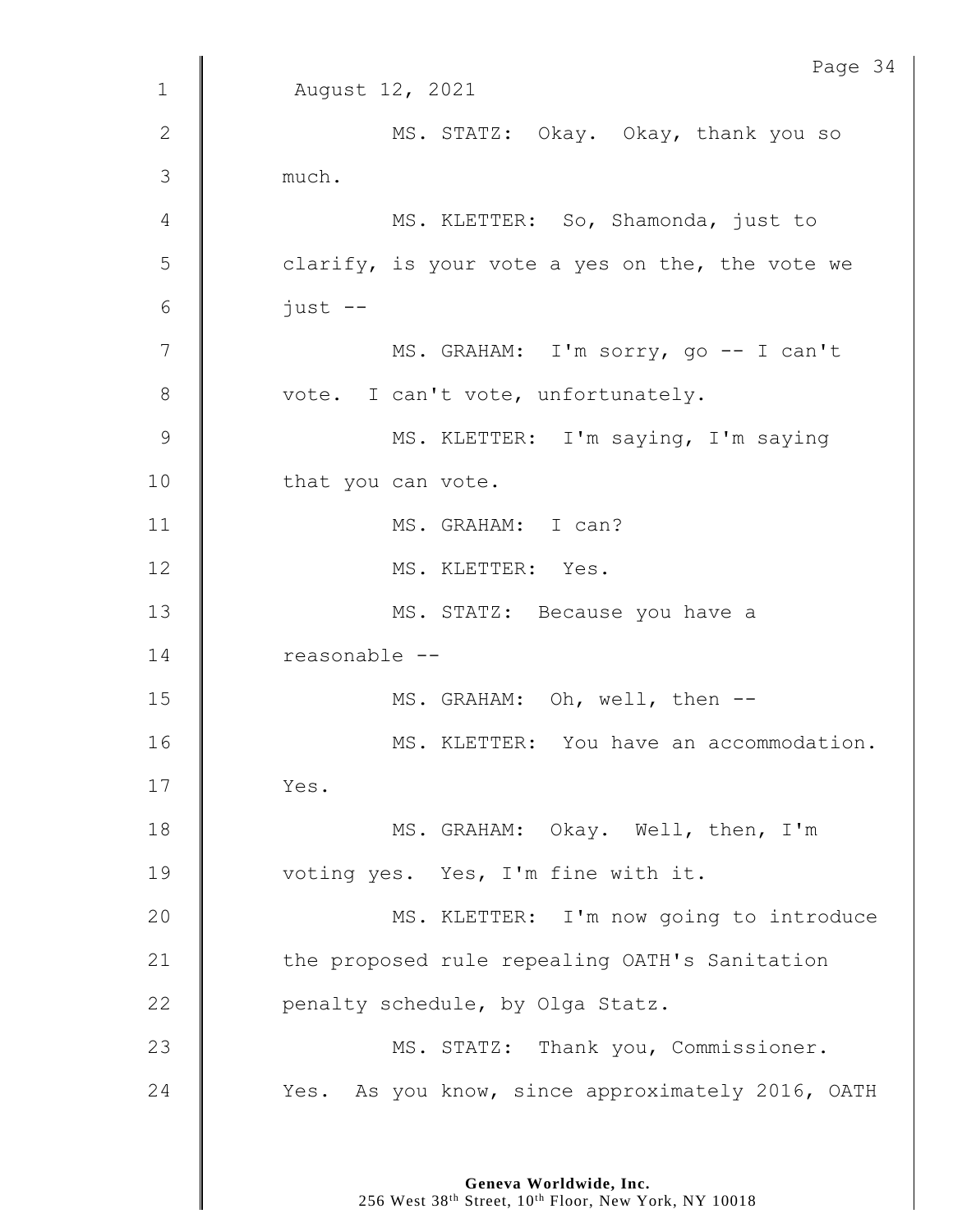|             | Page 35                                           |
|-------------|---------------------------------------------------|
| $\mathbf 1$ | August 12, 2021                                   |
| 2           | and ECB have been divesting, has been divesting   |
| 3           | itself of all penalty schedules. And for, and     |
| 4           | the majority of the penalty schedules are now no  |
| 5           | longer in OATH's rules. They are now in the,      |
| $6\,$       | within the rules of the enforcement agencies.     |
| 7           | We have just a handful left, and with             |
| $8\,$       | Sanitation as one of, as one of the rules.        |
| $\mathsf 9$ | Sanitation, Department of Sanitation is, is       |
| 10          | putting together its penalty schedule. And in     |
| 11          | order for that penalty schedule to take effect,   |
| 12          | we have to be able to repeal ours. So this is     |
| 13          | the first stage in the repealing of the OATH      |
| 14          | Sanitation penalty schedule to allow them -- and  |
| 15          | we'll be coordinating with the Department of      |
| 16          | Sanitation so that our complete repeal would take |
| 17          | place as their, as their penalty schedules are    |
| 18          | adopted.                                          |
| 19          | So this is the first stage of that. If            |
| 20          | you have any questions, I'm happy to answer them. |
| 21          | MS. KLETTER: Thank you. Is there a                |
|             |                                                   |

**motion** to approve?

23 | MS. LIGUORI: Motion.

24 MS. KLETTER: Thank you. Thank you,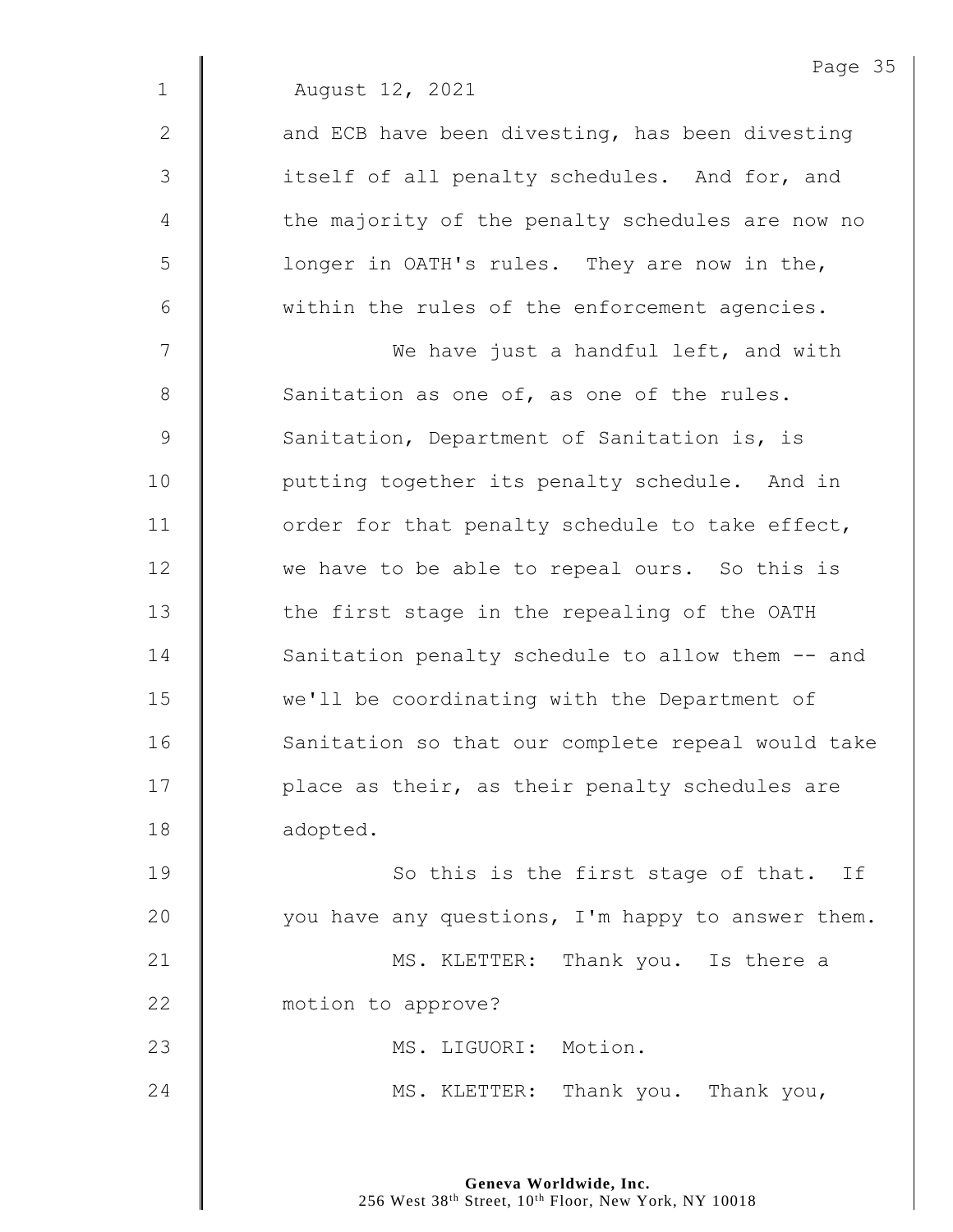| Madelynn. I'm going to ask Joy to do a roll call<br>MS. THOMPSON: Thank you, Commissioner.<br>And to clarify, for this particular proposed |  |
|--------------------------------------------------------------------------------------------------------------------------------------------|--|
|                                                                                                                                            |  |
|                                                                                                                                            |  |
|                                                                                                                                            |  |
|                                                                                                                                            |  |
|                                                                                                                                            |  |
| rule, I'm going to just ask if there are any                                                                                               |  |
| objections to OATH's repealing its Sanitation                                                                                              |  |
|                                                                                                                                            |  |
| MR. SHPETNER: This is Tom Shpetner,                                                                                                        |  |
|                                                                                                                                            |  |
|                                                                                                                                            |  |
| MS. THOMPSON: Thank you, Tom. So we                                                                                                        |  |
| have one abstention. Any other opposed or                                                                                                  |  |
| abstaining on this vote? Then the motion does                                                                                              |  |
|                                                                                                                                            |  |
| MS. KLETTER: Thank you very much. I'm                                                                                                      |  |
| now going to introduce OATH's resolution to                                                                                                |  |
|                                                                                                                                            |  |
|                                                                                                                                            |  |
|                                                                                                                                            |  |
|                                                                                                                                            |  |
| STAFF/SPECIAL COUNSEL, OATH: Thank you very                                                                                                |  |
| much. Sam Solomon, Chief of Staff and Special                                                                                              |  |
| Counsel at OATH. I will read the resolution                                                                                                |  |
|                                                                                                                                            |  |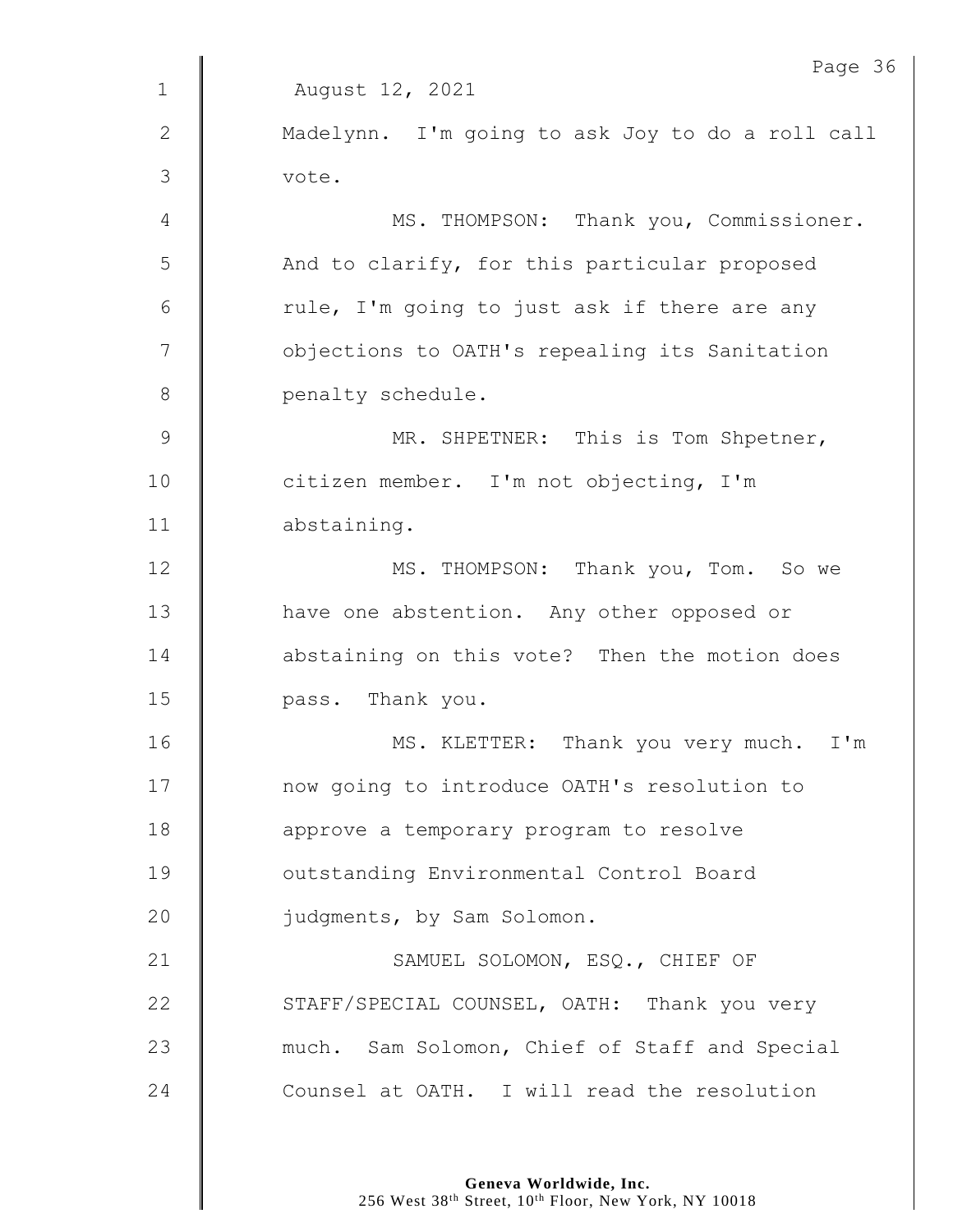|              | Page 37                                           |
|--------------|---------------------------------------------------|
| $\mathbf 1$  | August 12, 2021                                   |
| $\mathbf{2}$ | because it's quite brief, and I want to make sure |
| 3            | everyone has a chance to hear just what's in it.  |
| 4            | And then I'll make a couple of notes for your     |
| 5            | background on the first resolution.               |
| 6            | Pursuant to Local Law 80 of 2021, which           |
| 7            | establishes a temporary program to resolve        |
| 8            | the outstanding judgments imposed by the ECB,     |
| 9            | the Board hereby concurs with the                 |
| 10           | Commissioner of Finance establishing a            |
| 11           | temporary program to resolve outstanding          |
| 12           | judgments for a 90-day period, to be              |
| 13           | effective during the fiscal year that             |
| 14           | commenced on July 1, 2021, provided that such     |
| 15           | period may be extended for an additional          |
| 16           | period of 90 days by rule of the Commissioner     |
| 17           | of Finance, if such Commissioner determined       |
| 18           | that such an extension would encourage            |
| 19           | further resolution of outstanding judgments,      |
| 20           | generate revenue for the City and reduce the      |
| 21           | amount of outstanding debt owed to the City.      |
| 22           | This temporary program will permit                |
| 23           | respondents who are subject to default            |
| 24           | judgments to resolve those judgments by           |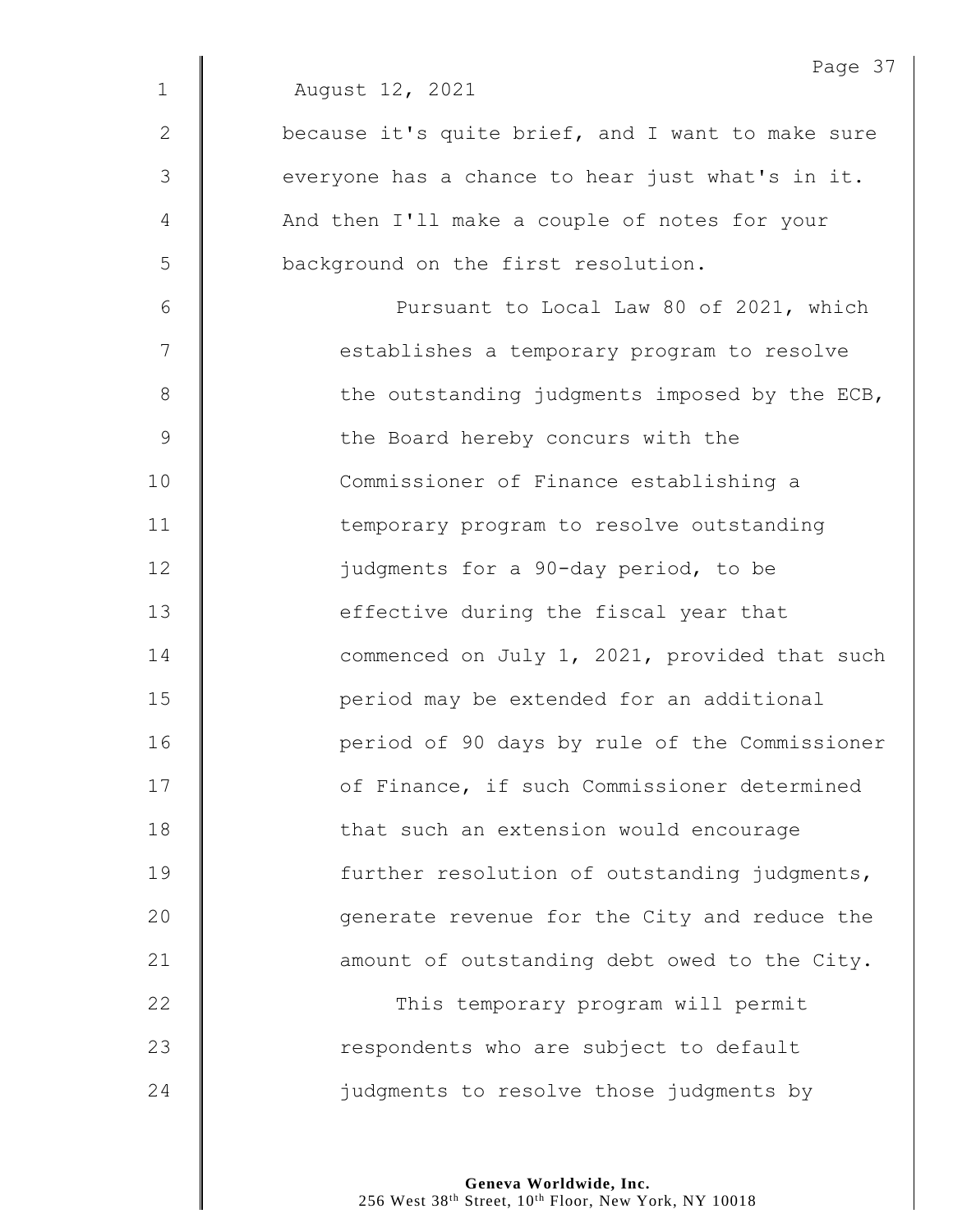|                 | Page 38                                          |
|-----------------|--------------------------------------------------|
| $\mathbf 1$     | August 12, 2021                                  |
| $\mathbf{2}$    | payment of base penalties without payment of     |
| 3               | full penalties and accrued interest.             |
| 4               | It will also permit respondents subject          |
| 5               | to judgments entered and docketed after          |
| $6\phantom{1}6$ | adjudication and finding of violation to         |
| 7               | resolve those judgments by payment of 75         |
| 8               | percent of imposed penalties, without payment    |
| $\overline{9}$  | of accrued interest, if the judgment was         |
| 10              | entered prior to March 7, 2020, or 25 percent    |
| 11              | of the imposed penalty without payment of        |
| 12              | accrued interest if the judgment was entered     |
| 13              | and docketed on or after March 7, 2020.          |
| 14              | MS. KLETTER: And just to be clear, that          |
| 15              | language comes from the bill. And I wonder if it |
| 16              | makes sense to circulate a copy of the bill,     |
| 17              | which we can do, which was passed by the City    |
| 18              | Council maybe two months ago.                    |
| 19              | MR. SCHNEID: The defined period itself           |
| 20              | is in the bill?                                  |
| 21              | MR. SOLOMON: That is correct. So the             |
| 22              | 90-day period is the one that was established by |
| 23              | law, with the possibility of 90-day extension by |
| 24              | the Commissioner of Finance.                     |
|                 |                                                  |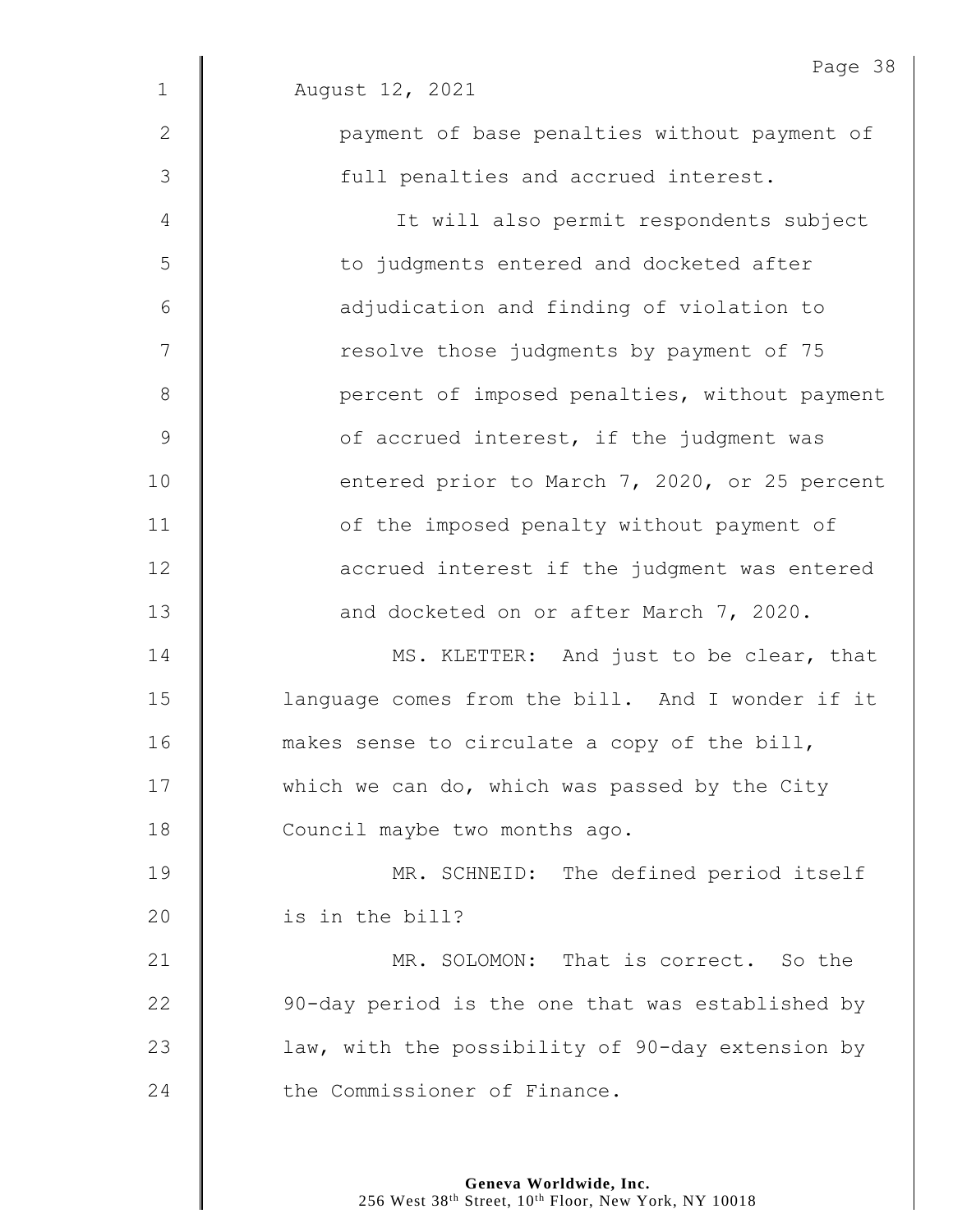|                | Page 39                                           |
|----------------|---------------------------------------------------|
| $\mathbf 1$    | August 12, 2021                                   |
| $\mathbf{2}$   | The, and just a couple of notes that I            |
| 3              | have on this. And the law was passed by the       |
| $\overline{4}$ | Council unanimously in June. And the program is   |
| 5              | required to be run by the Department of Finance   |
| 6              | during this, this current fiscal year. A start    |
| 7              | date has not yet been announced publicly, and the |
| $\,8\,$        | program has not begun yet. It only applies to     |
| $\mathcal{G}$  | debt owed as a result of judgments imposed by the |
| 10             | Environmental Control Board.                      |
| 11             | Prior programs similar to this one were           |
| 12             | adop-, were operated in 2009 and 2016. And the    |
| 13             | local law requires the Department of Finance to   |
| 14             | perform public education about this opportunity   |
| 15             | for respondents who owe debt to the City. And     |
| 16             | once those materials, public materials are made   |
| 17             | available, OATH will ensure that interested       |
| 18             | respondents who have inqui- inquired with our     |
| 19             | staff are informed about the opportunity.         |
| 20             | And then, lastly, the City has asked the          |
| 21             | ECB for approval of this measure in order to      |
| 22             | ratify the authority of the Department of Finance |
| 23             | to offer this [unintelligible] [10:12:36]         |
| 24             | [00:36:36] debt owed to the City under the local  |

Page 39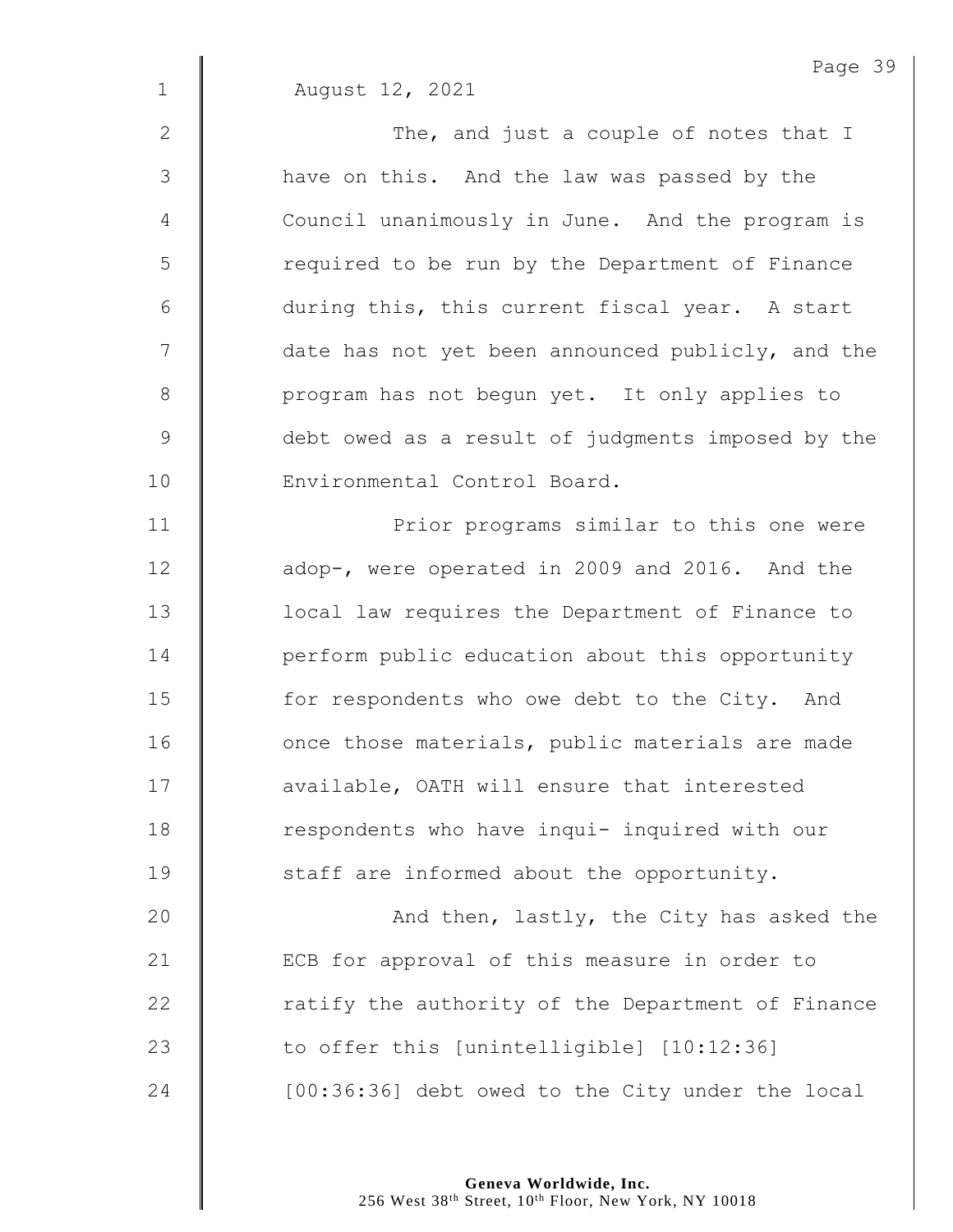|             | Page 40                                           |
|-------------|---------------------------------------------------|
| $\mathbf 1$ | August 12, 2021                                   |
| 2           | law.                                              |
| 3           | MS. KLETTER: Any questions? Questions?            |
| 4           | Matt?                                             |
| 5           | MR. SCHNEID: Can you just further                 |
| 6           | explain how you're going to get the word out and  |
| 7           | what that looks like?                             |
| $8\,$       | MR. SOLOMON: Yes. We, this program,               |
| $\mathsf 9$ | because it's run through the Department of        |
| 10          | Finance, we will be referring people to the       |
| 11          | Department of Finance to actually make their      |
| 12          | applications for amnesty. But we will make        |
| 13          | information available both on our website, and    |
| 14          | then we also plan to have physical materials      |
| 15          | available at our offices and the respondents will |
| 16          | be able to take it with them [unintelligible]     |
| 17          | $[10:13:14]$ $[00:37:14]$ .                       |
| 18          | MS. KLETTER: We do a, we do a lot of,             |
| 19          | we do a lot of outreach with elected officials    |
| 20          | and their staff in various places through our     |
| 21          | Deputy Commissioner of External Affairs and our   |
| 22          | Deputy Commissioner of Intergovernmental Affairs. |
| 23          | So we'll make sure that the, that $-$ -           |
| 24          | MR. SCHNEID: But there's no, like,                |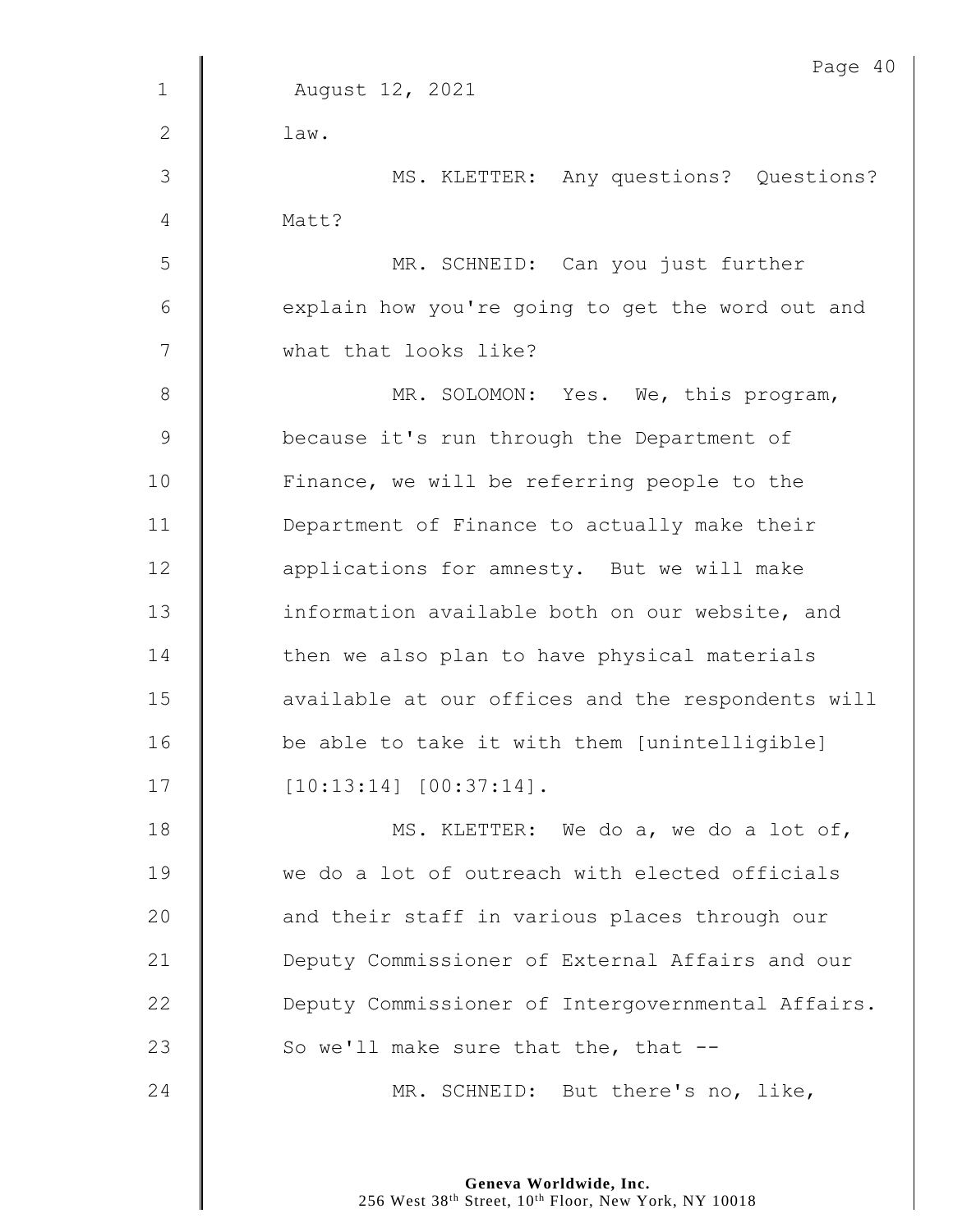|                | Page 41                                           |
|----------------|---------------------------------------------------|
| $\mathbf 1$    | August 12, 2021                                   |
| $\mathbf{2}$   | notice sent to everyone who has a judgment?       |
| $\mathcal{S}$  | MR. SOLOMON: No, not to my knowledge.             |
| $\overline{4}$ | MR. SCHNEID: Well, once you get the               |
| 5              | [unintelligible] [10:13:43] [00:37:43], you will  |
| $\epsilon$     | just send around the materials [unintelligible]   |
| 7              | $[10:13:45]$ $[00:37:45]$ ?                       |
| $8\,$          | MR. SOLOMON: Yes, absolutely.                     |
| $\mathsf 9$    | MS. KLETTER: Yeah. I mean, I think                |
| 10             | it's worth having conversations with the Mayor's  |
| 11             | Office to make sure that, that this is being done |
| 12             | centrally, because it's multi-agency and they     |
| 13             | should be getting the word out. So we'll make     |
| 14             | sure we do that. Any further questions?           |
| 15             | I'm going to ask for a motion to approve          |
| 16             | the resolution. Thank you, Madelynn. I'm going    |
| 17             | to ask for Joy to call a vote.                    |
| 18             | MS. THOMPSON: Thank you. Okay. And so             |
| 19             | we're going to just ask, again, for any op-       |
| 20             | opposition to the approval of the resolution that |
| 21             | will, approves a temporary program to resolve     |
| 22             | outstanding ECB Board judgments. At this time,    |
| 23             | I'll ask if there are any opposition?             |
| 24             | Abstentions? I'm not seeing or hearing any. The   |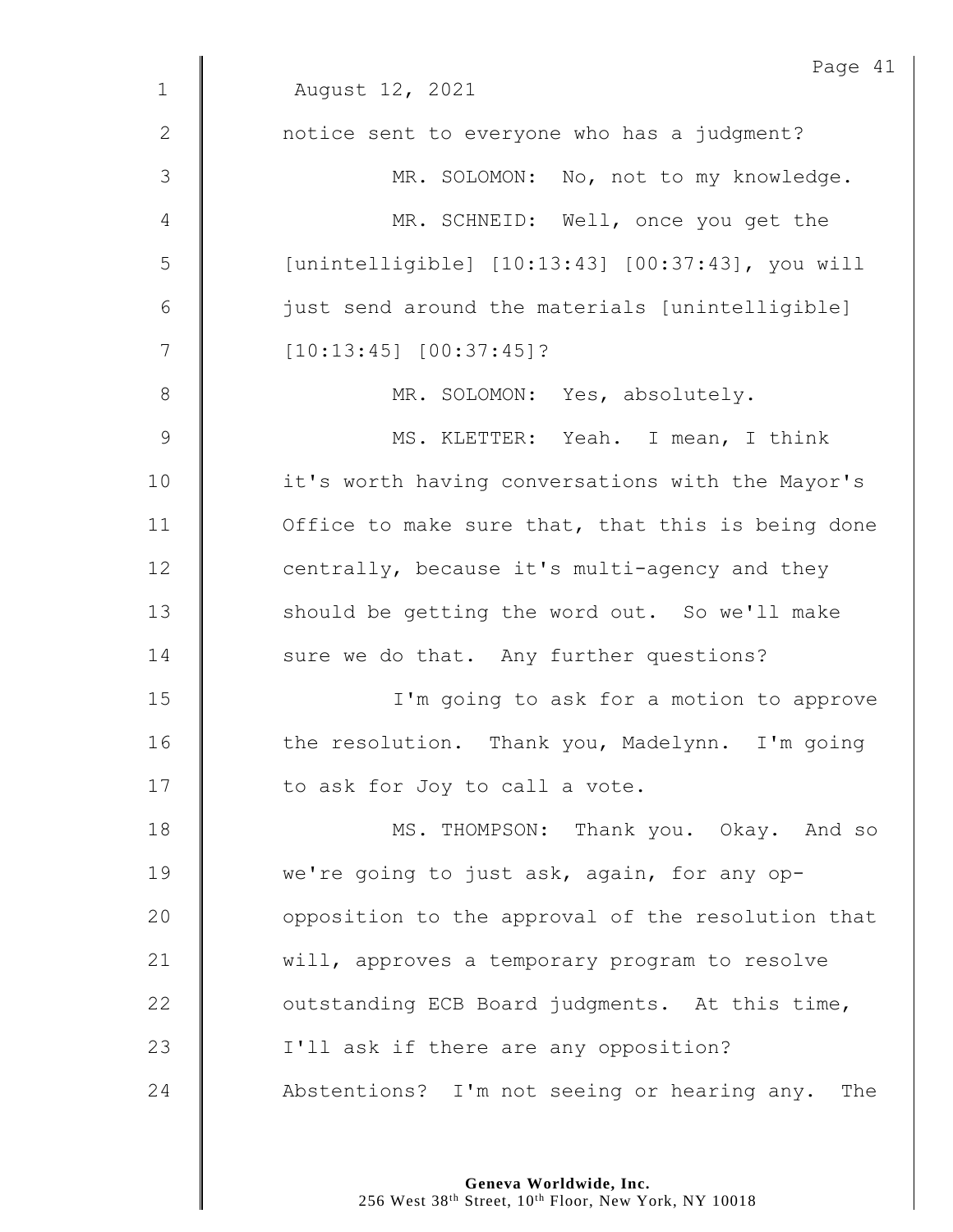|               | Page 42                                           |
|---------------|---------------------------------------------------|
| $\mathbf 1$   | August 12, 2021                                   |
| 2             | motion is approved unanimously. Thank you.        |
| 3             | MS. KLETTER: Great. Thank you. And                |
| 4             | Peter Schul- Schulman will be circulating the     |
| 5             | bill, so you should be getting an e-mail shortly. |
| 6             | He has a copy.                                    |
| 7             | I am now going to ask Kelly Corso to              |
| $8\,$         | introduce the pre-sealing reports.                |
| $\mathcal{G}$ | KELLY CORSO, ESQ., ASSISTANT                      |
| 10            | COMMISSIONER FOR HEARINGS DIVISION ADJUDICATIONS, |
| 11            | OATH: Good morning, everyone. Can you hear me?    |
| 12            | MS. KLETTER: Yes.                                 |
| 13            | MS. CORSO: Great, thank you. So we                |
| 14            | have four pre-sealing reports today for the       |
| 15            | Board. All of them involve backflow violations.   |
| 16            | One of them is going to be a recommendation for   |
| 17            | water shut-off, so I'm going to do that one last. |
| 18            | The other three cases, the hearing                |
| 19            | officers agreed with DEP's recommendation that    |
| 20            | there be no further action for these, because the |
| 21            | respondents provided evidence of compliance at    |
| 22            | the hearings. So those are the, the first three.  |
| 23            | The water shut-off, shut-off case is,             |
| 24            | this case goes back to April 2012. The            |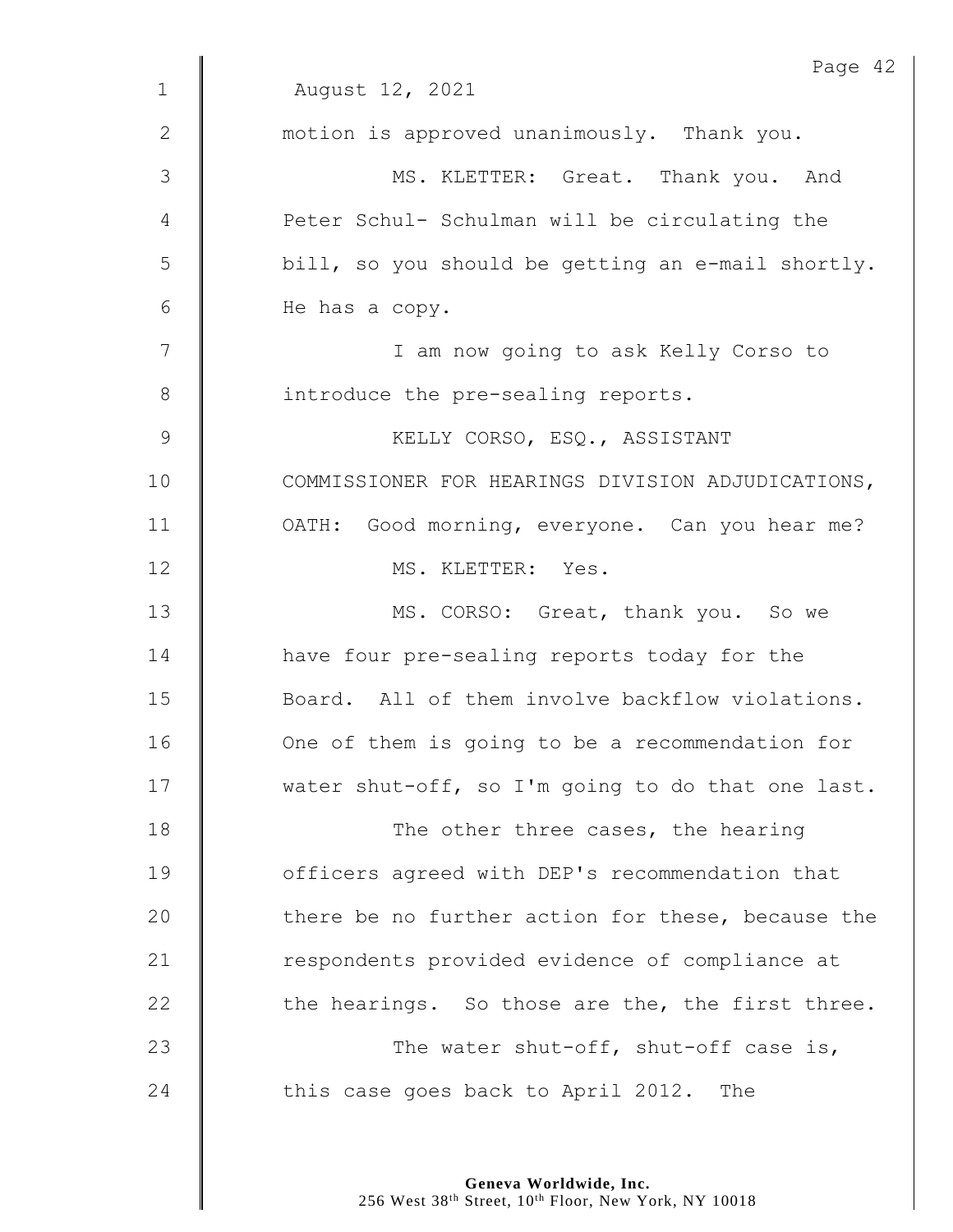|                | Page 43                                           |
|----------------|---------------------------------------------------|
| $\mathbf{1}$   | August 12, 2021                                   |
| $\mathbf{2}$   | respondent is 2710-2714 Broadway, LLC, and the    |
| 3              | premises is located at 2710 Broadway in           |
| $\overline{4}$ | Manhattan. And it is occupied by a City MD        |
| 5              | urgent care and an English language school.       |
| 6              | So back in April 2012, DEP issued a               |
| 7              | Commissioner's order for the respondent to        |
| $8\,$          | install backflow prevention device and it warned  |
| $\mathsf 9$    | the respondent that, if they did not comply, that |
| 10             | the water would be shut off.                      |
| 11             | Then, in August of 2014, DEP issued a             |
| 12             | summons to the respondent because the respondent  |
| 13             | has failed to comply with the order. The          |
| 14             | respondent did not appear for the hearing and a   |
| 15             | default decision was issued to the respondent.    |
| 16             | Then, in June of 2016, the Board issued           |
| 17             | a cease and desist order to the respondent        |
| 18             | because respondent still had not complied with    |
| 19             | the Commissioner's order. A cease and desist      |
| 20             | order directed the respondent to appear for a     |
| 21             | special hearing on August 13, 2016, to show why   |
| 22             | the water supply to the premises should not be    |
| 23             | shut off. Respondent did not appear for that      |
| 24             | hearing and the respondent, in fact, did not      |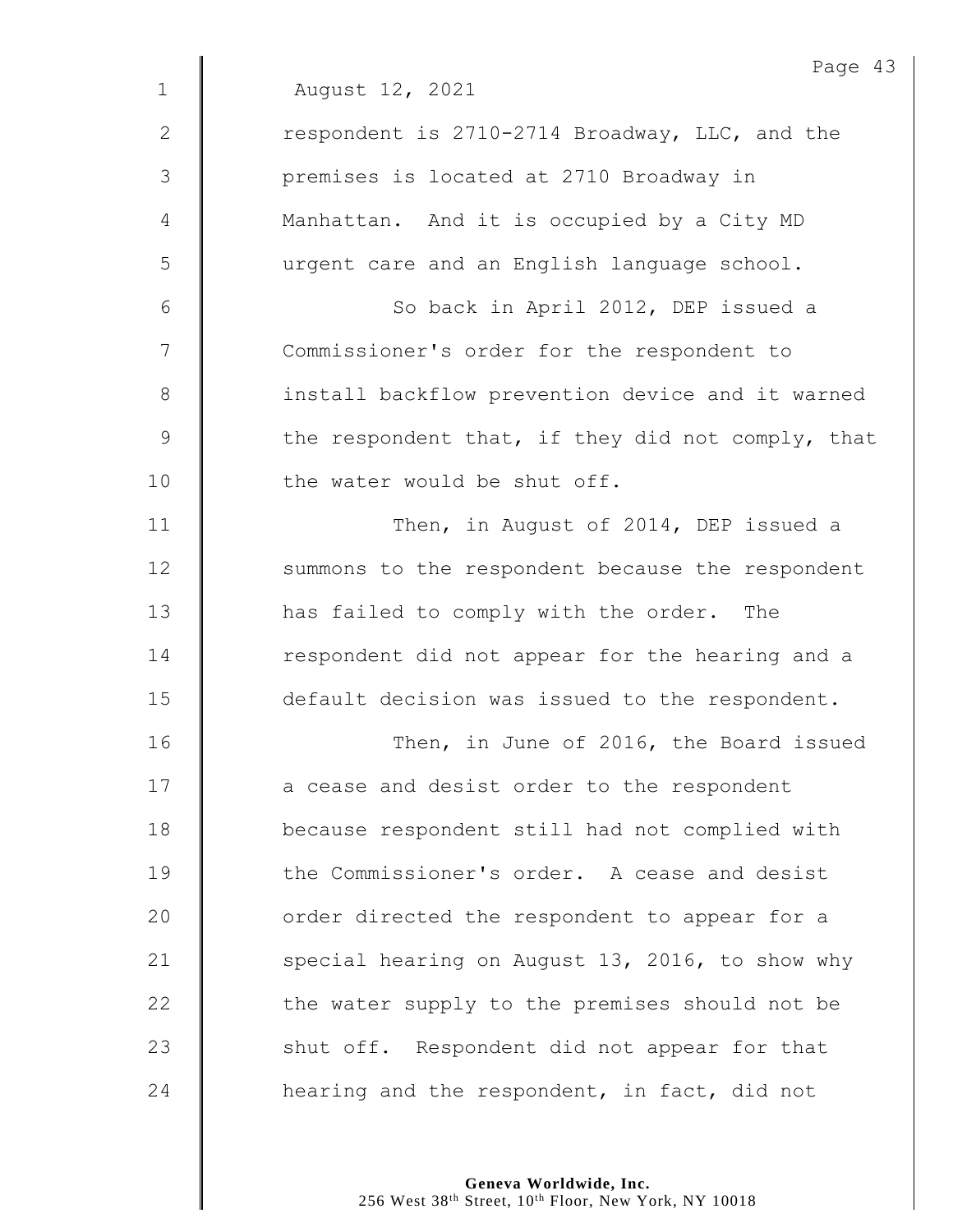|              | Page 44                                           |
|--------------|---------------------------------------------------|
| $\mathbf{1}$ | August 12, 2021                                   |
| 2            | reach out to OATH to reschedule the hearing until |
| 3            | November of 2019.                                 |
| 4            | After a number of reschedules, the first          |
| 5            | special hearing occurred on October 27, 2020.     |
| 6            | Since then, the case has been adjourned six times |
| 7            | for the respondent to comply with the             |
| 8            | Commissioner's order. Respondent's                |
| $\mathsf 9$  | representative was advised at the hearings that   |
| 10           | the water would be shut off if the respondent     |
| 11           | continued to ignore the order to comply.          |
| 12           | At the last hearing, on July 6, 2021,             |
| 13           | the respondent's representative offered no        |
| 14           | evidence to indicate that substantial progress    |
| 15           | has been made towards compliance and, to this     |
| 16           | date, the backflow device has not been installed. |
| 17           | So DEP recommended at the last hearing            |
| 18           | that the water service to the premises be         |
| 19           | terminated, since the respondent has failed to    |
| 20           | comply with the order. And based on the lengthy   |
| 21           | history of the case and respondent's continued    |
| 22           | failure to comply with the order, the hearing     |
| 23           | officer agrees with DEP's recommendation that the |
| 24           | water to the premises be shut off.                |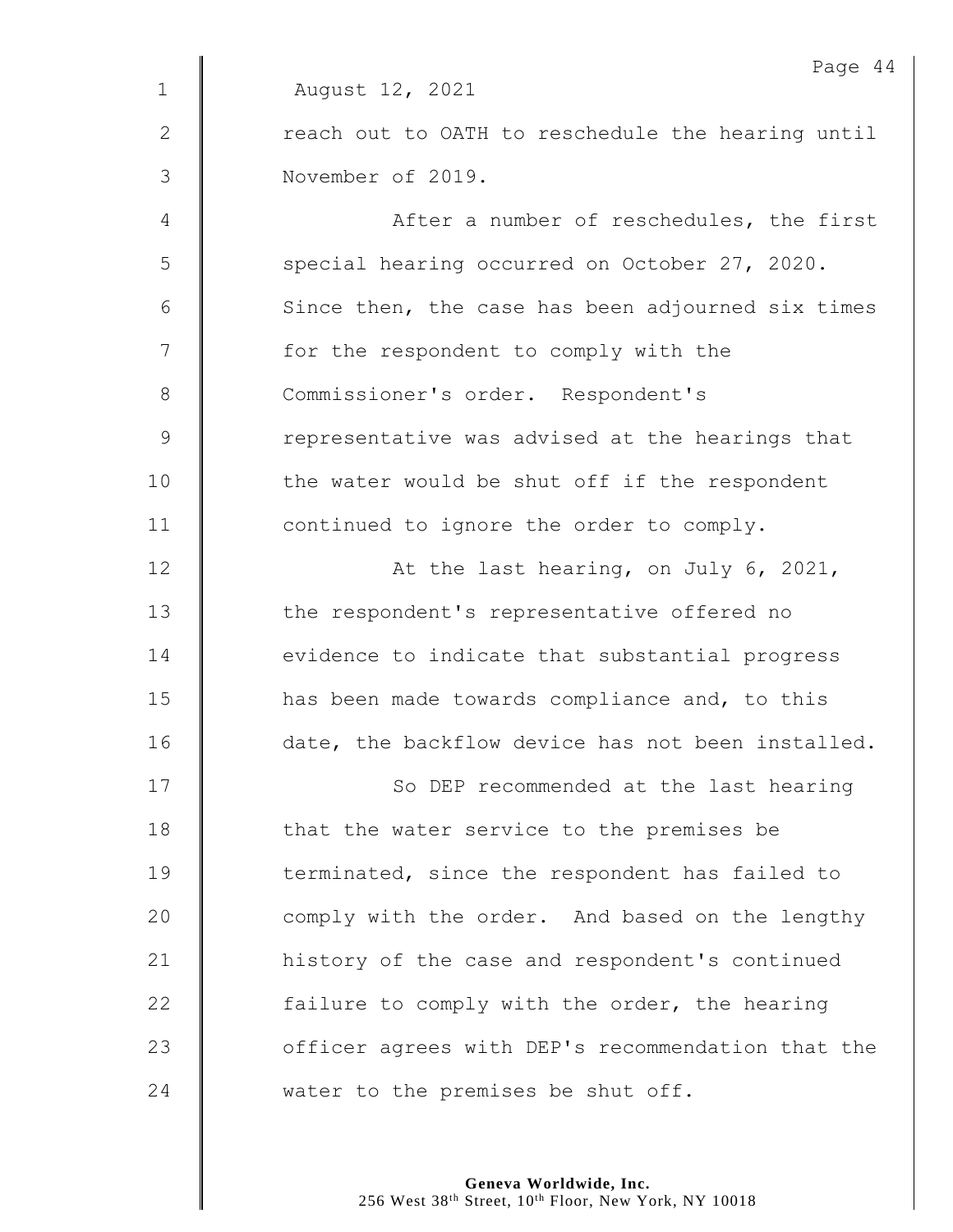| $\mathbf 1$    | Page 45<br>August 12, 2021                        |
|----------------|---------------------------------------------------|
|                |                                                   |
| 2              | Questions?                                        |
| $\mathfrak{Z}$ | MR. SHPETNER: Hi. This is Tom                     |
| 4              | Shpetner, citizen member. Has, has respondent's   |
| 5              | representative given any reason for their         |
| $6\,$          | dilatory behavior? I don't know, Kelly, can you   |
| 7              | hear me?                                          |
| $8\,$          | MS. CORSO: No, Tom. Can you repeat                |
| $\mathsf 9$    | what you said?                                    |
| 10             | MR. SHPETNER: Yeah. Really, just                  |
| 11             | briefly, have they given any excuse or kind of an |
| 12             | explanation for their dilatory behavior?          |
| 13             | MS. CORSO: It doesn't seem like it.               |
| 14             | And, in fact, at one point they said that they    |
| 15             | wanted an adjournment to get their final test     |
| 16             | results approved for the backflow prevention      |
| 17             | device. And then, it turn, they turn around at    |
| 18             | the next hearing and we find out that they        |
| 19             | actually haven't even had it installed. So        |
| 20             | there's a lot of, it seems like that the          |
| 21             | respondent may not be communicating much with the |
| 22             | representative who is showing up for, for the,    |
| 23             | the hearings.                                     |
| 24             | MR. SHPETNER: And just one other                  |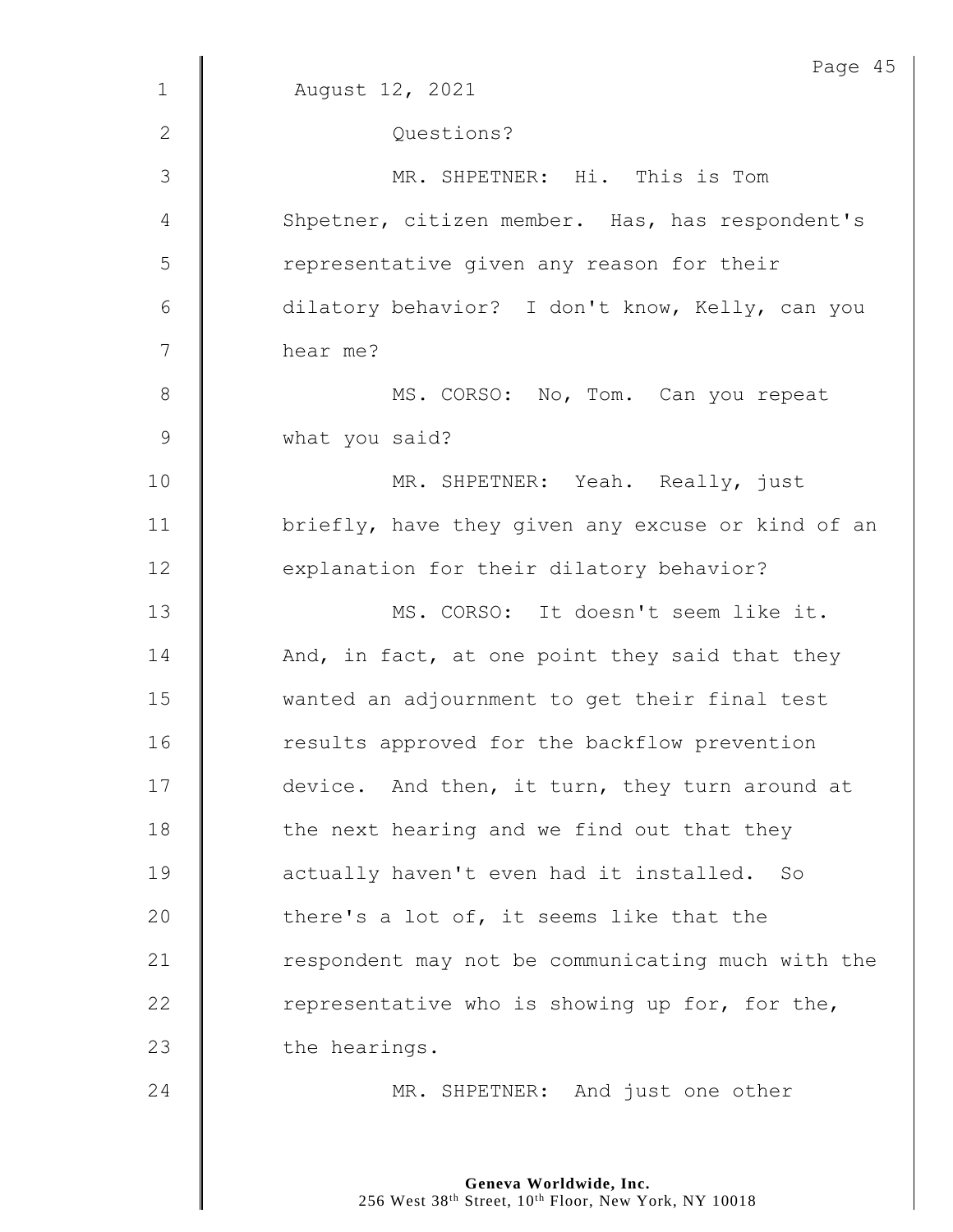|                | Page 46                                         |
|----------------|-------------------------------------------------|
| $\mathbf{1}$   | August 12, 2021                                 |
| $\mathbf{2}$   | question. The respondent is not the same party  |
| 3              | as either the school or the doctor's office, is |
| 4              | it?                                             |
| 5              | MS. CORSO: I don't believe so.                  |
| $6\,$          | MR. SHPETNER: Okay, thanks, Kelly.              |
| $\overline{7}$ | MS. KLETTER: Okay, thank you. I'm               |
| $8\,$          | going to ask if there's a motion to approve.    |
| $\mathcal{G}$  | MR. SCHNEID: I, I [unintelligible]              |
| 10             | [10:19:58] [00:43:58] question. I want to       |
| 11             | understand.                                     |
| 12             | MS. KLETTER: Okay.                              |
| 13             | MR. SCHNEID: So the water shuts off,            |
| 14             | even though the doctor's office isn't involved. |
| 15             | So they lose their water, as well, even though  |
| 16             | it's the landlord who didn't take the action.   |
| 17             | Are they made aware of what's going on before   |
| 18             | this happens?                                   |
| 19             | MS. CORSO: I have to defer to Russ on           |
| 20             | that one. Russ?                                 |
| 21             | RUSSELL PECUNIES, ESQ., DEPARTMENT OF           |
| 22             | ENVIRONMENTAL PROTECTION (DEP): Yes. Yeah,      |
| 23             | Russell Pecunies with DEP. So once we get the   |
| 24             | Board letter, a copy of the Board letter        |
|                |                                                 |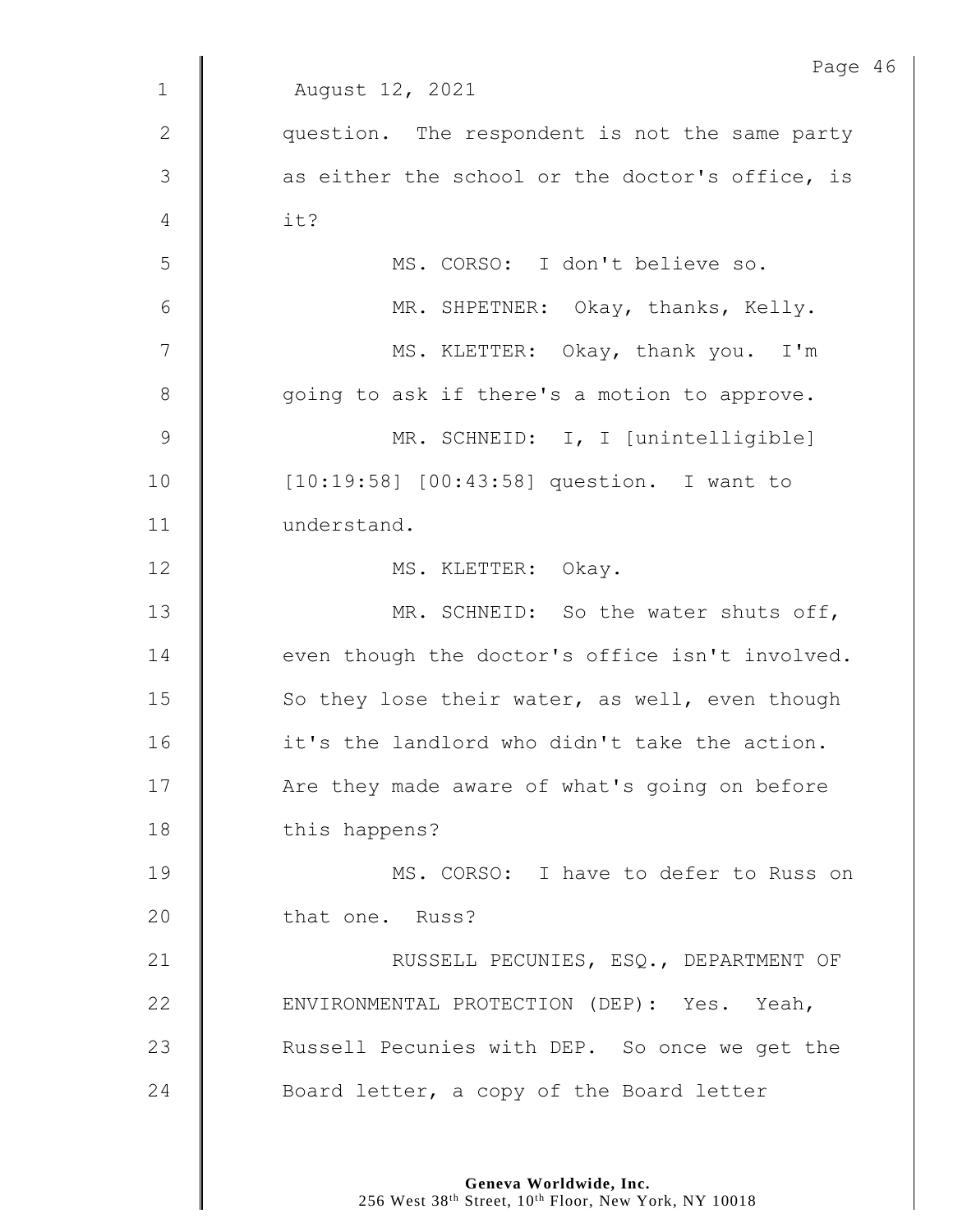|              | Page 47                                           |
|--------------|---------------------------------------------------|
| $\mathbf{1}$ | August 12, 2021                                   |
| 2            | directing that the water be turned off, we would  |
| 3            | have inspectors go to the premises and basically  |
| 4            | -- I mean, we, we're not going to go -- there's a |
| 5            | process in turning the water off. The street or   |
| 6            | the sidewalk have to be marked. Then, then it     |
| 7            | will not just be that somebody will show up there |
| $8\,$        | and turn the water off. They will have sort of    |
| $\mathsf 9$  | one last-ditch opportunity to come into           |
| 10           | compliance before the water gets turned off.      |
| 11           | MR. SCHNEID: And the tenants themselves           |
| 12           | get notified?                                     |
| 13           | MR. PECUNIES: Who?                                |
| 14           | MR. SCHNEID: The, the, the occupants of           |
| 15           | the building. It sounds like it's --              |
| 16           | MR. PECUNIES: The tenants will be, yes.           |
| 17           | We send an inspector there. We have notices that  |
| 18           | say the water to this premises will be terminated |
| 19           | on Thursday, whatever it is, due to failure to    |
| 20           | comply with the cease and desist order. They      |
| 21           | would be posted on the premises. So the tenants   |
| 22           | will be aware.                                    |
| 23           | MS. KLETTER: Anything else? Is there a            |
| 24           | motion to approve? Thank you, Madelynn. I'm       |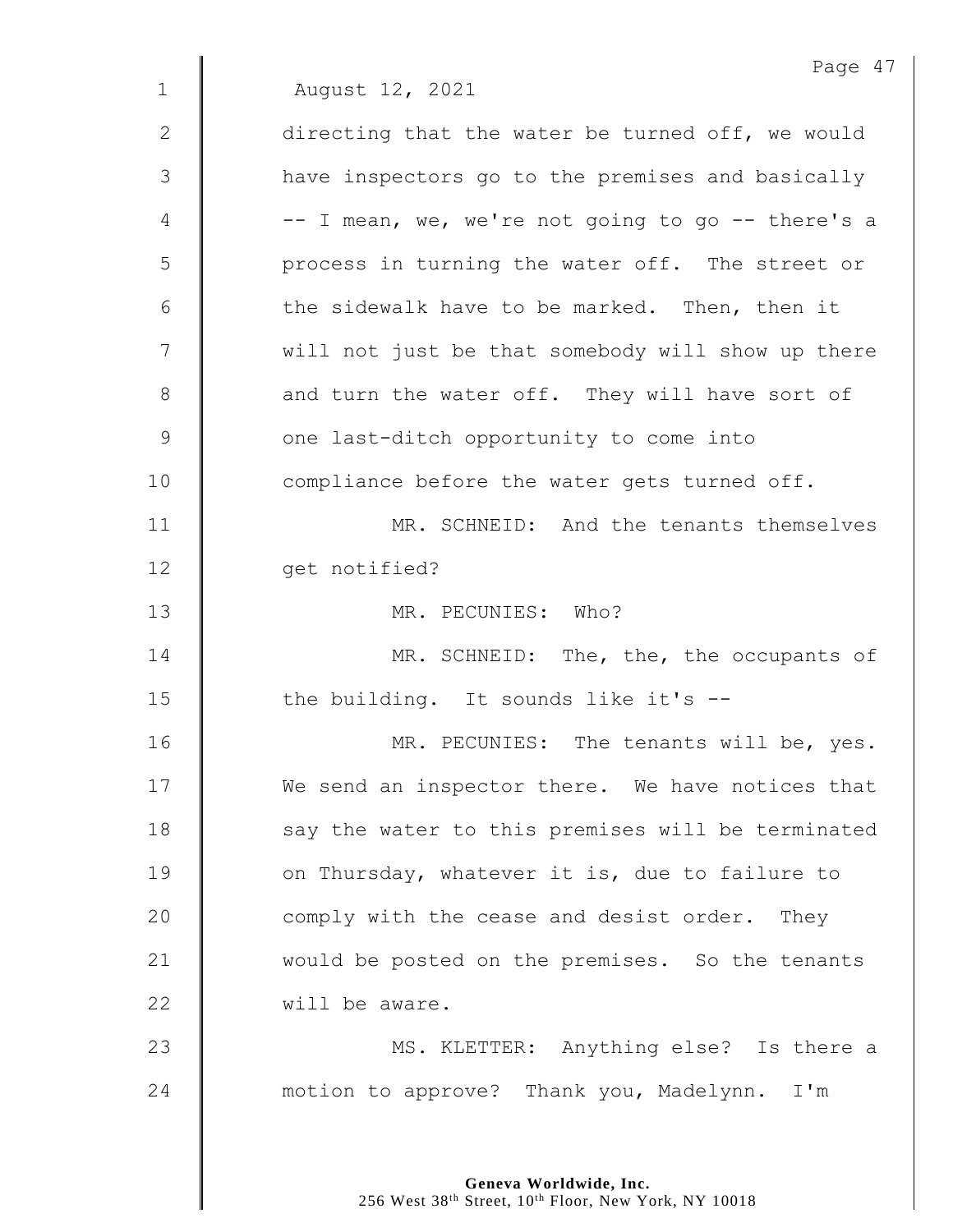|               | Page 48                                          |
|---------------|--------------------------------------------------|
| $\mathbf 1$   | August 12, 2021                                  |
| 2             | going to ask Joy to call the vote.               |
| 3             | MS. THOMPSON: Thank you, Commissioner.           |
| 4             | At this time, I'm going to ask if there are any  |
| 5             | objections or abstentions to the motion that we  |
| 6             | approve the full pre-sealing report as presented |
| 7             | by Kelly Corso? Okay. Hearing and seeing none,   |
| $8\,$         | the motion passes.                               |
| $\mathcal{G}$ | MS. KLETTER: Thank you. I'm now going            |
| 10            | to ask for a motion to go into executive session |
| 11            | to discuss some recent cases. Thank you,         |
| 12            | Madelynn. The motion to go into executive        |
| 13            | session is approved. So everyone other than OATH |
| 14            | ECB Staff and ECB members must leave the room or |
| 15            | sign off until a motion to return to public      |
| 16            | session.                                         |
| 17            | MR. SCHULMAN: Okay. If you're not OATH           |
| 18            | and you want to stay on, I will move you to a    |
| 19            | waiting room and then bring you back once the    |
| 20            | executive session is done.                       |
| 21            | [OFF THE RECORD]                                 |
| 22            | [ON THE RECORD]                                  |
| 23            | MR. SCHULMAN: We're good.                        |
| 24            | MS. KLETTER: Okay, great. Thank you.             |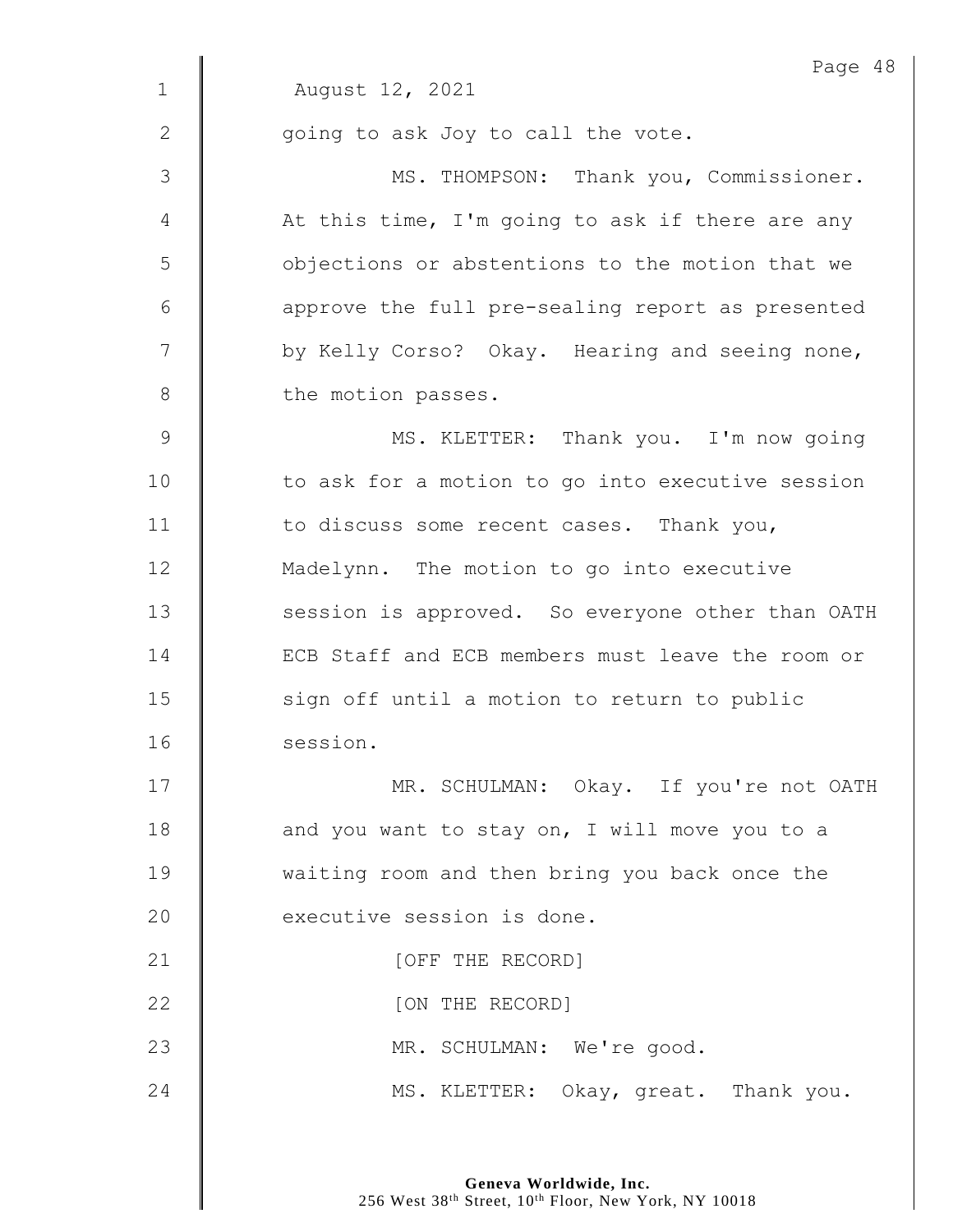|                | Page 49                                         |
|----------------|-------------------------------------------------|
| $\mathbf 1$    | August 12, 2021                                 |
| $\mathbf{2}$   | Does the Board have any additional questions?   |
| 3              | Yes, Madelynn?                                  |
| 4              | MS. LIGUORI: What is the October date?          |
| 5              | MS. KLETTER: So the proposed dates              |
| $\sqrt{6}$     | right now are October 4th or October 5th. Is    |
| $\overline{7}$ | there some, a date that folks prefer?           |
| $\,8\,$        | [CROSSTALK] [10:28:18] [00:47:18]               |
| $\mathsf 9$    | MS. KLETTER: We would bring a cake, but         |
| 10             | literally, none of us are eating. I would have  |
| 11             | brought donuts today, but, like, I didn't think |
| 12             | it was appropriate for us to be eating. And     |
| 13             | especially with the masks, so. Okay, great.     |
| 14             | Alright. So the next Board Meeting will be      |
| 15             | October 5th. Are there any comments from the    |
| 16             | public? No? Then I ask for a motion to adjourn  |
| 17             | the meeting. Thank you, Tom. The meeting is     |
| 18             | adjourned.                                      |
| 19             | MS. THOMPSON: Thank you.                        |
| 20             | Thank you.<br>ALL:                              |
| 21             | (The board meeting concluded at 10:29           |
| 22             | $A.M.$ )                                        |
| 23             |                                                 |
| 24             |                                                 |
|                |                                                 |